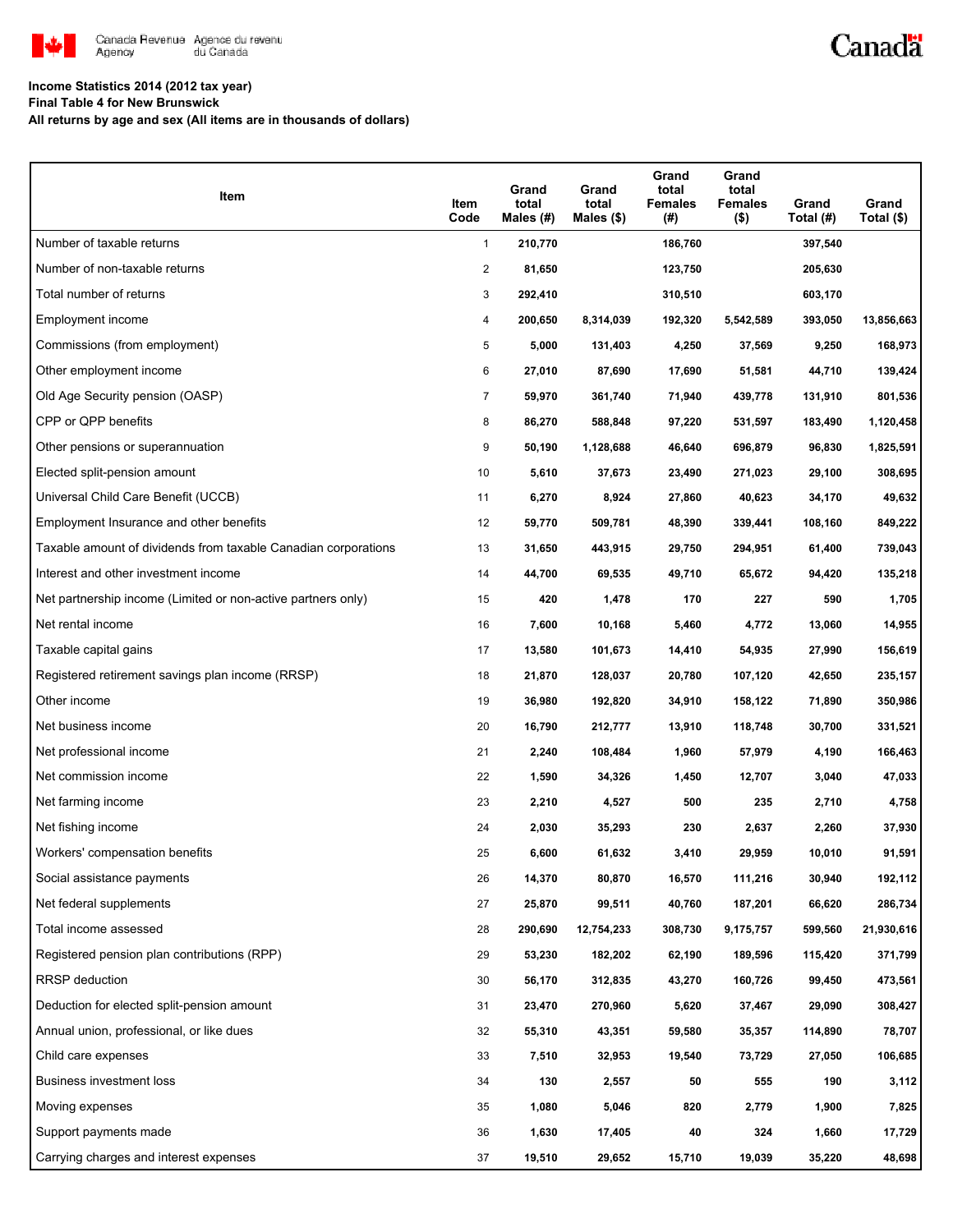

## **Income Statistics 2014 (2012 tax year)**

**Final Table 4 for New Brunswick**

**All returns by age and sex (All items are in thousands of dollars)**

| Item                                                                                           | Item<br>Code | Grand<br>total<br>Males (#) | Grand<br>total<br>Males (\$) | Grand<br>total<br><b>Females</b><br>(#) | Grand<br>total<br><b>Females</b><br>$($ \$) | Grand<br>Total (#) | Grand<br>Total (\$) |
|------------------------------------------------------------------------------------------------|--------------|-----------------------------|------------------------------|-----------------------------------------|---------------------------------------------|--------------------|---------------------|
| Deductions for CPP/QPP contributions on self-employment and other<br>earnings                  | 38           | 12,880                      | 11,162                       | 10,780                                  | 5,972                                       | 23,660             | 17,134              |
| Deductions for provincial parental insurance plan (PPIP) premiums on<br>self-employment income | 39           |                             |                              |                                         |                                             |                    |                     |
| Exploration and development expenses                                                           | 40           | 230                         | 2,270                        | 100                                     | 706                                         | 340                | 2,976               |
| Other employment expenses                                                                      | 41           | 13,610                      | 65,068                       | 5,110                                   | 13,542                                      | 18,710             | 78,609              |
| Clergy residence deduction                                                                     | 42           | 790                         | 8,902                        | 120                                     | 1,141                                       | 900                | 10,043              |
| Other deductions                                                                               | 43           | 11,440                      | 13,378                       | 10,540                                  | 16,004                                      | 21,980             | 29,383              |
| Total deductions before adjustments                                                            | 44           | 156,640                     | 997,805                      | 134,250                                 | 557,095                                     | 290,900            | 1,554,913           |
| Social benefits repayment                                                                      | 45           | 8,760                       | 20,076                       | 2,000                                   | 5,362                                       | 10,750             | 25,438              |
| Net income after adjustments                                                                   | 46           | 289,990                     | 11,743,605                   | 308,060                                 | 8,617,198                                   | 598,190            | 20,361,429          |
| Canadian Forces personnel and police deduction                                                 | 47           | 480                         | 18,369                       | 30                                      | 953                                         | 510                | 19,322              |
| Security options deductions                                                                    | 48           | 270                         | 5,476                        | 90                                      | 768                                         | 360                | 6,244               |
| Other payments deductions                                                                      | 49           | 45,530                      | 242,003                      | 59,990                                  | 328,395                                     | 105,520            | 570,445             |
| Non-capital losses of other years                                                              | 50           | 260                         | 2,648                        | 210                                     | 1,109                                       | 470                | 3,757               |
| Net capital losses of other years                                                              | 51           | 3,180                       | 6,458                        | 2,970                                   | 4,159                                       | 6,160              | 10,617              |
| Capital gains deduction                                                                        | 52           | 560                         | 40,710                       | 280                                     | 18,761                                      | 840                | 59,471              |
| Northern residents deductions                                                                  | 53           | 430                         | 842                          | 90                                      | 212                                         | 520                | 1,054               |
| Additional deductions                                                                          | 54           | 3,100                       | 7,704                        | 4,150                                   | 14,404                                      | 7,250              | 22,126              |
| Farming/fishing losses of prior years                                                          | 55           | 110                         | 1,924                        | 20                                      | 82                                          | 120                | 2,006               |
| Total deductions from net income                                                               | 56           | 52,120                      | 326,137                      | 65,440                                  | 368,844                                     | 117,570            | 695,047             |
| Taxable income assessed                                                                        | 57           | 281,880                     | 11,418,196                   | 300,090                                 | 8,249,375                                   | 582,110            | 19,668,131          |
| Basic personal amount                                                                          | 58           | 292,410                     | 3,153,062                    | 310,510                                 | 3,349,083                                   | 603,160            | 6,504,521           |
| Age amount                                                                                     | 59           | 57,920                      | 356,635                      | 70,960                                  | 451,871                                     | 128,890            | 808,546             |
| Spouse or common-law partner amount                                                            | 60           | 33,830                      | 224,972                      | 8,540                                   | 57,514                                      | 42,400             | 282,770             |
| Amount for eligible dependant                                                                  | 61           | 3,800                       | 38,238                       | 20,600                                  | 211,037                                     | 24,410             | 249,306             |
| Amount for children 17 and under                                                               | 62           | 38,690                      | 147,890                      | 39,350                                  | 138,830                                     | 78,060             | 286,805             |
| Amount for infirm dependants age 18 or older                                                   | 63           | 380                         | 2,037                        | 310                                     | 1,546                                       | 690                | 3,583               |
| CPP or QPP contributions through employment                                                    | 64           | 179,180                     | 270,589                      | 166,200                                 | 205,174                                     | 345,380            | 475,764             |
| CPP or QPP contributions on self-employment and other earnings                                 | 65           | 12,880                      | 11,162                       | 10,780                                  | 5,972                                       | 23,660             | 17,134              |
| Employment Insurance premiums                                                                  | 66           | 181,820                     | 103,511                      | 171,650                                 | 82,319                                      | 353,470            | 185,830             |
| PPIP premiums paid                                                                             | 67           |                             |                              |                                         |                                             |                    |                     |
| PPIP premiums payable on employment income                                                     | 68           |                             |                              |                                         |                                             |                    |                     |
| PPIP premiums payable on self-employment income                                                | 69           |                             |                              |                                         |                                             |                    |                     |
| Volunteer firefighters' amount                                                                 | 70           | 2,610                       | 7,836                        | 180                                     | 537                                         | 2,790              | 8,373               |
| Canada employment amount                                                                       | 71           | 202,430                     | 215,175                      | 187,910                                 | 200,796                                     | 390,360            | 415,984             |
| Public transit amount                                                                          | 72           | 1,940                       | 786                          | 2,560                                   | 1,036                                       | 4,500              | 1,823               |
| Children's fitness amount                                                                      | 73           | 17,490                      | 9,255                        | 13,870                                  | 6,611                                       | 31,350             | 15,866              |
| Children's arts amount                                                                         | 74           | 4,610                       | 2,113                        | 3,450                                   | 1,401                                       | 8,060              | 3,515               |

Canadä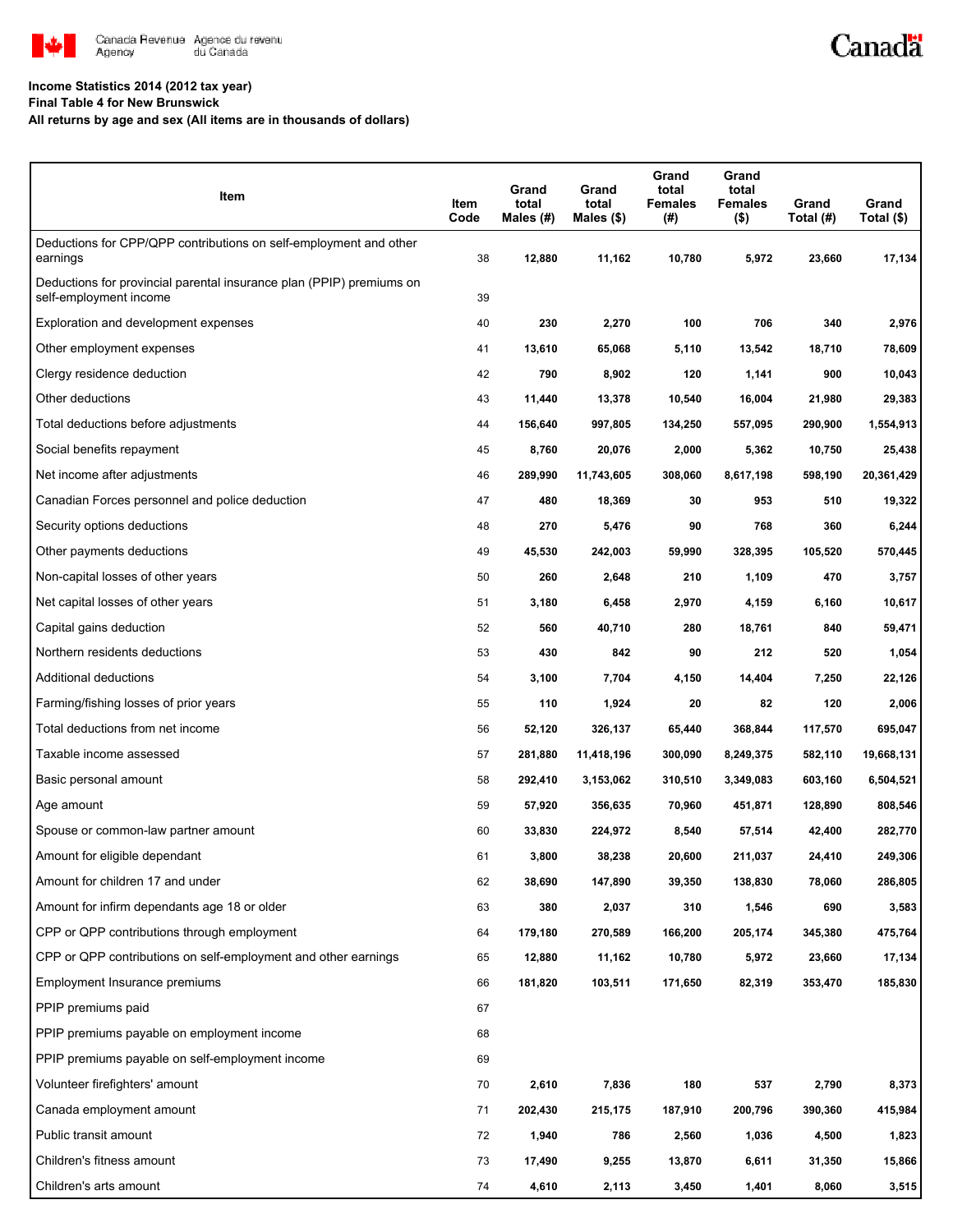

# Canadä

### **Income Statistics 2014 (2012 tax year)**

**Final Table 4 for New Brunswick**

**All returns by age and sex (All items are in thousands of dollars)**

| Item                                                              | Item<br>Code | Grand<br>total<br>Males $(H)$ | Grand<br>total<br>Males $($)$ | Grand<br>total<br><b>Females</b><br>(#) | Grand<br>total<br><b>Females</b><br>$($ \$) | Grand<br>Total (#) | Grand<br>Total (\$) |
|-------------------------------------------------------------------|--------------|-------------------------------|-------------------------------|-----------------------------------------|---------------------------------------------|--------------------|---------------------|
| Home buyers' amount                                               | 75           | 2,360                         | 11,098                        | 1,650                                   | 7,515                                       | 4,010              | 18,613              |
| Pension income amount                                             | 76           | 53,690                        | 103,229                       | 61,940                                  | 118,021                                     | 115,630            | 221,255             |
| Caregiver amount                                                  | 77           | 3,150                         | 15,592                        | 2,210                                   | 10,010                                      | 5,360              | 25,602              |
| Disability amount                                                 | 78           | 9,720                         | 73,208                        | 8,680                                   | 65,306                                      | 18,400             | 138,522             |
| Disability amount transferred from a dependant                    | 79           | 3,830                         | 37,145                        | 3,260                                   | 31,225                                      | 7,080              | 68,374              |
| Interest paid on student loans                                    | 80           | 10,450                        | 5,949                         | 15,480                                  | 10,702                                      | 25,930             | 16,651              |
| Tuition, education, and textbook amounts                          | 81           | 13,430                        | 63,783                        | 16,350                                  | 83,131                                      | 29,780             | 146,938             |
| Tuition, education, and textbook amounts transferred from a child | 82           | 8,160                         | 43,426                        | 5,770                                   | 29,387                                      | 13,930             | 72,822              |
| Amounts transferred from spouse or common-law partner             | 83           | 19,280                        | 104,781                       | 10,800                                  | 52,389                                      | 30,100             | 157,253             |
| Medical expenses                                                  | 84           | 53,060                        | 127,309                       | 81,110                                  | 186,322                                     | 134,180            | 313,644             |
| Total tax credits on personal amounts                             | 85           | 292,410                       | 769,333                       | 310,510                                 | 796,174                                     | 603,160            | 1,565,954           |
| Allowable charitable donations and government gifts               | 86           | 64,440                        | 92,598                        | 56,210                                  | 120,635                                     | 120,650            | 213,235             |
| Eligible cultural and ecological gifts                            | 87           | 90                            | 77                            | 80                                      | 75                                          | 170                | 152                 |
| Total tax credit on donations and gifts                           | 88           | 63,550                        | 25,543                        | 55,400                                  | 16,169                                      | 118,960            | 41,712              |
| Total federal non-refundable tax credits                          | 89           | 292,410                       | 794,875                       | 310,510                                 | 812,343                                     | 603,160            | 1,607,666           |
| Federal dividend tax credit                                       | 90           | 28,370                        | 59,862                        | 25,180                                  | 39,103                                      | 53,550             | 98,987              |
| Overseas employment tax credit                                    | 91           | 130                           | 1,265                         |                                         |                                             | 130                | 1,345               |
| Minimum tax carryover                                             | 92           | 360                           | 994                           | 240                                     | 673                                         | 600                | 1,667               |
| Basic federal tax                                                 | 93           | 200,560                       | 1,242,826                     | 170,320                                 | 654,485                                     | 370,890            | 1,897,330           |
| Federal Foreign Tax Credit                                        | 94           | 7,020                         | 6,195                         | 6,380                                   | 2,029                                       | 13,410             | 8,234               |
| Federal Political contribution tax credit                         | 95           | 1,530                         | 249                           | 840                                     | 118                                         | 2,370              | 368                 |
| <b>Investment Tax Credit</b>                                      | 96           | 1,130                         | 1,983                         | 120                                     | 145                                         | 1,250              | 2,128               |
| Labour-sponsored funds tax credit                                 | 97           | 430                           | 97                            | 660                                     | 96                                          | 1,080              | 193                 |
| Alternative minimum tax payable                                   | 98           | 280                           | 1,464                         | 140                                     | 910                                         | 430                | 2,375               |
| Net federal tax                                                   | 99           | 200,070                       | 1,235,680                     | 169,930                                 | 652,115                                     | 370,010            | 1,887,803           |
| CPP contributions on self-employment                              | 100          | 12,880                        | 22,324                        | 10,780                                  | 11,944                                      | 23,660             | 34,269              |
| Social Benefits repayment                                         | 101          | 8,760                         | 20,076                        | 2,000                                   | 5,362                                       | 10,750             | 25,438              |
| Net Provincial Tax                                                | 102          | 202,410                       | 767,407                       | 178,110                                 | 433,707                                     | 380,530            | 1,201,127           |
| Total tax payable                                                 | 103          | 210,770                       | 2,045,496                     | 186,760                                 | 1,103,154                                   | 397,540            | 3,148,672           |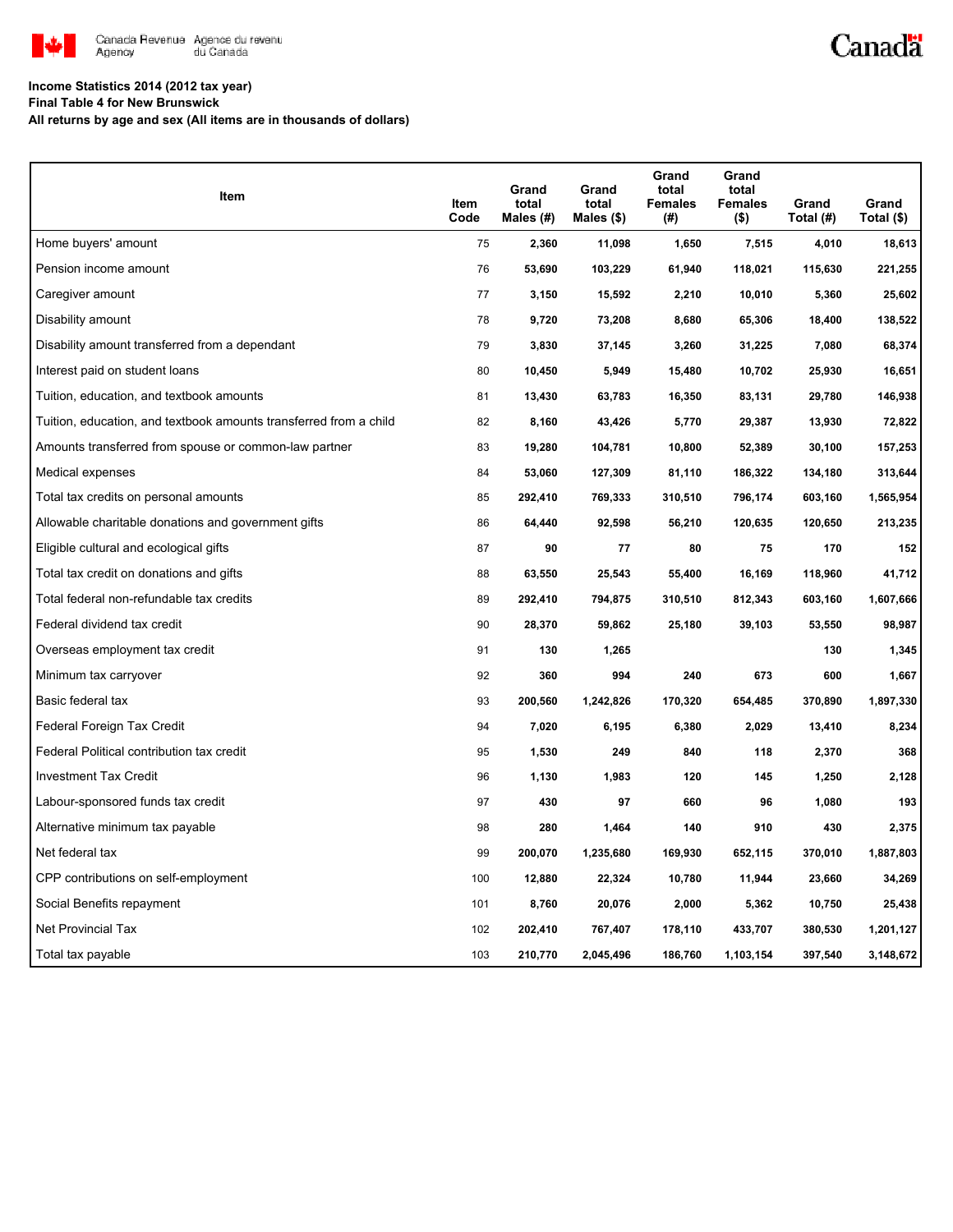| <b>Item</b>                                                                                    | Item<br>Code     | Age<br>group:<br>under 20<br>Males (#) | Age<br>group:<br>under 20<br>Males (\$) | Age<br>group:<br>under 20<br><b>Females</b><br>(#) | Age<br>group:<br>under 20<br><b>Females</b><br>$($ \$) | Age<br>group:<br>under 20<br>total (#) | Age<br>group:<br>under 20<br>total $($)$ |
|------------------------------------------------------------------------------------------------|------------------|----------------------------------------|-----------------------------------------|----------------------------------------------------|--------------------------------------------------------|----------------------------------------|------------------------------------------|
| Number of taxable returns                                                                      | $\mathbf{1}$     | 1,710                                  |                                         | 870                                                |                                                        | 2,580                                  |                                          |
| Number of non-taxable returns                                                                  | $\boldsymbol{2}$ | 10,330                                 |                                         | 11,270                                             |                                                        | 21,620                                 |                                          |
| Total number of returns                                                                        | 3                | 12,040                                 |                                         | 12,140                                             |                                                        | 24,200                                 |                                          |
| Employment income                                                                              | 4                | 11,180                                 | 79,457                                  | 11,140                                             | 65,499                                                 | 22,330                                 | 144,957                                  |
| Commissions (from employment)                                                                  | 5                | 100                                    | 172                                     | 210                                                | 111                                                    | 310                                    | 283                                      |
| Other employment income                                                                        | 6                | 250                                    | 688                                     | 420                                                | 745                                                    | 680                                    | 1,433                                    |
| Old Age Security pension (OASP)                                                                | $\overline{7}$   |                                        |                                         |                                                    |                                                        |                                        |                                          |
| CPP or QPP benefits                                                                            | 8                | 300                                    | 570                                     | 350                                                | 703                                                    | 660                                    | 1,273                                    |
| Other pensions or superannuation                                                               | 9                | 20                                     | 64                                      | 30                                                 | 133                                                    | 40                                     | 197                                      |
| Elected split-pension amount                                                                   | 10               |                                        |                                         |                                                    |                                                        |                                        |                                          |
| Universal Child Care Benefit (UCCB)                                                            | 11               | 10                                     | 11                                      | 410                                                | 443                                                    | 420                                    | 454                                      |
| Employment Insurance and other benefits                                                        | 12               | 590                                    | 2,902                                   | 230                                                | 948                                                    | 820                                    | 3,851                                    |
| Taxable amount of dividends from taxable Canadian corporations                                 | 13               | 240                                    | 3,402                                   | 240                                                | 3,735                                                  | 480                                    | 7,137                                    |
| Interest and other investment income                                                           | 14               | 330                                    | 182                                     | 330                                                | 146                                                    | 660                                    | 329                                      |
| Net partnership income (Limited or non-active partners only)                                   | 15               |                                        |                                         |                                                    |                                                        |                                        |                                          |
| Net rental income                                                                              | 16               |                                        |                                         |                                                    |                                                        |                                        |                                          |
| Taxable capital gains                                                                          | 17               |                                        |                                         | 70                                                 | 300                                                    | 140                                    | 575                                      |
| Registered retirement savings plan income (RRSP)                                               | 18               |                                        |                                         |                                                    |                                                        | 10                                     | 18                                       |
| Other income                                                                                   | 19               | 1,490                                  | 4,088                                   | 1,650                                              | 4,447                                                  | 3,140                                  | 8,535                                    |
| Net business income                                                                            | 20               | 160                                    | 511                                     | 120                                                | 414                                                    | 280                                    | 926                                      |
| Net professional income                                                                        | 21               |                                        |                                         |                                                    |                                                        | 10                                     | 37                                       |
| Net commission income                                                                          | 22               | 10                                     | 42                                      |                                                    |                                                        | 20                                     | 50                                       |
| Net farming income                                                                             | 23               |                                        |                                         |                                                    |                                                        |                                        |                                          |
| Net fishing income                                                                             | 24               | 10                                     | 72                                      |                                                    |                                                        | 10                                     | 73                                       |
| Workers' compensation benefits                                                                 | 25               | 50                                     | 63                                      | 30                                                 | 39                                                     | 80                                     | 102                                      |
| Social assistance payments                                                                     | 26               | 260                                    | 918                                     | 420                                                | 2,066                                                  | 680                                    | 2,984                                    |
| Net federal supplements                                                                        | 27               |                                        |                                         |                                                    |                                                        |                                        |                                          |
| Total income assessed                                                                          | 28               | 11,750                                 | 93,472                                  | 11,890                                             | 79,768                                                 | 23,660                                 | 173,240                                  |
| Registered pension plan contributions (RPP)                                                    | 29               | 130                                    | 87                                      | 30                                                 | 13                                                     | 160                                    | 99                                       |
| RRSP deduction                                                                                 | 30               | 60                                     | 69                                      | 30                                                 | 26                                                     | 90                                     | 95                                       |
| Deduction for elected split-pension amount                                                     | 31               |                                        |                                         |                                                    |                                                        |                                        |                                          |
| Annual union, professional, or like dues                                                       | 32               | 610                                    | 110                                     | 360                                                | 55                                                     | 970                                    | 165                                      |
| Child care expenses                                                                            | 33               |                                        |                                         | 20                                                 | 36                                                     | 20                                     | 46                                       |
| <b>Business investment loss</b>                                                                | 34               |                                        |                                         |                                                    |                                                        |                                        |                                          |
| Moving expenses                                                                                | 35               | 40                                     | 21                                      | 40                                                 | 33                                                     | 80                                     | 54                                       |
| Support payments made                                                                          | 36               |                                        |                                         |                                                    |                                                        |                                        |                                          |
| Carrying charges and interest expenses                                                         | 37               | 20                                     | 11                                      | 20                                                 | 8                                                      | 40                                     | 19                                       |
| Deductions for CPP/QPP contributions on self-employment and other<br>earnings                  | 38               | 70                                     | 11                                      | 50                                                 | 6                                                      | 120                                    | 16                                       |
| Deductions for provincial parental insurance plan (PPIP) premiums on<br>self-employment income | 39               |                                        |                                         |                                                    |                                                        |                                        |                                          |
| Exploration and development expenses                                                           | 40               |                                        |                                         |                                                    |                                                        |                                        |                                          |
| Other employment expenses                                                                      | 41               | 40                                     | 51                                      |                                                    |                                                        | 50                                     | 59                                       |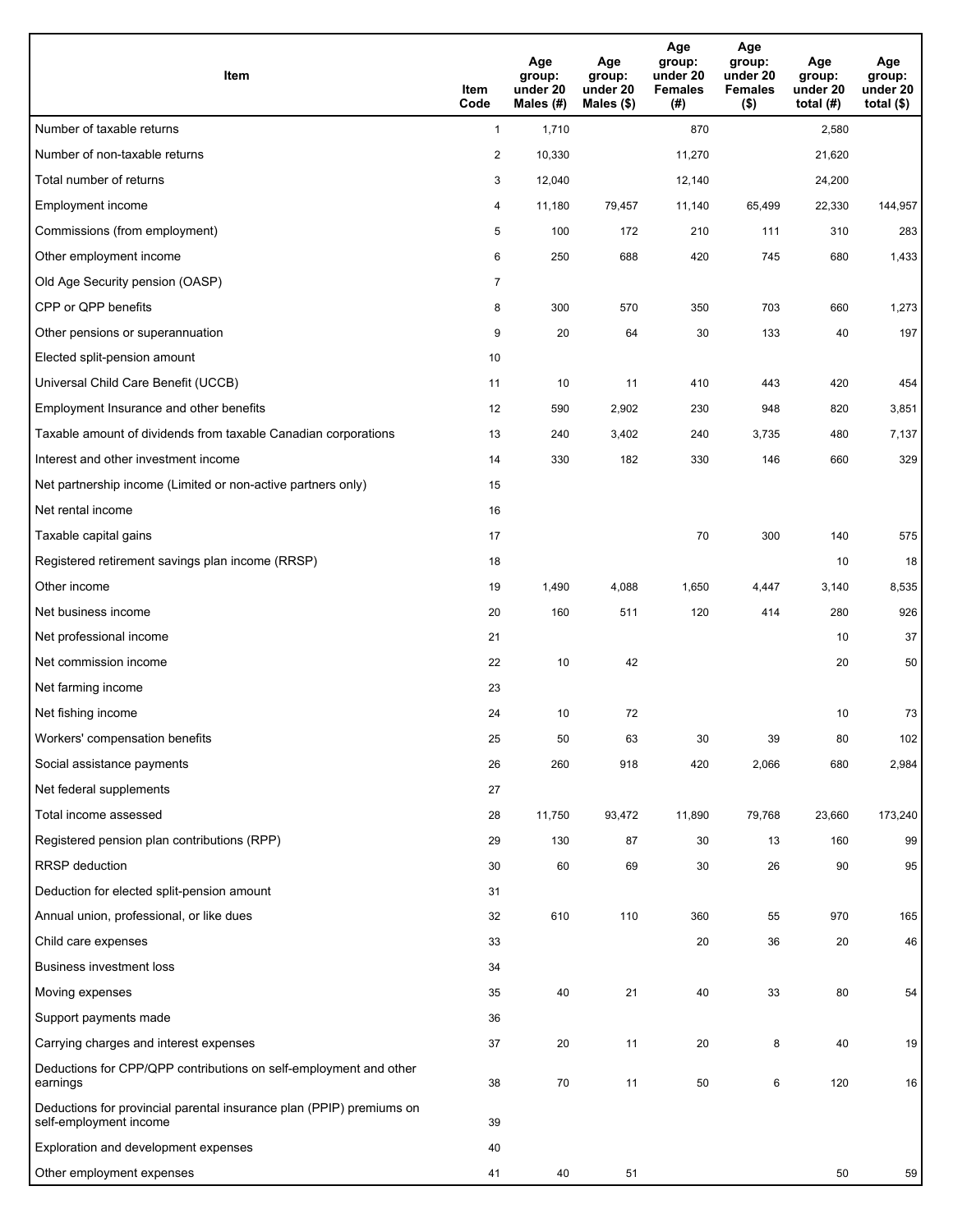| Item                                                              | Item<br>Code | Age<br>group:<br>under 20<br>Males (#) | Age<br>group:<br>under 20<br>Males (\$) | Age<br>group:<br>under 20<br><b>Females</b><br>(# ) | Age<br>group:<br>under 20<br><b>Females</b><br>$($ \$) | Age<br>group:<br>under 20<br>total $(H)$ | Age<br>group:<br>under 20<br>total $($)$ |
|-------------------------------------------------------------------|--------------|----------------------------------------|-----------------------------------------|-----------------------------------------------------|--------------------------------------------------------|------------------------------------------|------------------------------------------|
| Clergy residence deduction                                        | 42           |                                        |                                         |                                                     |                                                        |                                          |                                          |
| Other deductions                                                  | 43           | 60                                     | 41                                      | 40                                                  | 11                                                     | 100                                      | 52                                       |
| Total deductions before adjustments                               | 44           | 960                                    | 411                                     | 590                                                 | 199                                                    | 1,540                                    | 610                                      |
| Social benefits repayment                                         | 45           |                                        |                                         |                                                     |                                                        |                                          |                                          |
| Net income after adjustments                                      | 46           | 11,750                                 | 93,086                                  | 11,890                                              | 79,573                                                 | 23,650                                   | 172,659                                  |
| Canadian Forces personnel and police deduction                    | 47           |                                        |                                         |                                                     |                                                        |                                          |                                          |
| Security options deductions                                       | 48           |                                        |                                         |                                                     |                                                        |                                          |                                          |
| Other payments deductions                                         | 49           | 300                                    | 981                                     | 450                                                 | 2,105                                                  | 750                                      | 3,085                                    |
| Non-capital losses of other years                                 | 50           |                                        |                                         |                                                     |                                                        |                                          |                                          |
| Net capital losses of other years                                 | 51           |                                        |                                         |                                                     |                                                        |                                          |                                          |
| Capital gains deduction                                           | 52           |                                        |                                         |                                                     |                                                        |                                          |                                          |
| Northern residents deductions                                     | 53           |                                        |                                         |                                                     |                                                        |                                          |                                          |
| Additional deductions                                             | 54           |                                        |                                         |                                                     |                                                        |                                          |                                          |
| Farming/fishing losses of prior years                             | 55           |                                        |                                         |                                                     |                                                        |                                          |                                          |
| Total deductions from net income                                  | 56           | 310                                    | 1,147                                   | 450                                                 | 2,236                                                  | 770                                      | 3,383                                    |
| Taxable income assessed                                           | 57           | 11,620                                 | 91,941                                  | 11,760                                              | 77,337                                                 | 23,380                                   | 169,278                                  |
| Basic personal amount                                             | 58           | 12,040                                 | 130,213                                 | 12,140                                              | 131,256                                                | 24,200                                   | 261,624                                  |
| Age amount                                                        | 59           |                                        |                                         |                                                     |                                                        |                                          |                                          |
| Spouse or common-law partner amount                               | 60           | 40                                     | 304                                     | 40                                                  | 295                                                    | 70                                       | 598                                      |
| Amount for eligible dependant                                     | 61           | 10                                     | 100                                     | 260                                                 | 2,714                                                  | 270                                      | 2,814                                    |
| Amount for children 17 and under                                  | 62           | 40                                     | 105                                     | 350                                                 | 847                                                    | 380                                      | 952                                      |
| Amount for infirm dependants age 18 or older                      | 63           |                                        |                                         |                                                     |                                                        |                                          |                                          |
| CPP or QPP contributions through employment                       | 64           | 5,260                                  | 1,744                                   | 4,990                                               | 1,133                                                  | 10,240                                   | 2,877                                    |
| CPP or QPP contributions on self-employment and other             |              |                                        |                                         |                                                     |                                                        |                                          |                                          |
| earnings                                                          | 65           | 70                                     | 11                                      | 50                                                  | 6                                                      | 120                                      | 16                                       |
| Employment Insurance premiums                                     | 66           | 9,010                                  | 1,401                                   | 8,910                                               | 1,151                                                  | 17,910                                   | 2,552                                    |
| PPIP premiums paid                                                | 67           |                                        |                                         |                                                     |                                                        |                                          |                                          |
| PPIP premiums payable on employment income                        | 68           |                                        |                                         |                                                     |                                                        |                                          |                                          |
| PPIP premiums payable on self-employment income                   | 69           |                                        |                                         |                                                     |                                                        |                                          |                                          |
| Volunteer firefighters' amount                                    | 70           | 50                                     | 141                                     | 10                                                  | 30                                                     | 60                                       | 171                                      |
| Canada employment amount                                          | 71           | 10,640                                 | 11,284                                  | 10,610                                              | 11,213                                                 | 21,250                                   | 22,497                                   |
| Public transit amount                                             | 72           | 70                                     | 15                                      | 130                                                 | 28                                                     | 210                                      | 43                                       |
| Children's fitness amount                                         | 73           |                                        |                                         |                                                     |                                                        |                                          |                                          |
| Children's arts amount                                            | 74           |                                        |                                         |                                                     |                                                        |                                          |                                          |
| Home buyers' amount                                               | 75           |                                        |                                         |                                                     |                                                        |                                          |                                          |
| Pension income amount                                             | 76           | $20\,$                                 | 23                                      | 30                                                  | 43                                                     | 40                                       | 66                                       |
| Caregiver amount                                                  | 77           |                                        |                                         |                                                     |                                                        |                                          |                                          |
| Disability amount                                                 | 78           | 110                                    | 939                                     | 70                                                  | 576                                                    | 180                                      | 1,515                                    |
| Disability amount transferred from a dependant                    | 79           |                                        |                                         |                                                     |                                                        |                                          |                                          |
| Interest paid on student loans                                    | 80           | 30                                     | 8                                       | 40                                                  | 5                                                      | 60                                       | 12                                       |
| Tuition, education, and textbook amounts                          | 81           | 830                                    | 2,870                                   | 640                                                 | 2,151                                                  | 1,460                                    | 5,022                                    |
| Tuition, education, and textbook amounts transferred from a child | 82           |                                        |                                         |                                                     |                                                        |                                          |                                          |
| Amounts transferred from spouse or common-law partner             | 83           | 10                                     | 29                                      | 40                                                  | 89                                                     | 50                                       | 120                                      |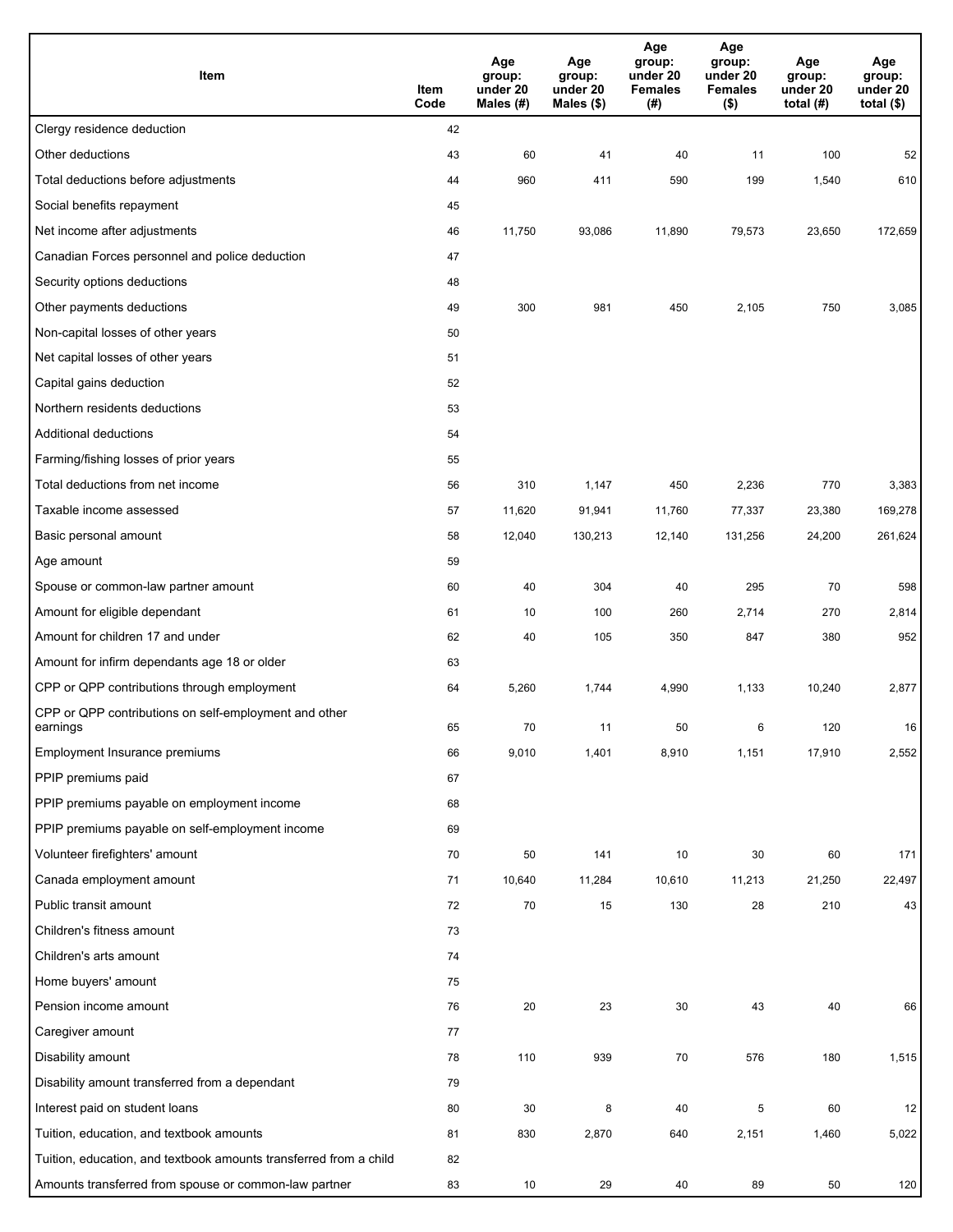| Item                                                | <b>Item</b><br>Code | Age<br>group:<br>under 20<br>Males $(H)$ | Age<br>group:<br>under 20<br>Males $(\$)$ | Age<br>group:<br>under 20<br><b>Females</b><br>(# ) | Age<br>group:<br>under 20<br><b>Females</b><br>$($ \$) | Age<br>group:<br>under 20<br>total $(H)$ | Age<br>group:<br>under 20<br>total $(§)$ |
|-----------------------------------------------------|---------------------|------------------------------------------|-------------------------------------------|-----------------------------------------------------|--------------------------------------------------------|------------------------------------------|------------------------------------------|
| Medical expenses                                    | 84                  | 160                                      | 87                                        | 280                                                 | 158                                                    | 440                                      | 246                                      |
| Total tax credits on personal amounts               | 85                  | 12,040                                   | 22,397                                    | 12,140                                              | 22,758                                                 | 24,200                                   | 45,178                                   |
| Allowable charitable donations and government gifts | 86                  | 100                                      | 39                                        |                                                     |                                                        | 180                                      | 59                                       |
| Eligible cultural and ecological gifts              | 87                  |                                          |                                           |                                                     |                                                        |                                          |                                          |
| Total tax credit on donations and gifts             | 88                  | 90                                       | 10                                        | 80                                                  | 5                                                      | 170                                      | 15                                       |
| Total federal non-refundable tax credits            | 89                  | 12,040                                   | 22,407                                    | 12,140                                              | 22,762                                                 | 24,200                                   | 45,193                                   |
| Federal dividend tax credit                         | 90                  | 130                                      | 327                                       | 150                                                 | 355                                                    | 280                                      | 683                                      |
| Overseas employment tax credit                      | 91                  |                                          |                                           |                                                     |                                                        |                                          |                                          |
| Minimum tax carryover                               | 92                  |                                          |                                           |                                                     |                                                        |                                          |                                          |
| Basic federal tax                                   | 93                  | 1,630                                    | 1,653                                     | 790                                                 | 463                                                    | 2,420                                    | 2,116                                    |
| Federal Foreign Tax Credit                          | 94                  |                                          |                                           |                                                     |                                                        |                                          |                                          |
| Federal Political contribution tax credit           | 95                  |                                          |                                           |                                                     |                                                        |                                          |                                          |
| <b>Investment Tax Credit</b>                        | 96                  |                                          |                                           |                                                     |                                                        |                                          |                                          |
| Labour-sponsored funds tax credit                   | 97                  |                                          |                                           |                                                     |                                                        |                                          |                                          |
| Alternative minimum tax payable                     | 98                  |                                          |                                           |                                                     |                                                        |                                          |                                          |
| Net federal tax                                     | 99                  | 1,630                                    | 1,625                                     | 780                                                 | 463                                                    | 2,400                                    | 2,088                                    |
| CPP contributions on self-employment                | 100                 | 70                                       | 22                                        | 50                                                  | 11                                                     | 120                                      | 33                                       |
| Social Benefits repayment                           | 101                 |                                          |                                           |                                                     |                                                        |                                          |                                          |
| <b>Net Provincial Tax</b>                           | 102                 | 1,080                                    | 894                                       | 430                                                 | 234                                                    | 1,510                                    | 1,127                                    |
| Total tax payable                                   | 103                 | 1,710                                    | 2,540                                     | 870                                                 | 708                                                    | 2,580                                    | 3,248                                    |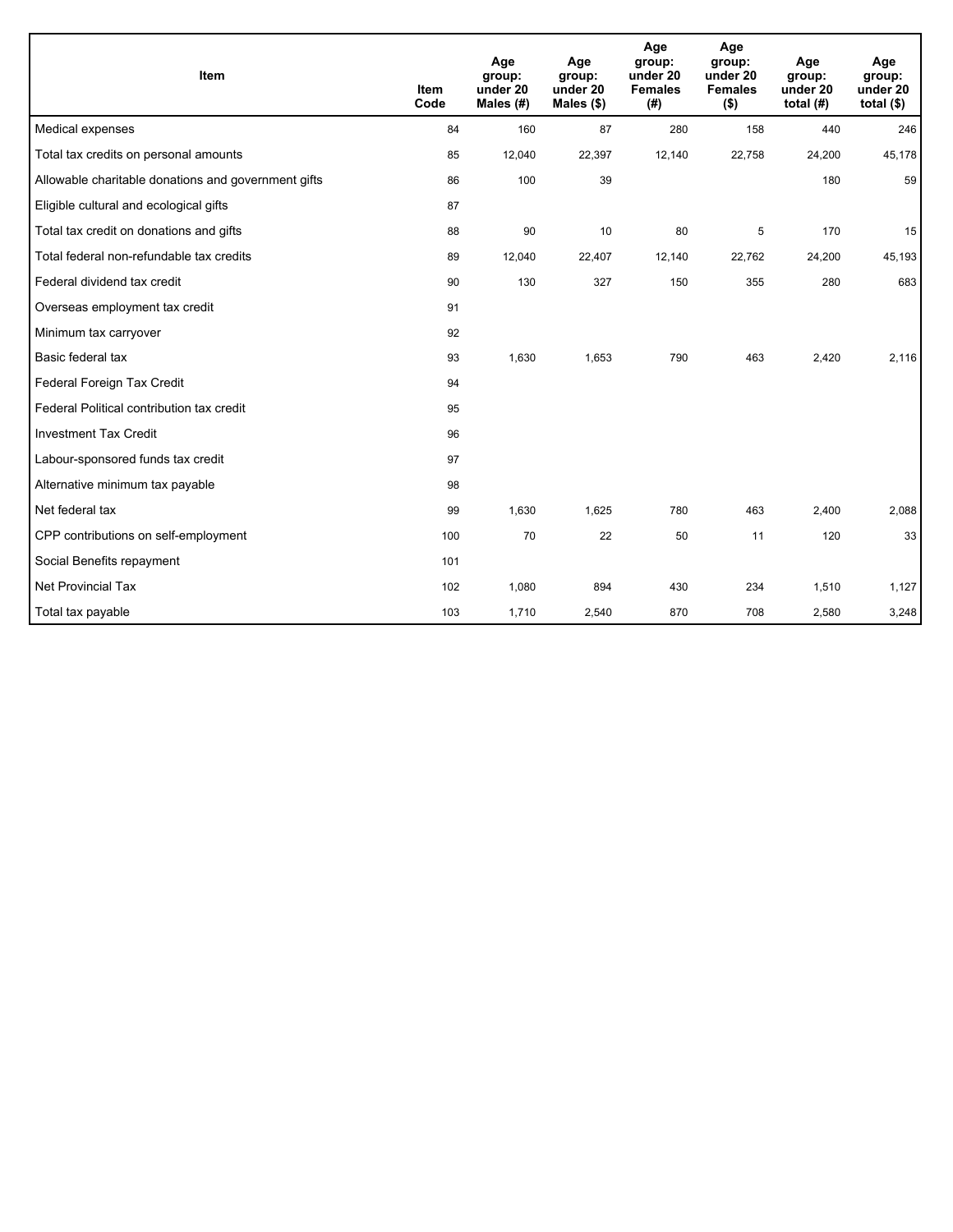| <b>Item</b>                                                                                    | Item<br>Code            | Age<br>group:<br>20 to 24<br>Males (#) | Age<br>group:<br>20 to 24<br>Males (\$) | Age<br>group:<br>20 to 24<br><b>Females</b><br>(#) | Age<br>group:<br>20 to 24<br><b>Females</b><br>$($ \$) | Age<br>group:<br>20 to 24<br>total $(H)$ | Age<br>group:<br>20 to 24<br>total $($)$ |
|------------------------------------------------------------------------------------------------|-------------------------|----------------------------------------|-----------------------------------------|----------------------------------------------------|--------------------------------------------------------|------------------------------------------|------------------------------------------|
| Number of taxable returns                                                                      | $\mathbf{1}$            | 11,500                                 |                                         | 7,090                                              |                                                        | 18,590                                   |                                          |
| Number of non-taxable returns                                                                  | $\overline{\mathbf{c}}$ | 10,330                                 |                                         | 14,600                                             |                                                        | 24,980                                   |                                          |
| Total number of returns                                                                        | 3                       | 21,820                                 |                                         | 21,690                                             |                                                        | 43,570                                   |                                          |
| Employment income                                                                              | 4                       | 20,370                                 | 393,313                                 | 19,120                                             | 270,519                                                | 39,520                                   | 663,839                                  |
| Commissions (from employment)                                                                  | 5                       | 470                                    | 2,466                                   | 730                                                | 1,816                                                  | 1,200                                    | 4,281                                    |
| Other employment income                                                                        | 6                       | 900                                    | 1,778                                   | 1,140                                              | 2,411                                                  | 2,040                                    | 4,209                                    |
| Old Age Security pension (OASP)                                                                | $\overline{7}$          |                                        |                                         |                                                    |                                                        |                                          |                                          |
| CPP or QPP benefits                                                                            | 8                       | 480                                    | 1,085                                   | 720                                                | 1,730                                                  | 1,200                                    | 2,815                                    |
| Other pensions or superannuation                                                               | 9                       | 20                                     | 80                                      | 30                                                 | 106                                                    | 50                                       | 186                                      |
| Elected split-pension amount                                                                   | 10                      |                                        |                                         |                                                    |                                                        |                                          |                                          |
| Universal Child Care Benefit (UCCB)                                                            | 11                      | 150                                    | 192                                     | 3,480                                              | 4,797                                                  | 3,630                                    | 4,992                                    |
| Employment Insurance and other benefits                                                        | 12                      | 6,640                                  | 44,175                                  | 4,530                                              | 26,962                                                 | 11,170                                   | 71,137                                   |
| Taxable amount of dividends from taxable Canadian corporations                                 | 13                      | 610                                    | 8,537                                   | 530                                                | 8,623                                                  | 1,140                                    | 17,160                                   |
| Interest and other investment income                                                           | 14                      | 740                                    | 274                                     | 700                                                | 297                                                    | 1,440                                    | 572                                      |
| Net partnership income (Limited or non-active partners only)                                   | 15                      |                                        |                                         |                                                    |                                                        |                                          |                                          |
| Net rental income                                                                              | 16                      |                                        |                                         |                                                    |                                                        |                                          |                                          |
| Taxable capital gains                                                                          | 17                      |                                        |                                         | 140                                                | 882                                                    | 330                                      | 1,637                                    |
| Registered retirement savings plan income (RRSP)                                               | 18                      |                                        |                                         |                                                    |                                                        | 440                                      | 749                                      |
| Other income                                                                                   | 19                      | 2,560                                  | 5,986                                   | 2,300                                              | 6,043                                                  | 4,860                                    | 12,029                                   |
| Net business income                                                                            | 20                      | 390                                    | 2,604                                   | 510                                                | 2,906                                                  | 910                                      | 5,509                                    |
| Net professional income                                                                        | 21                      |                                        |                                         | 50                                                 | 287                                                    | 90                                       | 467                                      |
| Net commission income                                                                          | 22                      | 70                                     | 401                                     | 90                                                 | 307                                                    | 160                                      | 708                                      |
| Net farming income                                                                             | 23                      | 20                                     | 66                                      |                                                    |                                                        | 20                                       | 103                                      |
| Net fishing income                                                                             | 24                      | 40                                     | 411                                     | 10                                                 | 63                                                     | 50                                       | 474                                      |
| Workers' compensation benefits                                                                 | 25                      | 190                                    | 652                                     | 100                                                | 249                                                    | 290                                      | 900                                      |
| Social assistance payments                                                                     | 26                      | 1,220                                  | 5,625                                   | 2,130                                              | 14,036                                                 | 3,360                                    | 19,672                                   |
| Net federal supplements                                                                        | 27                      |                                        |                                         |                                                    |                                                        |                                          |                                          |
| Total income assessed                                                                          | 28                      | 21,530                                 | 469,121                                 | 21,550                                             | 342,253                                                | 43,100                                   | 811,415                                  |
| Registered pension plan contributions (RPP)                                                    | 29                      | 1,960                                  | 3,637                                   | 1,640                                              | 2,812                                                  | 3,600                                    | 6,449                                    |
| RRSP deduction                                                                                 | 30                      | 1,630                                  | 3,603                                   | 890                                                | 1,286                                                  | 2,520                                    | 4,889                                    |
| Deduction for elected split-pension amount                                                     | 31                      |                                        |                                         |                                                    |                                                        |                                          |                                          |
| Annual union, professional, or like dues                                                       | 32                      | 2,780                                  | 1,344                                   | 3,000                                              | 1,166                                                  | 5,780                                    | 2,510                                    |
| Child care expenses                                                                            | 33                      | 70                                     | 185                                     | 660                                                | 1,608                                                  | 720                                      | 1,793                                    |
| <b>Business investment loss</b>                                                                | 34                      |                                        |                                         |                                                    |                                                        |                                          |                                          |
| Moving expenses                                                                                | 35                      | 170                                    | 142                                     | 180                                                | 158                                                    | 350                                      | 300                                      |
| Support payments made                                                                          | 36                      |                                        |                                         |                                                    |                                                        |                                          |                                          |
| Carrying charges and interest expenses                                                         | 37                      | 100                                    | 50                                      | 80                                                 | 47                                                     | 170                                      | 97                                       |
| Deductions for CPP/QPP contributions on self-employment and other<br>earnings                  | 38                      | 370                                    | 136                                     | 430                                                | 134                                                    | 800                                      | 270                                      |
| Deductions for provincial parental insurance plan (PPIP) premiums on<br>self-employment income | 39                      |                                        |                                         |                                                    |                                                        |                                          |                                          |
| Exploration and development expenses                                                           | 40                      |                                        |                                         |                                                    |                                                        |                                          |                                          |
| Other employment expenses                                                                      | 41                      | 450                                    | 1,016                                   | 190                                                | 284                                                    | 640                                      | 1,301                                    |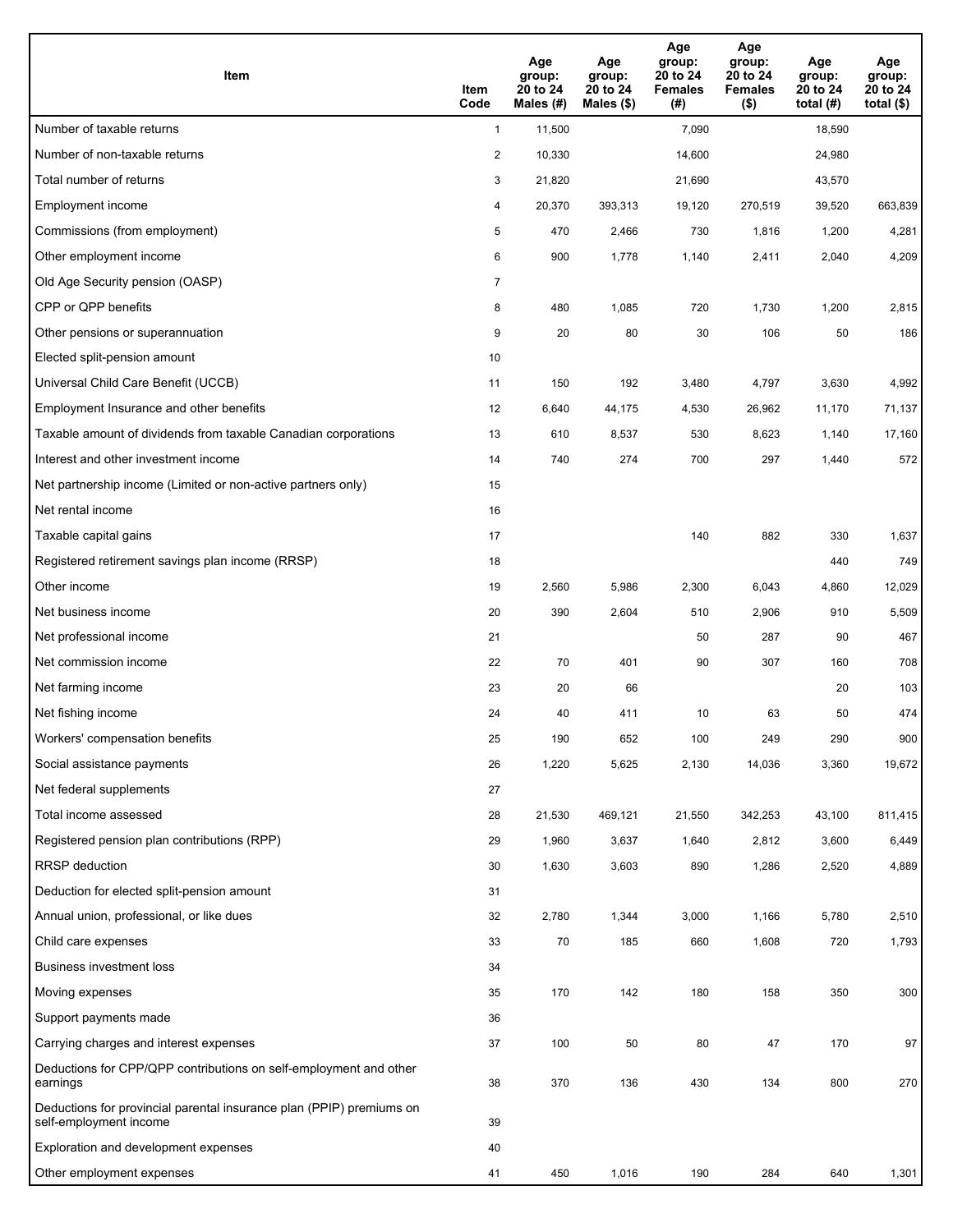| Item                                                              | Item<br>Code | Age<br>group:<br>20 to 24<br>Males (#) | Age<br>group:<br>20 to 24<br>Males (\$) | Age<br>group:<br>20 to 24<br><b>Females</b><br>(#) | Age<br>group:<br>20 to 24<br><b>Females</b><br>$($ \$) | Age<br>group:<br>20 to 24<br>total $(H)$ | Age<br>group:<br>20 to 24<br>total $($)$ |
|-------------------------------------------------------------------|--------------|----------------------------------------|-----------------------------------------|----------------------------------------------------|--------------------------------------------------------|------------------------------------------|------------------------------------------|
| Clergy residence deduction                                        | 42           |                                        |                                         |                                                    |                                                        |                                          |                                          |
| Other deductions                                                  | 43           | 790                                    | 425                                     | 600                                                | 252                                                    | 1,390                                    | 677                                      |
| Total deductions before adjustments                               | 44           | 6,350                                  | 10,560                                  | 5,610                                              | 7,788                                                  | 11,950                                   | 18,348                                   |
| Social benefits repayment                                         | 45           |                                        |                                         |                                                    |                                                        |                                          |                                          |
| Net income after adjustments                                      | 46           | 21,510                                 | 458,365                                 | 21,520                                             | 334,504                                                | 43,060                                   | 792,911                                  |
| Canadian Forces personnel and police deduction                    | 47           | 100                                    | 3,197                                   |                                                    |                                                        | 100                                      | 3,224                                    |
| Security options deductions                                       | 48           |                                        |                                         |                                                    |                                                        |                                          |                                          |
| Other payments deductions                                         | 49           | 1,400                                  | 6,277                                   | 2,220                                              | 14,285                                                 | 3,630                                    | 20,572                                   |
| Non-capital losses of other years                                 | 50           |                                        |                                         |                                                    |                                                        |                                          |                                          |
| Net capital losses of other years                                 | 51           |                                        |                                         |                                                    |                                                        |                                          |                                          |
| Capital gains deduction                                           | 52           |                                        |                                         |                                                    |                                                        |                                          |                                          |
| Northern residents deductions                                     | 53           | 20                                     | 45                                      |                                                    |                                                        | 30                                       | 60                                       |
| Additional deductions                                             | 54           |                                        |                                         |                                                    |                                                        |                                          |                                          |
| Farming/fishing losses of prior years                             | 55           |                                        |                                         |                                                    |                                                        |                                          |                                          |
| Total deductions from net income                                  | 56           | 1,560                                  | 10,156                                  | 2,270                                              | 15,100                                                 | 3,830                                    | 25,266                                   |
| Taxable income assessed                                           | 57           | 21,000                                 | 448,215                                 | 21,110                                             | 319,405                                                | 42,140                                   | 767,651                                  |
| Basic personal amount                                             | 58           | 21,820                                 | 235,634                                 | 21,690                                             | 234,224                                                | 43,570                                   | 470,437                                  |
| Age amount                                                        | 59           |                                        |                                         |                                                    |                                                        |                                          |                                          |
| Spouse or common-law partner amount                               | 60           | 690                                    | 4,807                                   | 300                                                | 2,152                                                  | 1,000                                    | 7,063                                    |
| Amount for eligible dependant                                     | 61           | 50                                     | 552                                     | 1,840                                              | 19,504                                                 | 1,900                                    | 20,066                                   |
| Amount for children 17 and under                                  | 62           | 700                                    | 2,022                                   | 2,480                                              | 7,161                                                  | 3,180                                    | 9,186                                    |
| Amount for infirm dependants age 18 or older                      | 63           |                                        |                                         |                                                    |                                                        |                                          |                                          |
| CPP or QPP contributions through employment                       | 64           | 18,040                                 | 15,408                                  | 16,300                                             | 10,135                                                 | 34,340                                   | 25,543                                   |
| CPP or QPP contributions on self-employment and other<br>earnings | 65           | 370                                    | 136                                     | 430                                                | 134                                                    | 800                                      | 270                                      |
| Employment Insurance premiums                                     | 66           | 18,770                                 | 6,776                                   | 17,280                                             | 4,840                                                  | 36,060                                   | 11,616                                   |
| PPIP premiums paid                                                | 67           |                                        |                                         |                                                    |                                                        |                                          |                                          |
| PPIP premiums payable on employment income                        | 68           |                                        |                                         |                                                    |                                                        |                                          |                                          |
| PPIP premiums payable on self-employment income                   | 69           |                                        |                                         |                                                    |                                                        |                                          |                                          |
| Volunteer firefighters' amount                                    | 70           | 230                                    | 687                                     | 20                                                 | 48                                                     | 250                                      | 735                                      |
| Canada employment amount                                          | 71           | 19,670                                 | 21,236                                  | 18,540                                             | 19,883                                                 | 38,210                                   | 41,122                                   |
| Public transit amount                                             | 72           | 320                                    | 101                                     | 510                                                | 150                                                    | 830                                      | 251                                      |
| Children's fitness amount                                         | 73           | 30                                     | 5                                       | 80                                                 | 16                                                     | 110                                      | 21                                       |
| Children's arts amount                                            | 74           |                                        |                                         | 10                                                 | 3                                                      | 10                                       | 4                                        |
| Home buyers' amount                                               | 75           | 440                                    | 2,118                                   | 300                                                | 1,328                                                  | 740                                      | 3,446                                    |
| Pension income amount                                             | 76           | 20                                     | 36                                      | 30                                                 | 43                                                     | 50                                       | 79                                       |
| Caregiver amount                                                  | 77           |                                        |                                         | 10                                                 | 42                                                     |                                          |                                          |
| Disability amount                                                 | 78           | 270                                    | 1,993                                   | 160                                                | 1,168                                                  | 420                                      | 3,161                                    |
| Disability amount transferred from a dependant                    | 79           | 10                                     | 98                                      | 30                                                 | 335                                                    | 40                                       | 433                                      |
| Interest paid on student loans                                    | 80           | 1,960                                  | 902                                     | 2,150                                              | 1,296                                                  | 4,110                                    | 2,199                                    |
| Tuition, education, and textbook amounts                          | 81           | 5,290                                  | 27,034                                  | 5,910                                              | 33,611                                                 | 11,200                                   | 60,645                                   |
| Tuition, education, and textbook amounts transferred from a child | 82           |                                        |                                         |                                                    |                                                        |                                          |                                          |
| Amounts transferred from spouse or common-law partner             | 83           | 230                                    | 841                                     | 180                                                | 538                                                    | 420                                      | 1,394                                    |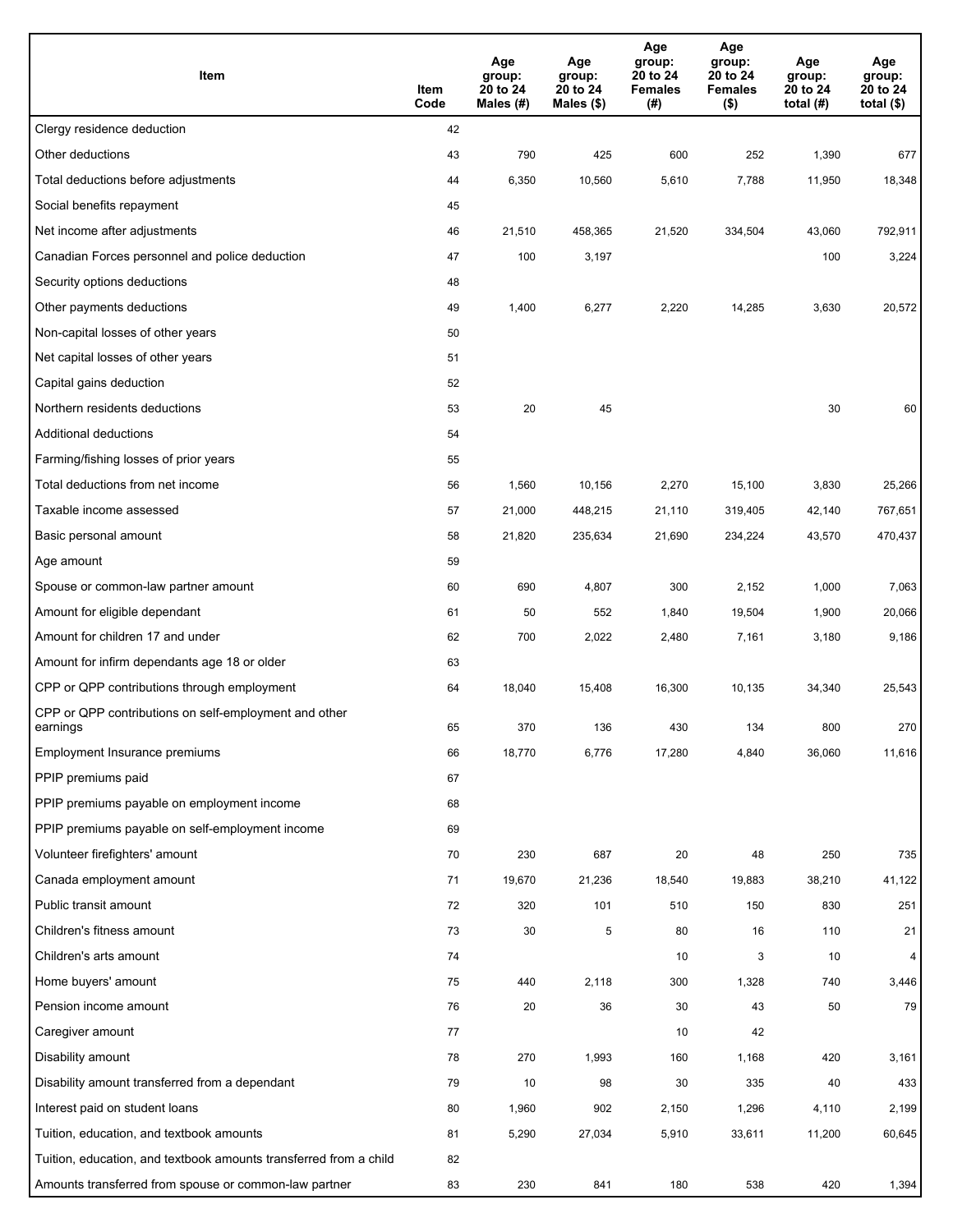| Item                                                | <b>Item</b><br>Code | Age<br>group:<br>20 to 24<br>Males $(H)$ | Age<br>group:<br>20 to 24<br>Males $(\$)$ | Age<br>group:<br>20 to 24<br><b>Females</b><br>(# ) | Age<br>group:<br>20 to 24<br><b>Females</b><br>$($ \$) | Age<br>group:<br>20 to 24<br>total $(H)$ | Age<br>group:<br>20 to 24<br>total $($)$ |
|-----------------------------------------------------|---------------------|------------------------------------------|-------------------------------------------|-----------------------------------------------------|--------------------------------------------------------|------------------------------------------|------------------------------------------|
| Medical expenses                                    | 84                  | 980                                      | 801                                       | 1,930                                               | 1,483                                                  | 2,910                                    | 2,290                                    |
| Total tax credits on personal amounts               | 85                  | 21,820                                   | 48,199                                    | 21,690                                              | 50,727                                                 | 43,570                                   | 99,033                                   |
| Allowable charitable donations and government gifts | 86                  | 950                                      | 614                                       | 810                                                 | 294                                                    | 1,760                                    | 907                                      |
| Eligible cultural and ecological gifts              | 87                  |                                          |                                           |                                                     |                                                        |                                          |                                          |
| Total tax credit on donations and gifts             | 88                  | 890                                      | 165                                       | 770                                                 | 74                                                     | 1,670                                    | 239                                      |
| Total federal non-refundable tax credits            | 89                  | 21,820                                   | 48,364                                    | 21,690                                              | 50,800                                                 | 43,570                                   | 99,272                                   |
| Federal dividend tax credit                         | 90                  | 520                                      | 905                                       | 420                                                 | 823                                                    | 940                                      | 1,728                                    |
| Overseas employment tax credit                      | 91                  |                                          |                                           |                                                     |                                                        |                                          |                                          |
| Minimum tax carryover                               | 92                  |                                          |                                           |                                                     |                                                        | 10                                       | 19                                       |
| Basic federal tax                                   | 93                  | 11,040                                   | 28,359                                    | 6,240                                               | 10,656                                                 | 17,290                                   | 39,017                                   |
| Federal Foreign Tax Credit                          | 94                  | 60                                       | 61                                        |                                                     |                                                        |                                          |                                          |
| Federal Political contribution tax credit           | 95                  |                                          |                                           |                                                     |                                                        |                                          |                                          |
| <b>Investment Tax Credit</b>                        | 96                  |                                          |                                           |                                                     |                                                        |                                          |                                          |
| Labour-sponsored funds tax credit                   | 97                  |                                          |                                           |                                                     |                                                        |                                          |                                          |
| Alternative minimum tax payable                     | 98                  |                                          |                                           |                                                     |                                                        |                                          |                                          |
| Net federal tax                                     | 99                  | 11,010                                   | 28,294                                    | 6.210                                               | 10.646                                                 | 17,220                                   | 38,939                                   |
| CPP contributions on self-employment                | 100                 | 370                                      | 273                                       | 430                                                 | 268                                                    | 800                                      | 540                                      |
| Social Benefits repayment                           | 101                 |                                          |                                           |                                                     |                                                        |                                          |                                          |
| <b>Net Provincial Tax</b>                           | 102                 | 10,340                                   | 18,467                                    | 6,120                                               | 7,469                                                  | 16,460                                   | 25,937                                   |
| Total tax payable                                   | 103                 | 11,500                                   | 47,291                                    | 7,090                                               | 18,383                                                 | 18,590                                   | 65,675                                   |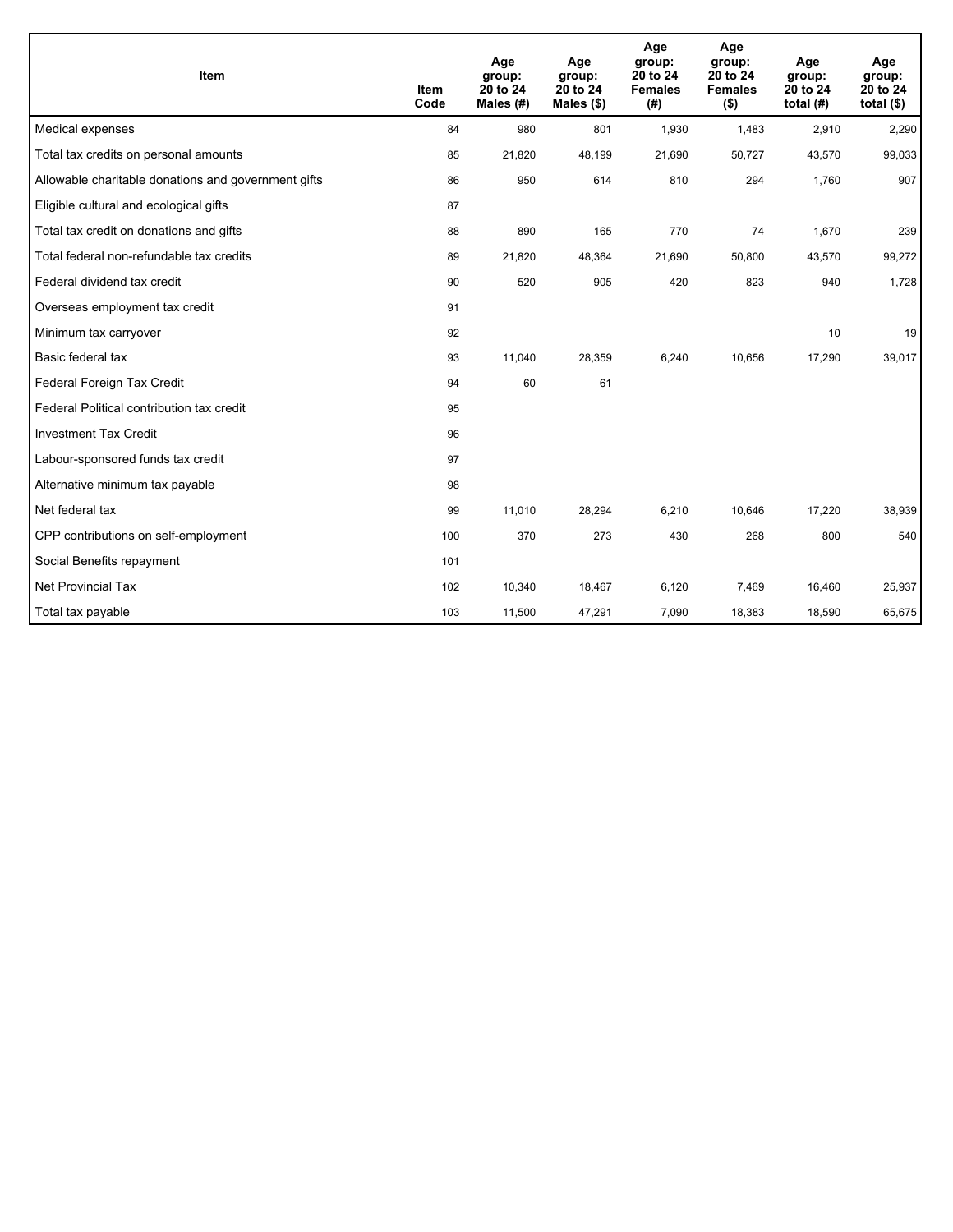| Item                                                                                           | Item<br>Code   | Age<br>group:<br>25 to 29<br>Males $(H)$ | Age<br>group:<br>25 to 29<br>Males (\$) | Age<br>group:<br>25 to 29<br><b>Females</b><br>(# ) | Age<br>group:<br>25 to 29<br><b>Females</b><br>$($ \$) | Age<br>group:<br>25 to 29<br>total $(H)$ | Age<br>group:<br>25 to 29<br>total $($ |
|------------------------------------------------------------------------------------------------|----------------|------------------------------------------|-----------------------------------------|-----------------------------------------------------|--------------------------------------------------------|------------------------------------------|----------------------------------------|
| Number of taxable returns                                                                      | $\mathbf{1}$   | 15,560                                   |                                         | 13,010                                              |                                                        | 28,570                                   |                                        |
| Number of non-taxable returns                                                                  | $\overline{c}$ | 4,710                                    |                                         | 7,750                                               |                                                        | 12,520                                   |                                        |
| Total number of returns                                                                        | 3              | 20,270                                   |                                         | 20,760                                              |                                                        | 41,090                                   |                                        |
| Employment income                                                                              | 4              | 18,720                                   | 630,024                                 | 17,580                                              | 465,415                                                | 36,310                                   | 1,095,453                              |
| Commissions (from employment)                                                                  | 5              | 570                                      | 6,840                                   | 560                                                 | 3,259                                                  | 1,130                                    | 10,099                                 |
| Other employment income                                                                        | 6              | 1,420                                    | 2,979                                   | 1,360                                               | 2,856                                                  | 2,780                                    | 5,865                                  |
| Old Age Security pension (OASP)                                                                | $\overline{7}$ |                                          |                                         |                                                     |                                                        |                                          |                                        |
| CPP or QPP benefits                                                                            | 8              | 60                                       | 198                                     | 100                                                 | 313                                                    | 160                                      | 511                                    |
| Other pensions or superannuation                                                               | 9              | 10                                       | 111                                     | 10                                                  | 16                                                     | 20                                       | 127                                    |
| Elected split-pension amount                                                                   | 10             |                                          |                                         |                                                     |                                                        |                                          |                                        |
| Universal Child Care Benefit (UCCB)                                                            | 11             | 710                                      | 1,012                                   | 6,740                                               | 10,387                                                 | 7,470                                    | 11,433                                 |
| Employment Insurance and other benefits                                                        | 12             | 6,210                                    | 46,564                                  | 6,000                                               | 47,005                                                 | 12,210                                   | 93,569                                 |
| Taxable amount of dividends from taxable Canadian corporations                                 | 13             | 730                                      | 5,206                                   | 590                                                 | 6,063                                                  | 1,330                                    | 11,269                                 |
| Interest and other investment income                                                           | 14             | 960                                      | 368                                     | 970                                                 | 411                                                    | 1,930                                    | 779                                    |
| Net partnership income (Limited or non-active partners only)                                   | 15             |                                          |                                         |                                                     |                                                        |                                          |                                        |
| Net rental income                                                                              | 16             | 330                                      | $-129$                                  | 220                                                 | 31                                                     | 550                                      | $-98$                                  |
| Taxable capital gains                                                                          | 17             | 330                                      | 933                                     | 250                                                 | 939                                                    | 580                                      | 1,871                                  |
| Registered retirement savings plan income (RRSP)                                               | 18             | 900                                      | 2,350                                   | 610                                                 | 1,041                                                  | 1,510                                    | 3,390                                  |
| Other income                                                                                   | 19             | 1,650                                    | 4,521                                   | 1,130                                               | 3,016                                                  | 2,780                                    | 7,582                                  |
| Net business income                                                                            | 20             | 700                                      | 6,255                                   | 960                                                 | 7,327                                                  | 1,660                                    | 13,582                                 |
| Net professional income                                                                        | 21             | 80                                       | 2,427                                   | 160                                                 | 3,556                                                  | 240                                      | 5,983                                  |
| Net commission income                                                                          | 22             | 120                                      | 1,353                                   | 160                                                 | 651                                                    | 270                                      | 2,004                                  |
| Net farming income                                                                             | 23             | 40                                       | 167                                     | 10                                                  | $-52$                                                  | 50                                       | 124                                    |
| Net fishing income                                                                             | 24             | 80                                       | 1,393                                   | 20                                                  | 178                                                    | 100                                      | 1,572                                  |
| Workers' compensation benefits                                                                 | 25             | 170                                      | 840                                     | 120                                                 | 688                                                    | 290                                      | 1,528                                  |
| Social assistance payments                                                                     | 26             | 1,260                                    | 6,532                                   | 1,920                                               | 14,017                                                 | 3,180                                    | 20,550                                 |
| Net federal supplements                                                                        | 27             |                                          |                                         |                                                     |                                                        |                                          |                                        |
| Total income assessed                                                                          | 28             | 20,110                                   | 719,955                                 | 20,690                                              | 567,219                                                | 40,830                                   | 1,287,305                              |
| Registered pension plan contributions (RPP)                                                    | 29             | 4,180                                    | 11,043                                  | 5,140                                               | 12,961                                                 | 9,320                                    | 24,004                                 |
| <b>RRSP</b> deduction                                                                          | 30             | 3,800                                    | 11,968                                  | 3,110                                               | 6,752                                                  | 6,910                                    | 18,720                                 |
| Deduction for elected split-pension amount                                                     | 31             |                                          |                                         |                                                     |                                                        |                                          |                                        |
| Annual union, professional, or like dues                                                       | 32             | 4,090                                    | 3,095                                   | 5,680                                               | 3,332                                                  | 9,770                                    | 6,427                                  |
| Child care expenses                                                                            | 33             | 440                                      | 1,571                                   | 2,590                                               | 8,427                                                  | 3,030                                    | 9,998                                  |
| Business investment loss                                                                       | 34             |                                          |                                         |                                                     |                                                        |                                          |                                        |
| Moving expenses                                                                                | 35             | 220                                      | 493                                     | 160                                                 | 284                                                    | 380                                      | 777                                    |
| Support payments made                                                                          | 36             |                                          |                                         |                                                     |                                                        |                                          |                                        |
| Carrying charges and interest expenses                                                         | 37             | 230                                      | 130                                     | 180                                                 | 129                                                    | 410                                      | 260                                    |
| Deductions for CPP/QPP contributions on self-employment and other<br>earnings                  | 38             | 640                                      | 393                                     | 810                                                 | 393                                                    | 1,460                                    | 786                                    |
| Deductions for provincial parental insurance plan (PPIP) premiums on<br>self-employment income | 39             |                                          |                                         |                                                     |                                                        |                                          |                                        |
| Exploration and development expenses                                                           | 40             |                                          |                                         |                                                     |                                                        |                                          |                                        |
| Other employment expenses                                                                      | 41             | 700                                      | 2,225                                   | 350                                                 | 571                                                    | 1,050                                    | 2,797                                  |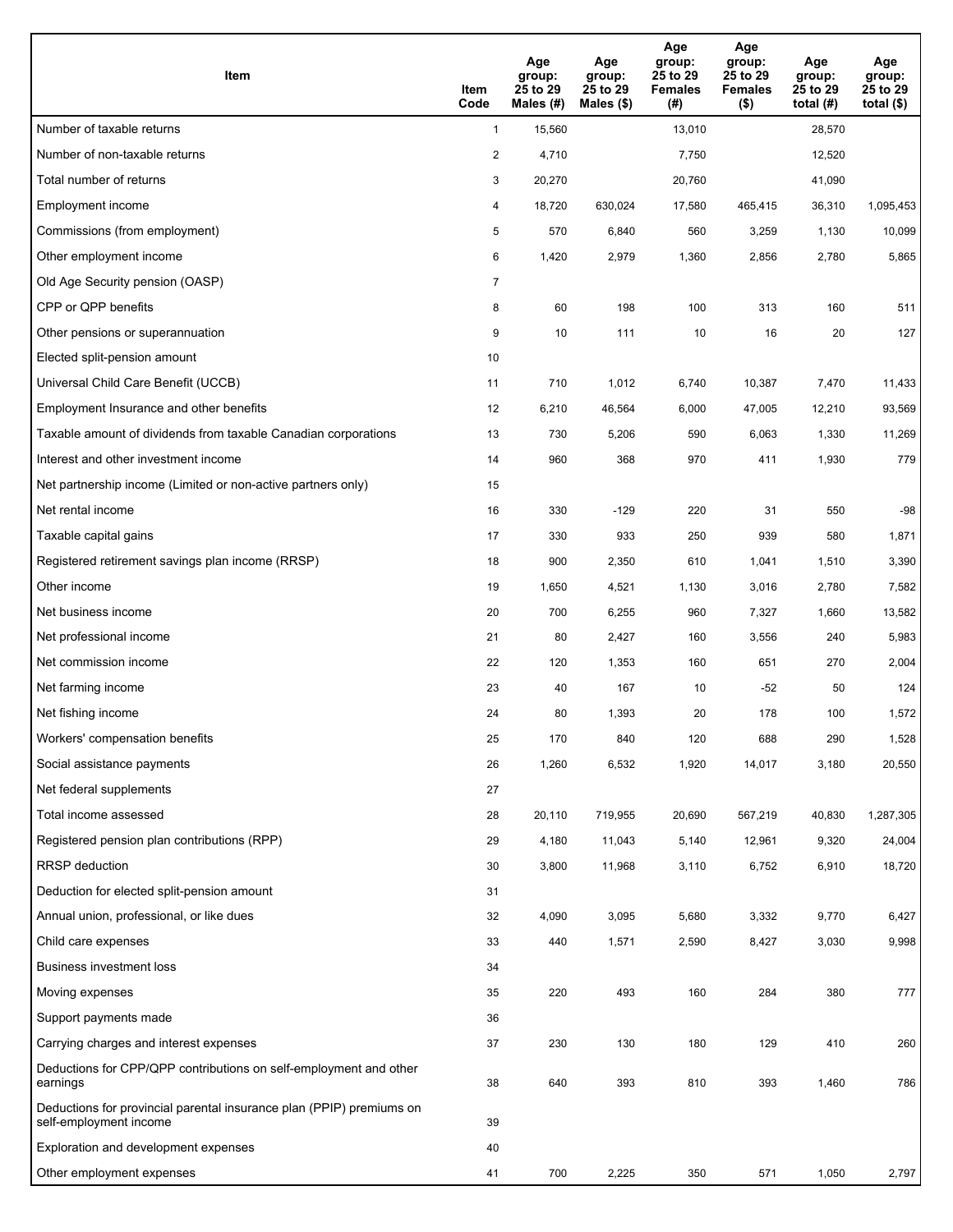| Item                                                              | Item<br>Code | Age<br>group:<br>25 to 29<br>Males (#) | Age<br>group:<br>25 to 29<br>Males (\$) | Age<br>group:<br>25 to 29<br><b>Females</b><br>(#) | Age<br>group:<br>25 to 29<br><b>Females</b><br>$($ \$) | Age<br>group:<br>25 to 29<br>total $(H)$ | Age<br>group:<br>25 to 29<br>total $($)$ |
|-------------------------------------------------------------------|--------------|----------------------------------------|-----------------------------------------|----------------------------------------------------|--------------------------------------------------------|------------------------------------------|------------------------------------------|
| Clergy residence deduction                                        | 42           | 30                                     | 206                                     |                                                    |                                                        | 30                                       | 245                                      |
| Other deductions                                                  | 43           | 1,040                                  | 691                                     | 970                                                | 520                                                    | 2,010                                    | 1,210                                    |
| Total deductions before adjustments                               | 44           | 10,370                                 | 31,826                                  | 11,240                                             | 33,450                                                 | 21,620                                   | 65,276                                   |
| Social benefits repayment                                         | 45           | 470                                    | 717                                     | 20                                                 | 23                                                     | 490                                      | 740                                      |
| Net income after adjustments                                      | 46           | 20,070                                 | 687,679                                 | 20,640                                             | 533,898                                                | 40,750                                   | 1,221,708                                |
| Canadian Forces personnel and police deduction                    | 47           | 150                                    | 5,436                                   |                                                    |                                                        | 160                                      | 5,699                                    |
| Security options deductions                                       | 48           | 20                                     | 118                                     | 20                                                 | 83                                                     | 30                                       | 201                                      |
| Other payments deductions                                         | 49           | 1,430                                  | 7,372                                   | 2,030                                              | 14,706                                                 | 3,460                                    | 22,077                                   |
| Non-capital losses of other years                                 | 50           |                                        |                                         |                                                    |                                                        | 20                                       | 70                                       |
| Net capital losses of other years                                 | 51           | 20                                     | 12                                      |                                                    |                                                        | 50                                       | 36                                       |
| Capital gains deduction                                           | 52           | 20                                     | 697                                     | 10                                                 | 673                                                    | 30                                       | 1,370                                    |
| Northern residents deductions                                     | 53           | 30                                     | 45                                      | 10                                                 | 32                                                     | 40                                       | 77                                       |
| Additional deductions                                             | 54           |                                        |                                         | 50                                                 | 59                                                     | 70                                       | 121                                      |
| Farming/fishing losses of prior years                             | 55           |                                        |                                         |                                                    |                                                        |                                          |                                          |
| Total deductions from net income                                  | 56           | 1,700                                  | 13,832                                  | 2,150                                              | 15,862                                                 | 3,850                                    | 29,694                                   |
| Taxable income assessed                                           | 57           | 19,490                                 | 673,852                                 | 20,220                                             | 518,046                                                | 39,740                                   | 1,192,028                                |
| Basic personal amount                                             | 58           | 20,270                                 | 218,136                                 | 20,760                                             | 223,564                                                | 41,090                                   | 442,324                                  |
| Age amount                                                        | 59           |                                        |                                         |                                                    |                                                        |                                          |                                          |
| Spouse or common-law partner amount                               | 60           | 1,660                                  | 11,523                                  | 530                                                | 3,756                                                  | 2,200                                    | 15,405                                   |
| Amount for eligible dependant                                     | 61           | 220                                    | 2,245                                   | 2,660                                              | 28,106                                                 | 2,880                                    | 30,362                                   |
| Amount for children 17 and under                                  | 62           | 2,790                                  | 9,602                                   | 4,650                                              | 15,840                                                 | 7,460                                    | 25,481                                   |
| Amount for infirm dependants age 18 or older                      | 63           |                                        |                                         |                                                    |                                                        |                                          |                                          |
| CPP or QPP contributions through employment                       | 64           | 17,510                                 | 24,271                                  | 15,820                                             | 18,508                                                 | 33,340                                   | 42,780                                   |
| CPP or QPP contributions on self-employment and other<br>earnings | 65           | 640                                    | 393                                     | 810                                                | 393                                                    | 1,460                                    | 786                                      |
| Employment Insurance premiums                                     | 66           | 17,740                                 | 9,648                                   | 16,310                                             | 7,627                                                  | 34,050                                   | 17,275                                   |
| PPIP premiums paid                                                | 67           |                                        |                                         |                                                    |                                                        |                                          |                                          |
| PPIP premiums payable on employment income                        | 68           |                                        |                                         |                                                    |                                                        |                                          |                                          |
| PPIP premiums payable on self-employment income                   | 69           |                                        |                                         |                                                    |                                                        |                                          |                                          |
| Volunteer firefighters' amount                                    | 70           | 230                                    | 681                                     | 20                                                 | 66                                                     | 250                                      | 747                                      |
| Canada employment amount                                          | 71           | 18,270                                 | 19,820                                  | 17,170                                             | 18,462                                                 | 35,450                                   | 38,286                                   |
| Public transit amount                                             | 72           | 280                                    | 102                                     | 330                                                | 117                                                    | 620                                      | 219                                      |
| Children's fitness amount                                         | 73           | 440                                    | 130                                     | 720                                                | 192                                                    | 1,160                                    | 322                                      |
| Children's arts amount                                            | 74           | 50                                     | 17                                      | 110                                                | 31                                                     | 170                                      | 47                                       |
| Home buyers' amount                                               | 75           | 770                                    | 3,612                                   | 520                                                | 2,356                                                  | 1,290                                    | 5,968                                    |
| Pension income amount                                             | 76           | 10                                     | 17                                      | 20                                                 | 22                                                     | 30                                       | 39                                       |
| Caregiver amount                                                  | 77           | 50                                     | 270                                     | 20                                                 | 95                                                     | 70                                       | 366                                      |
| Disability amount                                                 | 78           | 240                                    | 1,784                                   | 150                                                | 1,096                                                  | 390                                      | 2,880                                    |
| Disability amount transferred from a dependant                    | 79           | 90                                     | 975                                     | 110                                                | 1,249                                                  | 200                                      | 2,224                                    |
| Interest paid on student loans                                    | 80           | 3,060                                  | 2,028                                   | 4,650                                              | 3,977                                                  | 7,700                                    | 6,006                                    |
| Tuition, education, and textbook amounts                          | 81           | 3,110                                  | 18,596                                  | 3,680                                              | 25,468                                                 | 6,800                                    | 44,088                                   |
| Tuition, education, and textbook amounts transferred from a child | 82           |                                        |                                         |                                                    |                                                        |                                          |                                          |
| Amounts transferred from spouse or common-law partner             | 83           | 520                                    | 1,908                                   | 370                                                | 1,464                                                  | 900                                      | 3,402                                    |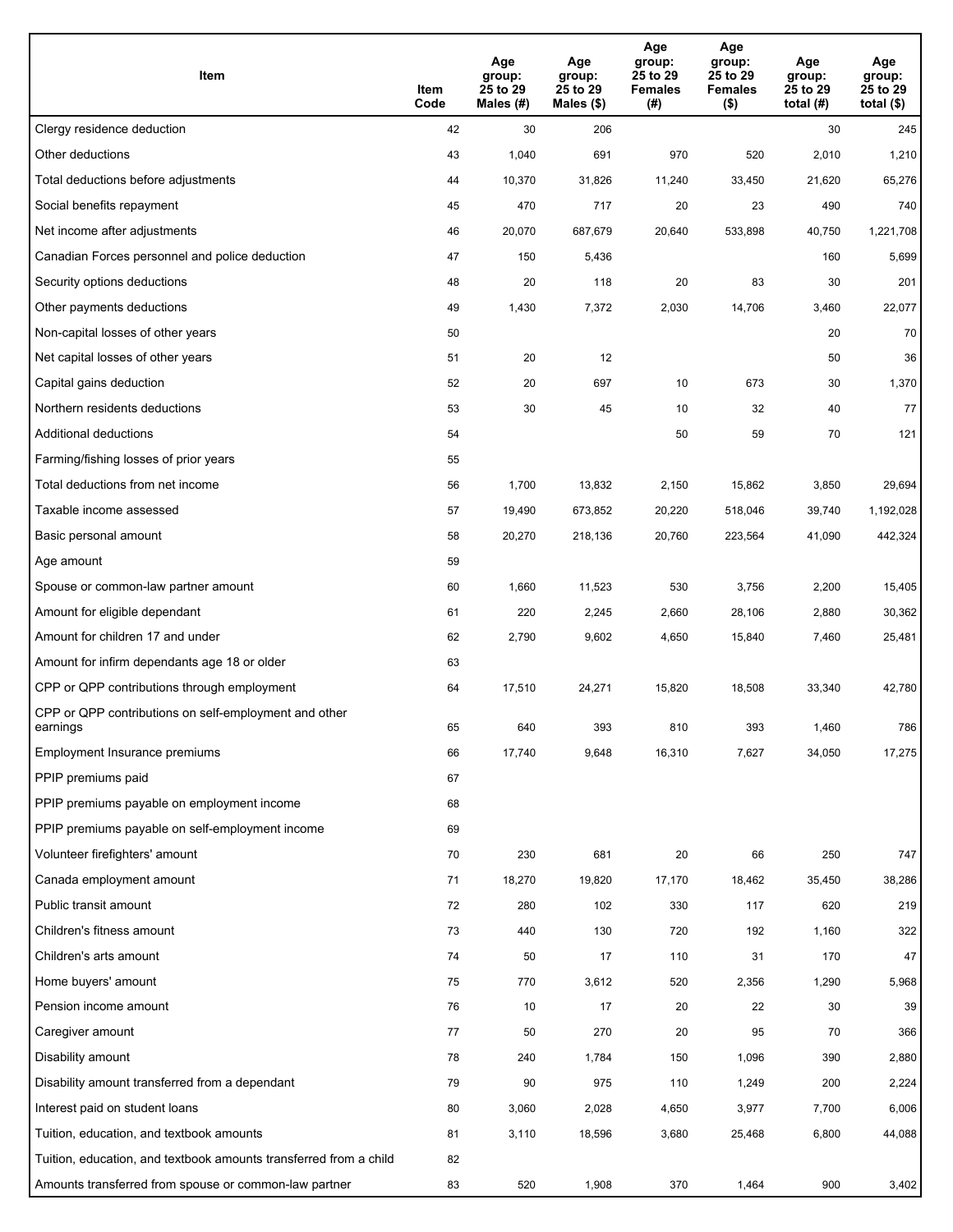| Item                                                | <b>Item</b><br>Code | Age<br>group:<br>25 to 29<br>Males (#) | Age<br>group:<br>25 to 29<br>Males (\$) | Age<br>group:<br>25 to 29<br><b>Females</b><br>(# ) | Age<br>group:<br>25 to 29<br><b>Females</b><br>$($ \$) | Age<br>group:<br>25 to 29<br>total $(H)$ | Age<br>group:<br>25 to 29<br>total $($)$ |
|-----------------------------------------------------|---------------------|----------------------------------------|-----------------------------------------|-----------------------------------------------------|--------------------------------------------------------|------------------------------------------|------------------------------------------|
| Medical expenses                                    | 84                  | 1,610                                  | 1,620                                   | 3,170                                               | 3,309                                                  | 4,770                                    | 4,930                                    |
| Total tax credits on personal amounts               | 85                  | 20,270                                 | 49,111                                  | 20,760                                              | 53,361                                                 | 41,090                                   | 102,600                                  |
| Allowable charitable donations and government gifts | 86                  | 2,120                                  | 1,287                                   | 2,290                                               | 1,142                                                  | 4,400                                    | 2,429                                    |
| Eligible cultural and ecological gifts              | 87                  |                                        |                                         |                                                     |                                                        |                                          |                                          |
| Total tax credit on donations and gifts             | 88                  | 2,080                                  | 341                                     | 2,230                                               | 298                                                    | 4,300                                    | 639                                      |
| Total federal non-refundable tax credits            | 89                  | 20,270                                 | 49,452                                  | 20,760                                              | 53,659                                                 | 41,090                                   | 103,239                                  |
| Federal dividend tax credit                         | 90                  | 690                                    | 632                                     | 540                                                 | 697                                                    | 1,230                                    | 1,329                                    |
| Overseas employment tax credit                      | 91                  |                                        |                                         |                                                     |                                                        |                                          |                                          |
| Minimum tax carryover                               | 92                  |                                        |                                         |                                                     |                                                        |                                          |                                          |
| Basic federal tax                                   | 93                  | 15,020                                 | 64,346                                  | 11,790                                              | 37,938                                                 | 26,810                                   | 102,286                                  |
| Federal Foreign Tax Credit                          | 94                  |                                        |                                         | 80                                                  | 30                                                     | 230                                      | 79                                       |
| Federal Political contribution tax credit           | 95                  | 20                                     | $\overline{2}$                          | 10                                                  | $\mathbf{2}$                                           |                                          |                                          |
| <b>Investment Tax Credit</b>                        | 96                  |                                        |                                         |                                                     |                                                        |                                          |                                          |
| Labour-sponsored funds tax credit                   | 97                  |                                        |                                         |                                                     |                                                        |                                          |                                          |
| Alternative minimum tax payable                     | 98                  |                                        |                                         |                                                     |                                                        |                                          |                                          |
| Net federal tax                                     | 99                  | 15,000                                 | 64,280                                  | 11,760                                              | 37,906                                                 | 26,760                                   | 102,188                                  |
| CPP contributions on self-employment                | 100                 | 640                                    | 785                                     | 810                                                 | 786                                                    | 1,460                                    | 1,572                                    |
| Social Benefits repayment                           | 101                 | 470                                    | 717                                     | 20                                                  | 23                                                     | 490                                      | 740                                      |
| Net Provincial Tax                                  | 102                 | 14,820                                 | 41,933                                  | 12,260                                              | 26,132                                                 | 27,070                                   | 68,066                                   |
| Total tax payable                                   | 103                 | 15,560                                 | 107,717                                 | 13,010                                              | 64,855                                                 | 28,570                                   | 172,576                                  |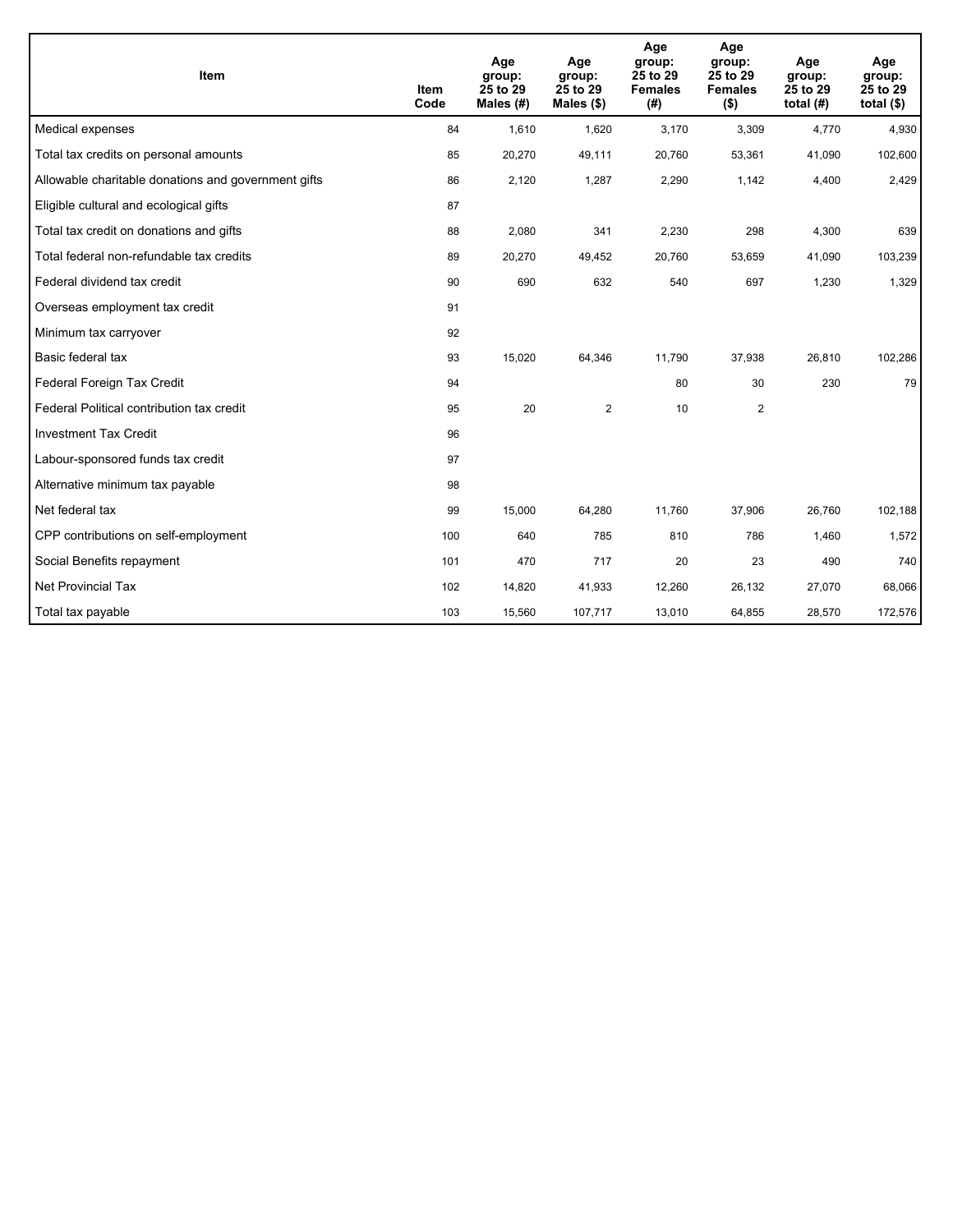| Item                                                                                           | Item<br>Code   | Age<br>group:<br>30 to 34<br>Males (#) | Age<br>group:<br>30 to 34<br>Males $(\$)$ | Age<br>group:<br>30 to 34<br><b>Females</b><br>(#) | Age<br>group:<br>30 to 34<br><b>Females</b><br>$($ \$) | Age<br>group:<br>30 to 34<br>total $(H)$ | Age<br>group:<br>30 to 34<br>total $($)$ |
|------------------------------------------------------------------------------------------------|----------------|----------------------------------------|-------------------------------------------|----------------------------------------------------|--------------------------------------------------------|------------------------------------------|------------------------------------------|
| Number of taxable returns                                                                      | $\mathbf{1}$   | 17,310                                 |                                           | 15,110                                             |                                                        | 32,420                                   |                                          |
| Number of non-taxable returns                                                                  | $\overline{a}$ | 3,260                                  |                                           | 6,760                                              |                                                        | 10,060                                   |                                          |
| Total number of returns                                                                        | 3              | 20,570                                 |                                           | 21,870                                             |                                                        | 42,480                                   |                                          |
| <b>Employment income</b>                                                                       | 4              | 18,750                                 | 800,586                                   | 18,250                                             | 575,681                                                | 37,010                                   | 1,376,268                                |
| Commissions (from employment)                                                                  | 5              | 550                                    | 10,706                                    | 470                                                | 4,966                                                  | 1,020                                    | 15,672                                   |
| Other employment income                                                                        | 6              | 1,710                                  | 5,253                                     | 1,510                                              | 3,881                                                  | 3,230                                    | 9,134                                    |
| Old Age Security pension (OASP)                                                                | $\overline{7}$ |                                        |                                           |                                                    |                                                        |                                          |                                          |
| CPP or QPP benefits                                                                            | 8              | 80                                     | 581                                       | 120                                                | 717                                                    | 210                                      | 1,298                                    |
| Other pensions or superannuation                                                               | 9              | 40                                     | 297                                       | 20                                                 | 129                                                    | 60                                       | 426                                      |
| Elected split-pension amount                                                                   | 10             |                                        |                                           | 20                                                 | 76                                                     | 20                                       | 110                                      |
| Universal Child Care Benefit (UCCB)                                                            | 11             | 1,750                                  | 2,641                                     | 8,270                                              | 12,677                                                 | 10,030                                   | 15,339                                   |
| Employment Insurance and other benefits                                                        | 12             | 5,460                                  | 43,667                                    | 6,190                                              | 53,095                                                 | 11,650                                   | 96,763                                   |
| Taxable amount of dividends from taxable Canadian corporations                                 | 13             | 970                                    | 12,078                                    | 890                                                | 10,138                                                 | 1,870                                    | 22,216                                   |
| Interest and other investment income                                                           | 14             | 1,210                                  | 575                                       | 1,270                                              | 435                                                    | 2,480                                    | 1,010                                    |
| Net partnership income (Limited or non-active partners only)                                   | 15             |                                        |                                           |                                                    |                                                        |                                          |                                          |
| Net rental income                                                                              | 16             | 490                                    | $-213$                                    | 370                                                | $-88$                                                  | 860                                      | $-301$                                   |
| Taxable capital gains                                                                          | 17             | 400                                    | 2,045                                     | 400                                                | 1,511                                                  | 800                                      | 3,556                                    |
| Registered retirement savings plan income (RRSP)                                               | 18             | 1,710                                  | 4,503                                     | 1,470                                              | 2,985                                                  | 3,180                                    | 7,488                                    |
| Other income                                                                                   | 19             | 1,470                                  | 5,380                                     | 1,250                                              | 4,801                                                  | 2,720                                    | 10,182                                   |
| Net business income                                                                            | 20             | 990                                    | 13,021                                    | 1,330                                              | 10,830                                                 | 2,320                                    | 23,852                                   |
| Net professional income                                                                        | 21             | 130                                    | 5,345                                     | 190                                                | 7,236                                                  | 320                                      | 12,580                                   |
| Net commission income                                                                          | 22             | 130                                    | 2,224                                     | 200                                                | 919                                                    | 330                                      | 3,143                                    |
| Net farming income                                                                             | 23             | 70                                     | $-241$                                    |                                                    |                                                        | 90                                       | $-249$                                   |
| Net fishing income                                                                             | 24             | 120                                    | 1,938                                     | 30                                                 | 255                                                    | 150                                      | 2,192                                    |
| Workers' compensation benefits                                                                 | 25             | 250                                    | 1,608                                     | 160                                                | 968                                                    | 410                                      | 2,576                                    |
| Social assistance payments                                                                     | 26             | 1,230                                  | 6,682                                     | 1,900                                              | 14,206                                                 | 3,140                                    | 20,898                                   |
| Net federal supplements                                                                        | 27             |                                        |                                           |                                                    |                                                        |                                          |                                          |
| Total income assessed                                                                          | 28             | 20,420                                 | 918,715                                   | 21,800                                             | 705,747                                                | 42,250                                   | 1,624,493                                |
| Registered pension plan contributions (RPP)                                                    | 29             | 5,470                                  | 17,218                                    | 7,000                                              | 20,230                                                 | 12,470                                   | 37,448                                   |
| RRSP deduction                                                                                 | 30             | 5,330                                  | 19,856                                    | 4,640                                              | 11,220                                                 | 9,960                                    | 31,076                                   |
| Deduction for elected split-pension amount                                                     | 31             |                                        |                                           |                                                    |                                                        |                                          |                                          |
| Annual union, professional, or like dues                                                       | 32             | 4,740                                  | 4,050                                     | 6,300                                              | 3,877                                                  | 11,040                                   | 7,927                                    |
| Child care expenses                                                                            | 33             | 1,470                                  | 7,326                                     | 5,260                                              | 21,930                                                 | 6,730                                    | 29,256                                   |
| Business investment loss                                                                       | 34             |                                        |                                           |                                                    |                                                        |                                          |                                          |
| Moving expenses                                                                                | 35             | 160                                    | 785                                       | 110                                                | 426                                                    | 280                                      | 1,211                                    |
| Support payments made                                                                          | 36             | 20                                     | 29                                        |                                                    |                                                        | 20                                       | 44                                       |
| Carrying charges and interest expenses                                                         | 37             | 400                                    | 322                                       | 300                                                | 226                                                    | 700                                      | 548                                      |
| Deductions for CPP/QPP contributions on self-employment and other<br>earnings                  | 38             | 850                                    | 671                                       | 1,090                                              | 569                                                    | 1,940                                    | 1,240                                    |
| Deductions for provincial parental insurance plan (PPIP) premiums on<br>self-employment income | 39             |                                        |                                           |                                                    |                                                        |                                          |                                          |
| Exploration and development expenses                                                           | 40             |                                        |                                           |                                                    |                                                        |                                          |                                          |
| Other employment expenses                                                                      | 41             | 1,110                                  | 4,406                                     | 500                                                | 1,122                                                  | 1,610                                    | 5,528                                    |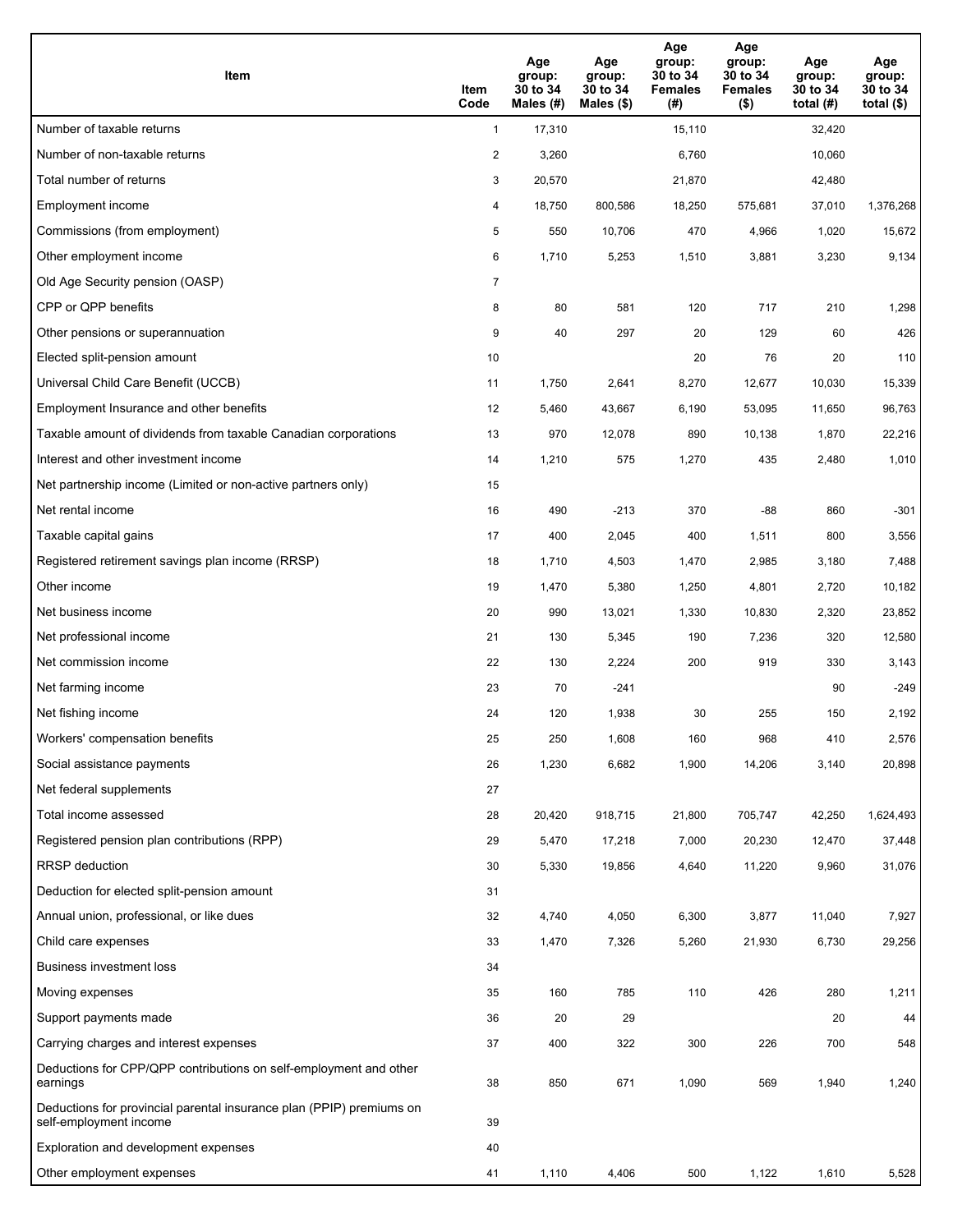| Item                                                              | Item<br>Code | Age<br>group:<br>30 to 34<br>Males (#) | Age<br>group:<br>30 to 34<br>Males (\$) | Age<br>group:<br>30 to 34<br><b>Females</b><br>(#) | Age<br>group:<br>30 to 34<br><b>Females</b><br>$($ \$) | Age<br>group:<br>30 to 34<br>total $(H)$ | Age<br>group:<br>30 to 34<br>total $($)$ |
|-------------------------------------------------------------------|--------------|----------------------------------------|-----------------------------------------|----------------------------------------------------|--------------------------------------------------------|------------------------------------------|------------------------------------------|
| Clergy residence deduction                                        | 42           | 60                                     | 630                                     |                                                    |                                                        | 70                                       | 691                                      |
| Other deductions                                                  | 43           | 1,050                                  | 939                                     | 1,020                                              | 640                                                    | 2,070                                    | 1,579                                    |
| Total deductions before adjustments                               | 44           | 12,750                                 | 56,284                                  | 13,960                                             | 60,446                                                 | 26,710                                   | 116,730                                  |
| Social benefits repayment                                         | 45           | 550                                    | 884                                     | 10                                                 | 14                                                     | 560                                      | 898                                      |
| Net income after adjustments                                      | 46           | 20,380                                 | 861,941                                 | 21,740                                             | 645,462                                                | 42,150                                   | 1,507,434                                |
| Canadian Forces personnel and police deduction                    | 47           | 80                                     | 3,002                                   |                                                    |                                                        | 80                                       | 3,069                                    |
| Security options deductions                                       | 48           | 50                                     | 542                                     | 10                                                 | 45                                                     | 60                                       | 586                                      |
| Other payments deductions                                         | 49           | 1,470                                  | 8,301                                   | 2,050                                              | 15,174                                                 | 3,530                                    | 23,484                                   |
| Non-capital losses of other years                                 | 50           | 20                                     | 154                                     | 10                                                 | 54                                                     | 30                                       | 209                                      |
| Net capital losses of other years                                 | 51           | 50                                     | 26                                      | 40                                                 | $\overline{7}$                                         | 100                                      | 33                                       |
| Capital gains deduction                                           | 52           | 20                                     | 1,417                                   | 20                                                 | 1,103                                                  | 40                                       | 2,520                                    |
| Northern residents deductions                                     | 53           | 40                                     | 80                                      | 10                                                 | 37                                                     | 50                                       | 117                                      |
| Additional deductions                                             | 54           | 30                                     | 187                                     | 40                                                 | 218                                                    | 70                                       | 405                                      |
| Farming/fishing losses of prior years                             | 55           |                                        |                                         |                                                    |                                                        |                                          |                                          |
| Total deductions from net income                                  | 56           | 1,740                                  | 13,710                                  | 2,190                                              | 16,706                                                 | 3,930                                    | 30,424                                   |
| Taxable income assessed                                           | 57           | 19,760                                 | 848,279                                 | 21,120                                             | 628,770                                                | 40,900                                   | 1,477,071                                |
| Basic personal amount                                             | 58           | 20,570                                 | 221,031                                 | 21,870                                             | 234,739                                                | 42,480                                   | 456,201                                  |
| Age amount                                                        | 59           |                                        |                                         |                                                    |                                                        |                                          |                                          |
| Spouse or common-law partner amount                               | 60           | 2,420                                  | 17,135                                  | 740                                                | 5,405                                                  | 3,160                                    | 22,551                                   |
| Amount for eligible dependant                                     | 61           | 430                                    | 4,536                                   | 3,620                                              | 38,143                                                 | 4,050                                    | 42,691                                   |
| Amount for children 17 and under                                  | 62           | 5,930                                  | 23,568                                  | 7,530                                              | 29,071                                                 | 13,460                                   | 52,661                                   |
| Amount for infirm dependants age 18 or older                      | 63           |                                        |                                         |                                                    |                                                        | 20                                       | 89                                       |
| CPP or QPP contributions through employment                       | 64           | 17,900                                 | 28,939                                  | 16,760                                             | 22,413                                                 | 34,660                                   | 51,351                                   |
| CPP or QPP contributions on self-employment and other<br>earnings | 65           | 850                                    | 671                                     | 1,090                                              | 569                                                    | 1,940                                    | 1,240                                    |
| Employment Insurance premiums                                     | 66           | 17,780                                 | 11,062                                  | 16,980                                             | 8,885                                                  | 34,760                                   | 19,948                                   |
| PPIP premiums paid                                                | 67           |                                        |                                         |                                                    |                                                        |                                          |                                          |
| PPIP premiums payable on employment income                        | 68           |                                        |                                         |                                                    |                                                        |                                          |                                          |
| PPIP premiums payable on self-employment income                   | 69           |                                        |                                         |                                                    |                                                        |                                          |                                          |
| Volunteer firefighters' amount                                    | 70           | 300                                    | 891                                     | 30                                                 | 81                                                     | 320                                      | 972                                      |
| Canada employment amount                                          | 71           | 18,340                                 | 19,935                                  | 17,790                                             | 19,178                                                 | 36,140                                   | 39,114                                   |
| Public transit amount                                             | 72           | 190                                    | 87                                      | 200                                                | 90                                                     | 400                                      | 177                                      |
| Children's fitness amount                                         | 73           | 2,150                                  | 842                                     | 2,570                                              | 981                                                    | 4,710                                    | 1,823                                    |
| Children's arts amount                                            | 74           | 420                                    | 147                                     | 490                                                | 148                                                    | 900                                      | 295                                      |
| Home buyers' amount                                               | 75           | 450                                    | 2,081                                   | 310                                                | 1,410                                                  | 750                                      | 3,491                                    |
| Pension income amount                                             | 76           | 40                                     | 61                                      | 40                                                 | 65                                                     | 80                                       | 127                                      |
| Caregiver amount                                                  | 77           | 80                                     | 411                                     | 40                                                 | 221                                                    | 120                                      | 631                                      |
| Disability amount                                                 | 78           | 250                                    | 1,838                                   | 200                                                | 1,518                                                  | 450                                      | 3,356                                    |
| Disability amount transferred from a dependant                    | 79           | 260                                    | 2,900                                   | 300                                                | 3,497                                                  | 560                                      | 6,397                                    |
| Interest paid on student loans                                    | 80           | 2,770                                  | 1,678                                   | 4,200                                              | 3,070                                                  | 6,970                                    | 4,748                                    |
| Tuition, education, and textbook amounts                          | 81           | 1,480                                  | 7,216                                   | 1,720                                              | 8,284                                                  | 3,200                                    | 15,499                                   |
| Tuition, education, and textbook amounts transferred from a child | 82           |                                        |                                         |                                                    |                                                        | 20                                       | 50                                       |
| Amounts transferred from spouse or common-law partner             | 83           | 580                                    | 2,198                                   | 400                                                | 1,688                                                  | 980                                      | 3,896                                    |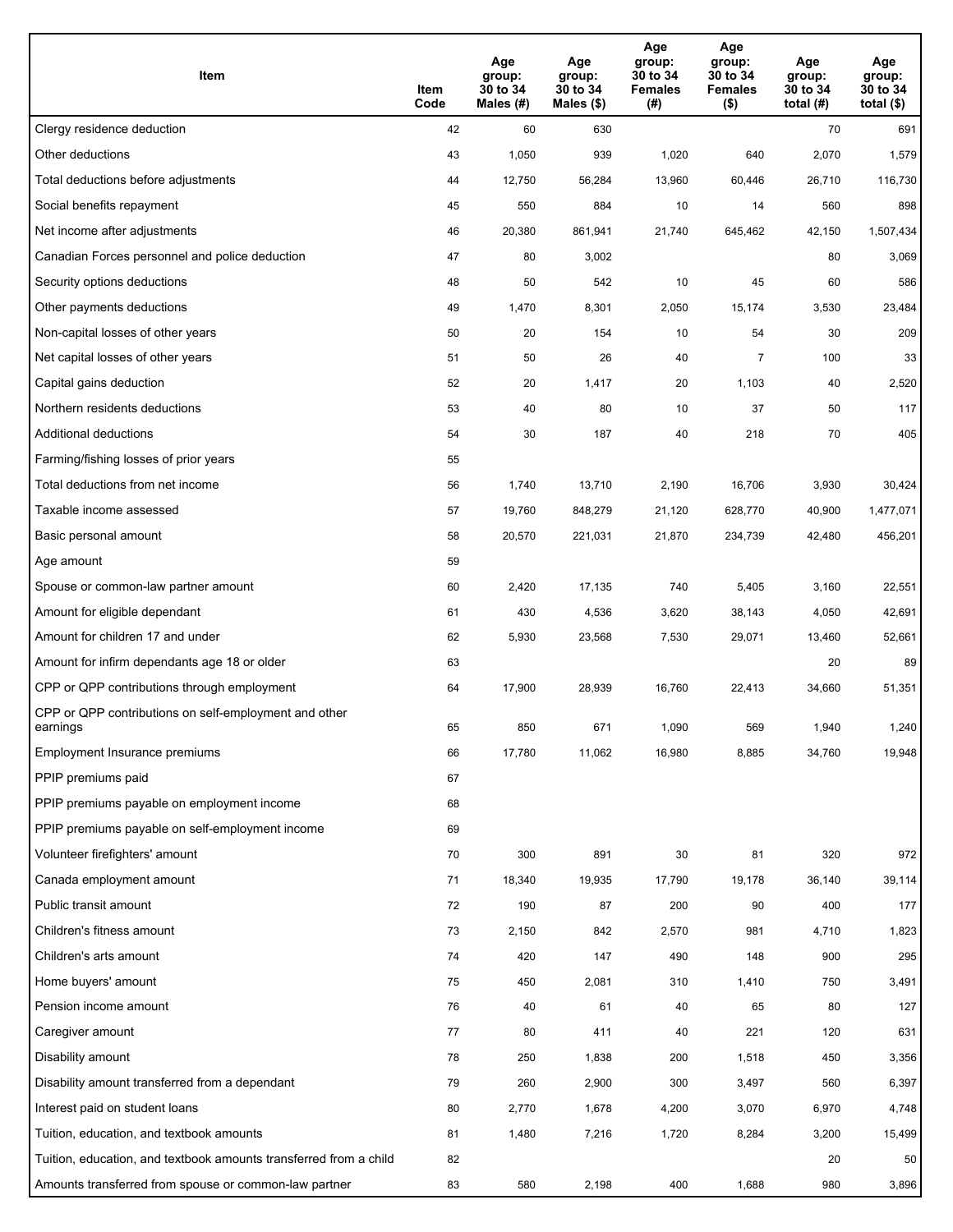| <b>Item</b>                                         | Item<br>Code | Age<br>group:<br>30 to 34<br>Males (#) | Age<br>group:<br>30 to 34<br>Males $(\$)$ | Age<br>group:<br>30 to 34<br><b>Females</b><br>(#) | Age<br>group:<br>30 to 34<br><b>Females</b><br>$($ \$) | Age<br>group:<br>30 to 34<br>total $(H)$ | Age<br>group:<br>30 to 34<br>total $($)$ |
|-----------------------------------------------------|--------------|----------------------------------------|-------------------------------------------|----------------------------------------------------|--------------------------------------------------------|------------------------------------------|------------------------------------------|
| Medical expenses                                    | 84           | 2,290                                  | 3,062                                     | 4,360                                              | 5,498                                                  | 6,660                                    | 8,562                                    |
| Total tax credits on personal amounts               | 85           | 20,570                                 | 52,557                                    | 21,870                                             | 57,758                                                 | 42,480                                   | 110,389                                  |
| Allowable charitable donations and government gifts | 86           | 3,290                                  | 2,441                                     | 3,290                                              | 1,483                                                  | 6,580                                    | 3,924                                    |
| Eligible cultural and ecological gifts              | 87           |                                        |                                           |                                                    |                                                        |                                          |                                          |
| Total tax credit on donations and gifts             | 88           | 3,220                                  | 655                                       | 3,220                                              | 379                                                    | 6,430                                    | 1,033                                    |
| Total federal non-refundable tax credits            | 89           | 20,570                                 | 53,212                                    | 21,870                                             | 58,137                                                 | 42,480                                   | 111,422                                  |
| Federal dividend tax credit                         | 90           | 960                                    | 1,555                                     | 850                                                | 1,323                                                  | 1,810                                    | 2,878                                    |
| Overseas employment tax credit                      | 91           | 20                                     | 153                                       |                                                    |                                                        | 20                                       | 171                                      |
| Minimum tax carryover                               | 92           | 10                                     | 30                                        |                                                    |                                                        | 20                                       | 48                                       |
| Basic federal tax                                   | 93           | 16,800                                 | 93,311                                    | 13,840                                             | 53,620                                                 | 30,640                                   | 146,931                                  |
| Federal Foreign Tax Credit                          | 94           | 220                                    | 175                                       | 150                                                | 69                                                     | 360                                      | 244                                      |
| Federal Political contribution tax credit           | 95           | 30                                     | 3                                         | 20                                                 | $\mathbf{2}$                                           | 50                                       | 6                                        |
| <b>Investment Tax Credit</b>                        | 96           | 50                                     | 70                                        |                                                    |                                                        | 50                                       | 72                                       |
| Labour-sponsored funds tax credit                   | 97           | 10                                     | 2                                         | 10                                                 | 3                                                      | 20                                       | 5                                        |
| Alternative minimum tax payable                     | 98           | 10                                     | 78                                        |                                                    |                                                        | 20                                       | 134                                      |
| Net federal tax                                     | 99           | 16,770                                 | 93,061                                    | 13,800                                             | 53,545                                                 | 30,570                                   | 146,606                                  |
| CPP contributions on self-employment                | 100          | 850                                    | 1,342                                     | 1,090                                              | 1,138                                                  | 1,940                                    | 2,480                                    |
| Social Benefits repayment                           | 101          | 550                                    | 884                                       | 10                                                 | 14                                                     | 560                                      | 898                                      |
| <b>Net Provincial Tax</b>                           | 102          | 16,750                                 | 60,085                                    | 14,400                                             | 36,513                                                 | 31,140                                   | 96,598                                   |
| Total tax payable                                   | 103          | 17,310                                 | 155,373                                   | 15,110                                             | 91,217                                                 | 32,420                                   | 246,590                                  |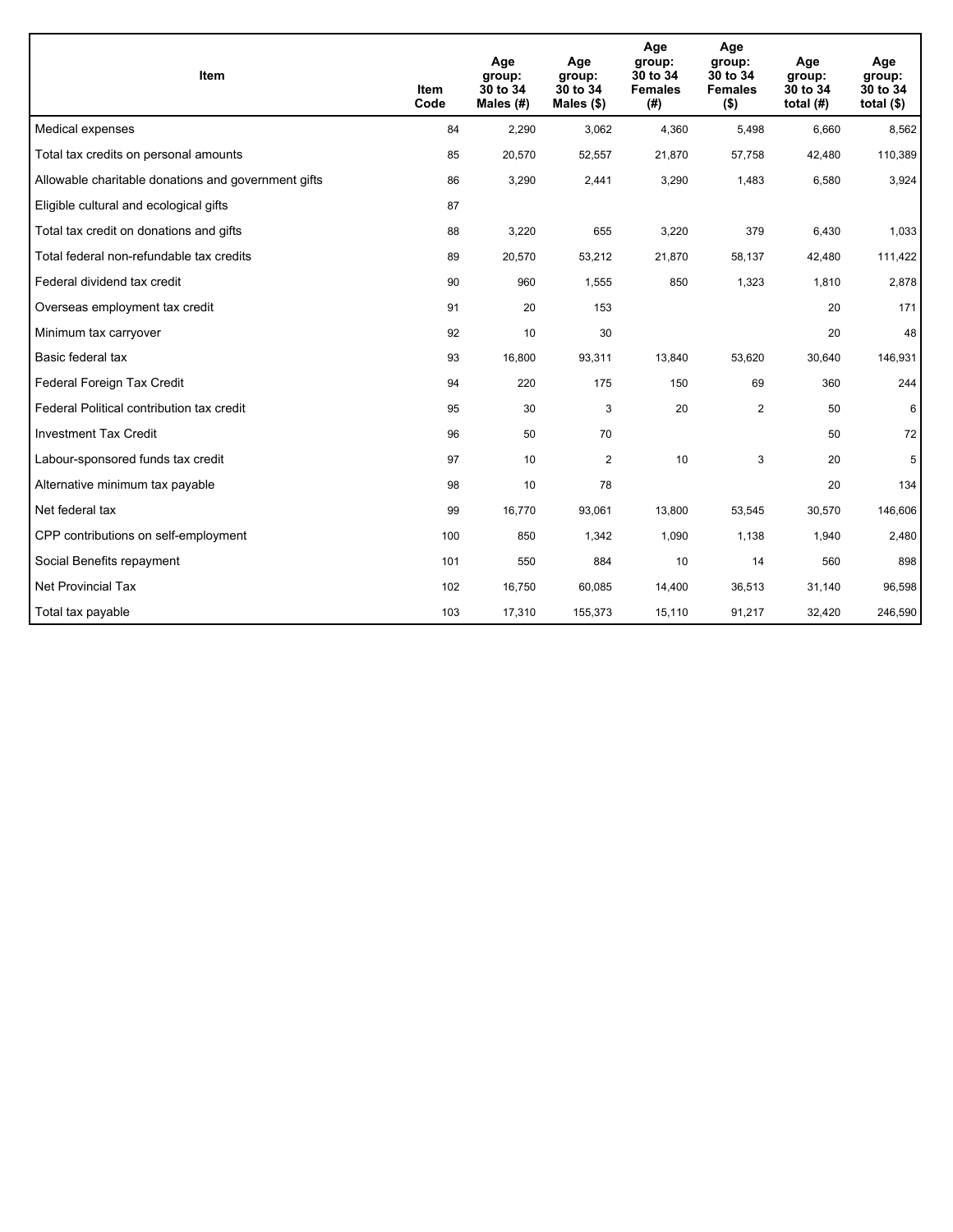| Item                                                                                           | Item<br>Code   | Age<br>group:<br>35 to 39<br>Males (#) | Age<br>group:<br>35 to 39<br>Males $(\$)$ | Age<br>group:<br>35 to 39<br><b>Females</b><br>(#) | Age<br>group:<br>35 to 39<br><b>Females</b><br>$($ \$) | Age<br>group:<br>35 to 39<br>total $(H)$ | Age<br>group:<br>35 to 39<br>total $($)$ |
|------------------------------------------------------------------------------------------------|----------------|----------------------------------------|-------------------------------------------|----------------------------------------------------|--------------------------------------------------------|------------------------------------------|------------------------------------------|
| Number of taxable returns                                                                      | $\mathbf{1}$   | 18,940                                 |                                           | 16,800                                             |                                                        | 35,740                                   |                                          |
| Number of non-taxable returns                                                                  | $\overline{c}$ | 3,170                                  |                                           | 6,900                                              |                                                        | 10,090                                   |                                          |
| Total number of returns                                                                        | 3              | 22,110                                 |                                           | 23,690                                             |                                                        | 45,830                                   |                                          |
| Employment income                                                                              | 4              | 19,680                                 | 953,205                                   | 19,900                                             | 698,712                                                | 39,590                                   | 1,651,916                                |
| Commissions (from employment)                                                                  | 5              | 640                                    | 17,082                                    | 470                                                | 5,523                                                  | 1,120                                    | 22,606                                   |
| Other employment income                                                                        | 6              | 2,140                                  | 7,007                                     | 1,670                                              | 5,451                                                  | 3,810                                    | 12,497                                   |
| Old Age Security pension (OASP)                                                                | $\overline{7}$ |                                        |                                           |                                                    |                                                        |                                          |                                          |
| CPP or QPP benefits                                                                            | 8              | 210                                    | 1,500                                     | 390                                                | 2,453                                                  | 590                                      | 3,952                                    |
| Other pensions or superannuation                                                               | 9              | 50                                     | 505                                       | 50                                                 | 401                                                    | 100                                      | 906                                      |
| Elected split-pension amount                                                                   | 10             |                                        |                                           | 80                                                 | 603                                                    | 80                                       | 615                                      |
| Universal Child Care Benefit (UCCB)                                                            | 11             | 1,930                                  | 2,838                                     | 6,020                                              | 8,632                                                  | 7,960                                    | 11,490                                   |
| Employment Insurance and other benefits                                                        | 12             | 5,540                                  | 47,088                                    | 5,280                                              | 40,068                                                 | 10,820                                   | 87,156                                   |
| Taxable amount of dividends from taxable Canadian corporations                                 | 13             | 1,450                                  | 26,966                                    | 1,340                                              | 24,176                                                 | 2,800                                    | 51,141                                   |
| Interest and other investment income                                                           | 14             | 1,530                                  | 1,125                                     | 1,660                                              | 1,022                                                  | 3,190                                    | 2,147                                    |
| Net partnership income (Limited or non-active partners only)                                   | 15             |                                        |                                           |                                                    |                                                        |                                          |                                          |
| Net rental income                                                                              | 16             | 630                                    | $-380$                                    | 450                                                | 100                                                    | 1,080                                    | $-280$                                   |
| Taxable capital gains                                                                          | 17             | 580                                    | 2,320                                     | 530                                                | 1,046                                                  | 1,110                                    | 3,366                                    |
| Registered retirement savings plan income (RRSP)                                               | 18             | 2,610                                  | 7,292                                     | 2,260                                              | 5,393                                                  | 4,870                                    | 12,686                                   |
| Other income                                                                                   | 19             | 1,710                                  | 7,499                                     | 1,420                                              | 5,326                                                  | 3,130                                    | 12,825                                   |
| Net business income                                                                            | 20             | 1,370                                  | 20,493                                    | 1,560                                              | 14,039                                                 | 2,940                                    | 34,534                                   |
| Net professional income                                                                        | 21             | 180                                    | 8,021                                     | 260                                                | 7,780                                                  | 440                                      | 15,800                                   |
| Net commission income                                                                          | 22             | 140                                    | 2,572                                     | 180                                                | 913                                                    | 320                                      | 3,485                                    |
| Net farming income                                                                             | 23             | 110                                    | 45                                        | 30                                                 | 109                                                    | 140                                      | 154                                      |
| Net fishing income                                                                             | 24             | 210                                    | 3,201                                     | 20                                                 | 225                                                    | 230                                      | 3,427                                    |
| Workers' compensation benefits                                                                 | 25             | 300                                    | 2,488                                     | 220                                                | 1,776                                                  | 510                                      | 4,264                                    |
| Social assistance payments                                                                     | 26             | 1,280                                  | 7,707                                     | 1,800                                              | 13,293                                                 | 3,080                                    | 21,000                                   |
| Net federal supplements                                                                        | 27             |                                        |                                           |                                                    |                                                        |                                          |                                          |
| Total income assessed                                                                          | 28             | 21,960                                 | 1,118,631                                 | 23,560                                             | 838,021                                                | 45,540                                   | 1,956,714                                |
| Registered pension plan contributions (RPP)                                                    | 29             | 6,290                                  | 21,724                                    | 8,000                                              | 25,929                                                 | 14,280                                   | 47,652                                   |
| RRSP deduction                                                                                 | 30             | 6,330                                  | 28,608                                    | 5,320                                              | 15,700                                                 | 11,640                                   | 44,308                                   |
| Deduction for elected split-pension amount                                                     | 31             |                                        |                                           |                                                    |                                                        | 30                                       | 96                                       |
| Annual union, professional, or like dues                                                       | 32             | 5,300                                  | 4,762                                     | 6,850                                              | 4,429                                                  | 12,150                                   | 9,191                                    |
| Child care expenses                                                                            | 33             | 2,180                                  | 10,883                                    | 5,660                                              | 24,778                                                 | 7,840                                    | 35,660                                   |
| <b>Business investment loss</b>                                                                | 34             | 10                                     | 129                                       |                                                    |                                                        | 10                                       | 155                                      |
| Moving expenses                                                                                | 35             | 130                                    | 895                                       | 80                                                 | 453                                                    | 210                                      | 1,348                                    |
| Support payments made                                                                          | 36             | 70                                     | 452                                       |                                                    |                                                        | 70                                       | 452                                      |
| Carrying charges and interest expenses                                                         | 37             | 670                                    | 874                                       | 510                                                | 539                                                    | 1,190                                    | 1,413                                    |
| Deductions for CPP/QPP contributions on self-employment and other<br>earnings                  | 38             | 1,150                                  | 1,052                                     | 1,270                                              | 705                                                    | 2,420                                    | 1,757                                    |
| Deductions for provincial parental insurance plan (PPIP) premiums on<br>self-employment income | 39             |                                        |                                           |                                                    |                                                        |                                          |                                          |
| Exploration and development expenses                                                           | 40             |                                        |                                           |                                                    |                                                        |                                          |                                          |
| Other employment expenses                                                                      | 41             | 1,540                                  | 7,287                                     | 620                                                | 1,736                                                  | 2,160                                    | 9,023                                    |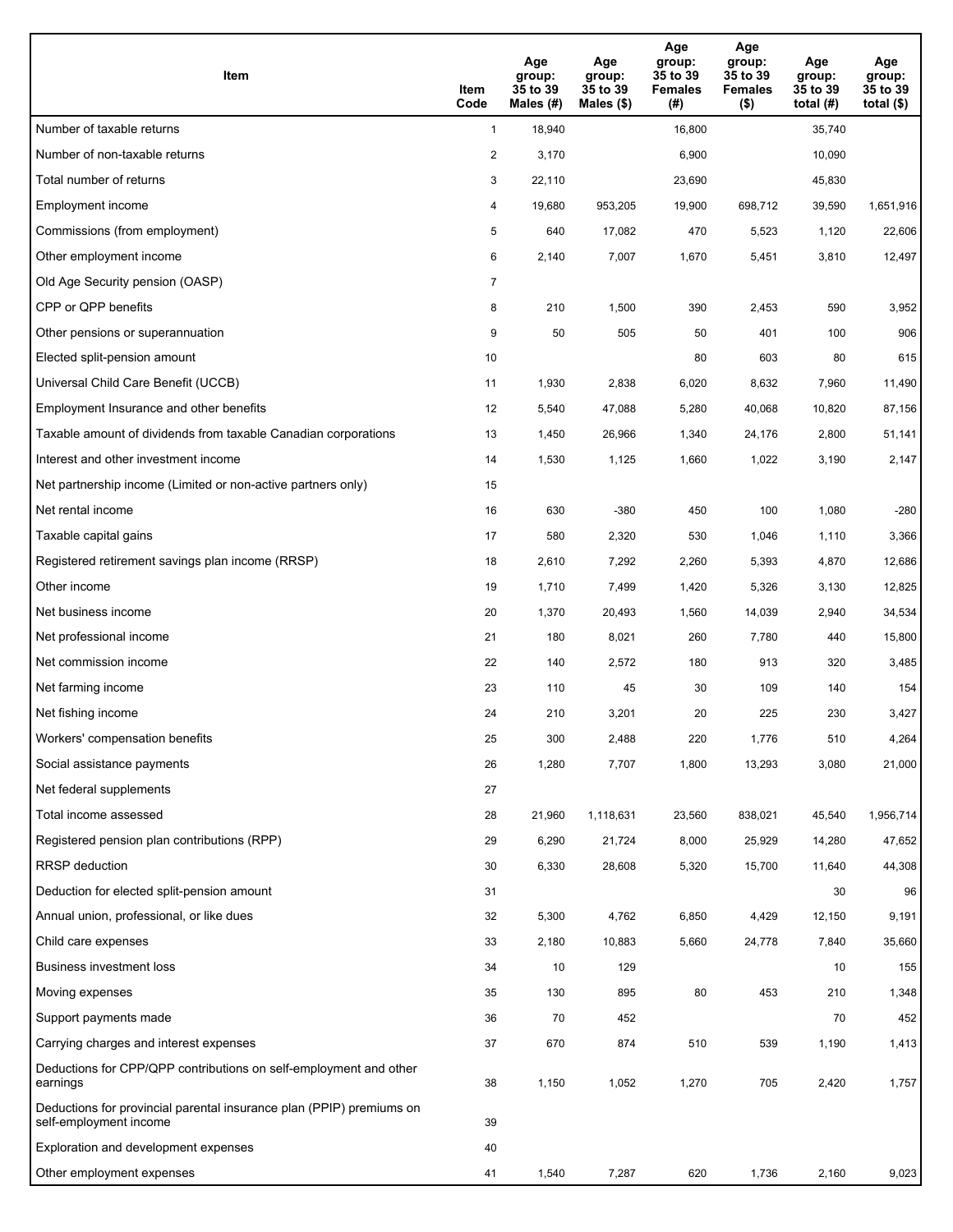| Item                                                              | Item<br>Code | Age<br>group:<br>35 to 39<br>Males (#) | Age<br>group:<br>35 to 39<br>Males (\$) | Age<br>group:<br>35 to 39<br><b>Females</b><br>(#) | Age<br>group:<br>35 to 39<br><b>Females</b><br>$($ \$) | Age<br>group:<br>35 to 39<br>total $(H)$ | Age<br>group:<br>35 to 39<br>total $($)$ |
|-------------------------------------------------------------------|--------------|----------------------------------------|-----------------------------------------|----------------------------------------------------|--------------------------------------------------------|------------------------------------------|------------------------------------------|
| Clergy residence deduction                                        | 42           | 70                                     | 809                                     |                                                    |                                                        | 80                                       | 905                                      |
| Other deductions                                                  | 43           | 1,040                                  | 777                                     | 1,040                                              | 861                                                    | 2,070                                    | 1,638                                    |
| Total deductions before adjustments                               | 44           | 14,670                                 | 78,341                                  | 15,220                                             | 75,283                                                 | 29,890                                   | 153,624                                  |
| Social benefits repayment                                         | 45           | 610                                    | 971                                     | 30                                                 | 34                                                     | 630                                      | 1,006                                    |
| Net income after adjustments                                      | 46           | 21,900                                 | 1,040,033                               | 23,470                                             | 763,299                                                | 45,390                                   | 1,803,394                                |
| Canadian Forces personnel and police deduction                    | 47           | 60                                     | 2,432                                   |                                                    |                                                        | 70                                       | 2,642                                    |
| Security options deductions                                       | 48           | 50                                     | 742                                     | 20                                                 | 243                                                    | 70                                       | 985                                      |
| Other payments deductions                                         | 49           | 1,560                                  | 10,195                                  | 2,000                                              | 15,069                                                 | 3,560                                    | 25,264                                   |
| Non-capital losses of other years                                 | 50           | 20                                     | 191                                     | 20                                                 | 83                                                     | 40                                       | 274                                      |
| Net capital losses of other years                                 | 51           | 100                                    | 175                                     | 90                                                 | 39                                                     | 190                                      | 214                                      |
| Capital gains deduction                                           | 52           | 30                                     | 1,038                                   |                                                    |                                                        | 40                                       | 1,464                                    |
| Northern residents deductions                                     | 53           | 40                                     | 81                                      |                                                    |                                                        | 40                                       | 90                                       |
| Additional deductions                                             | 54           | 20                                     | 414                                     | 40                                                 | 93                                                     | 60                                       | 507                                      |
| Farming/fishing losses of prior years                             | 55           |                                        |                                         |                                                    |                                                        |                                          |                                          |
| Total deductions from net income                                  | 56           | 1,870                                  | 15,307                                  | 2,190                                              | 16,185                                                 | 4,060                                    | 31,491                                   |
| Taxable income assessed                                           | 57           | 21,130                                 | 1,024,756                               | 22,680                                             | 747,145                                                | 43,830                                   | 1,771,963                                |
| Basic personal amount                                             | 58           | 22,110                                 | 237,529                                 | 23,690                                             | 254,674                                                | 45,830                                   | 492,445                                  |
| Age amount                                                        | 59           |                                        |                                         |                                                    |                                                        |                                          |                                          |
| Spouse or common-law partner amount                               | 60           | 2,970                                  | 22,103                                  | 850                                                | 6,284                                                  | 3,820                                    | 28,409                                   |
| Amount for eligible dependant                                     | 61           | 790                                    | 8,271                                   | 4,360                                              | 45,391                                                 | 5,150                                    | 53,662                                   |
| Amount for children 17 and under                                  | 62           | 8,220                                  | 34,606                                  | 9,070                                              | 35,478                                                 | 17,290                                   | 70,091                                   |
| Amount for infirm dependants age 18 or older                      | 63           | 10                                     | 35                                      | 10                                                 | 58                                                     | 20                                       | 93                                       |
| CPP or QPP contributions through employment                       | 64           | 18,880                                 | 32,206                                  | 18,320                                             | 26,175                                                 | 37,210                                   | 58,381                                   |
| CPP or QPP contributions on self-employment and other<br>earnings | 65           | 1.150                                  | 1,052                                   | 1,270                                              | 705                                                    | 2,420                                    | 1,757                                    |
| Employment Insurance premiums                                     | 66           | 18,460                                 | 12,013                                  | 18,320                                             | 10,184                                                 | 36,780                                   | 22,197                                   |
| PPIP premiums paid                                                | 67           |                                        |                                         |                                                    |                                                        |                                          |                                          |
| PPIP premiums payable on employment income                        | 68           |                                        |                                         |                                                    |                                                        |                                          |                                          |
| PPIP premiums payable on self-employment income                   | 69           |                                        |                                         |                                                    |                                                        |                                          |                                          |
| Volunteer firefighters' amount                                    | 70           | 350                                    | 1,056                                   | 30                                                 | 87                                                     | 380                                      | 1,143                                    |
| Canada employment amount                                          | 71           | 19,300                                 | 20,963                                  | 19,230                                             | 20,764                                                 | 38,530                                   | 41,730                                   |
| Public transit amount                                             | 72           | 160                                    | 76                                      | 160                                                | 71                                                     | 320                                      | 148                                      |
| Children's fitness amount                                         | 73           | 4,220                                  | 2,147                                   | 3,990                                              | 2,012                                                  | 8,210                                    | 4,159                                    |
| Children's arts amount                                            | 74           | 1,040                                  | 423                                     | 940                                                | 366                                                    | 1,980                                    | 790                                      |
| Home buyers' amount                                               | 75           | 250                                    | 1,155                                   | 180                                                | 797                                                    | 420                                      | 1,952                                    |
| Pension income amount                                             | 76           | 50                                     | 90                                      | 130                                                | 232                                                    | 180                                      | 323                                      |
| Caregiver amount                                                  | 77           | 180                                    | 883                                     | 130                                                | 640                                                    | 300                                      | 1,523                                    |
| Disability amount                                                 | 78           | 320                                    | 2,421                                   | 300                                                | 2,246                                                  | 620                                      | 4,667                                    |
| Disability amount transferred from a dependant                    | 79           | 450                                    | 5,300                                   | 510                                                | 5,817                                                  | 970                                      | 11,117                                   |
| Interest paid on student loans                                    | 80           | 1,510                                  | 792                                     | 2,210                                              | 1,291                                                  | 3,720                                    | 2,082                                    |
| Tuition, education, and textbook amounts                          | 81           | 840                                    | 3,062                                   | 1,260                                              | 4,775                                                  | 2,100                                    | 7,836                                    |
| Tuition, education, and textbook amounts transferred from a child | 82           | 100                                    | 405                                     | 160                                                | 665                                                    | 260                                      | 1,070                                    |
| Amounts transferred from spouse or common-law partner             | 83           | 630                                    | 2,610                                   | 470                                                | 1,969                                                  | 1,100                                    | 4,603                                    |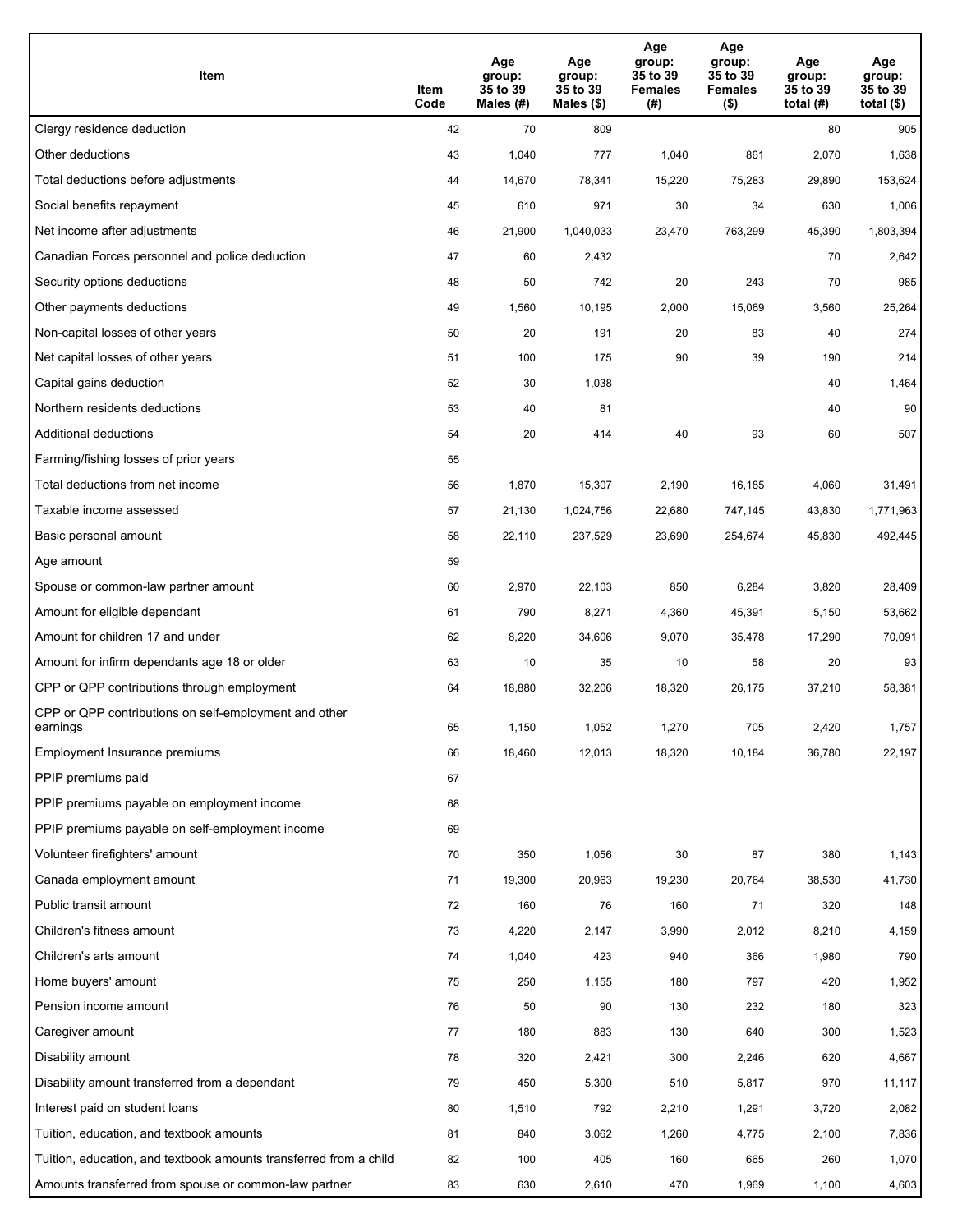| <b>Item</b>                                         | Item<br>Code | Age<br>group:<br>35 to 39<br>Males $(H)$ | Age<br>group:<br>35 to 39<br>Males $(\$)$ | Age<br>group:<br>35 to 39<br><b>Females</b><br>(# ) | Age<br>group:<br>35 to 39<br><b>Females</b><br>$($ \$) | Age<br>group:<br>35 to 39<br>total $(H)$ | Age<br>group:<br>35 to 39<br>total $($)$ |
|-----------------------------------------------------|--------------|------------------------------------------|-------------------------------------------|-----------------------------------------------------|--------------------------------------------------------|------------------------------------------|------------------------------------------|
| Medical expenses                                    | 84           | 3,030                                    | 4,478                                     | 5,660                                               | 8,785                                                  | 8,700                                    | 13,263                                   |
| Total tax credits on personal amounts               | 85           | 22,110                                   | 59,053                                    | 23,690                                              | 64,421                                                 | 45,830                                   | 123,518                                  |
| Allowable charitable donations and government gifts | 86           | 4,260                                    | 3,472                                     | 4,140                                               | 2,241                                                  | 8,400                                    | 5,713                                    |
| Eligible cultural and ecological gifts              | 87           |                                          |                                           |                                                     |                                                        |                                          |                                          |
| Total tax credit on donations and gifts             | 88           | 4,150                                    | 934                                       | 4,040                                               | 582                                                    | 8,190                                    | 1,516                                    |
| Total federal non-refundable tax credits            | 89           | 22,110                                   | 59,987                                    | 23,690                                              | 65,003                                                 | 45,830                                   | 125,034                                  |
| Federal dividend tax credit                         | 90           | 1,440                                    | 3,588                                     | 1,250                                               | 3,222                                                  | 2,690                                    | 6,810                                    |
| Overseas employment tax credit                      | 91           | 10                                       | 144                                       |                                                     |                                                        | 10                                       | 144                                      |
| Minimum tax carryover                               | 92           | 20                                       | 32                                        | 10                                                  | 25                                                     | 30                                       | 57                                       |
| Basic federal tax                                   | 93           | 18,370                                   | 121,236                                   | 15,340                                              | 67,338                                                 | 33,720                                   | 188,578                                  |
| Federal Foreign Tax Credit                          | 94           | 310                                      | 454                                       | 230                                                 | 151                                                    | 540                                      | 608                                      |
| Federal Political contribution tax credit           | 95           | 50                                       | 8                                         |                                                     |                                                        | 70                                       | 10                                       |
| <b>Investment Tax Credit</b>                        | 96           | 80                                       | 108                                       |                                                     |                                                        | 90                                       | 112                                      |
| Labour-sponsored funds tax credit                   | 97           | 20                                       | 4                                         | 30                                                  | 5                                                      | 50                                       | 9 <sup>°</sup>                           |
| Alternative minimum tax payable                     | 98           | 20                                       | 63                                        |                                                     |                                                        | 30                                       | 81                                       |
| Net federal tax                                     | 99           | 18,340                                   | 120,663                                   | 15,300                                              | 67,177                                                 | 33,640                                   | 187,841                                  |
| CPP contributions on self-employment                | 100          | 1,150                                    | 2,104                                     | 1,270                                               | 1,410                                                  | 2,420                                    | 3,514                                    |
| Social Benefits repayment                           | 101          | 610                                      | 971                                       | 30                                                  | 34                                                     | 630                                      | 1,006                                    |
| <b>Net Provincial Tax</b>                           | 102          | 18,350                                   | 76,909                                    | 16,020                                              | 45,301                                                 | 34,370                                   | 122,210                                  |
| Total tax payable                                   | 103          | 18,940                                   | 200,650                                   | 16,800                                              | 113,928                                                | 35,740                                   | 314,578                                  |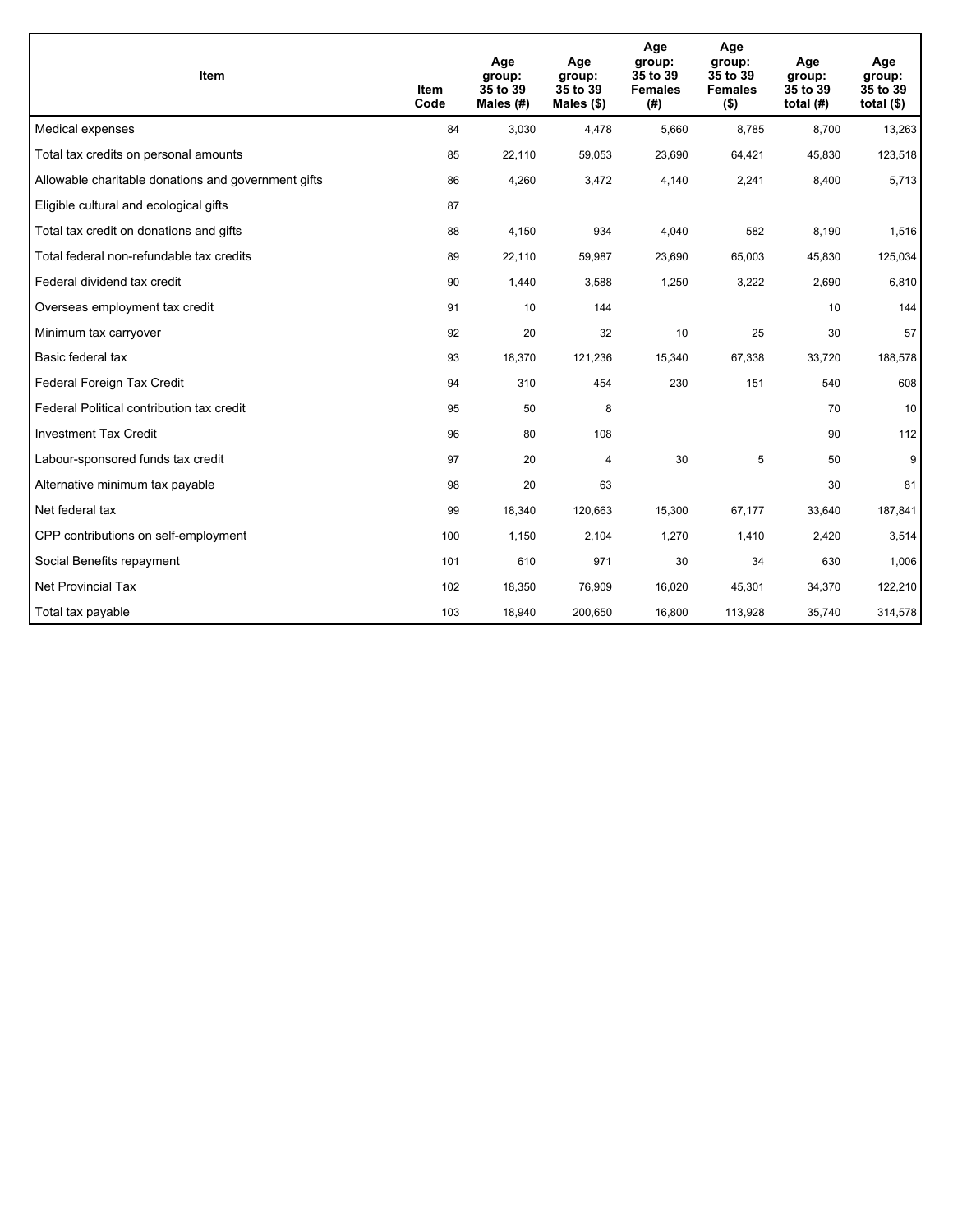| Item                                                                                           | Item<br>Code   | Age<br>group:<br>40 to 44<br>Males (#) | Age<br>group:<br>40 to 44<br>Males $(\$)$ | Age<br>group:<br>40 to 44<br><b>Females</b><br>(#) | Age<br>group:<br>40 to 44<br><b>Females</b><br>$($ \$) | Age<br>group:<br>40 to 44<br>total $(H)$ | Age<br>group:<br>40 to 44<br>total $($ |
|------------------------------------------------------------------------------------------------|----------------|----------------------------------------|-------------------------------------------|----------------------------------------------------|--------------------------------------------------------|------------------------------------------|----------------------------------------|
| Number of taxable returns                                                                      | $\mathbf{1}$   | 20,590                                 |                                           | 18,400                                             |                                                        | 38,990                                   |                                        |
| Number of non-taxable returns                                                                  | $\overline{a}$ | 3,420                                  |                                           | 6,380                                              |                                                        | 9,800                                    |                                        |
| Total number of returns                                                                        | 3              | 24,010                                 |                                           | 24,770                                             |                                                        | 48,800                                   |                                        |
| Employment income                                                                              | 4              | 21,000                                 | 1,079,430                                 | 21,130                                             | 765,010                                                | 42,130                                   | 1,844,441                              |
| Commissions (from employment)                                                                  | 5              | 650                                    | 21,277                                    | 460                                                | 5,691                                                  | 1,110                                    | 26,968                                 |
| Other employment income                                                                        | 6              | 2,420                                  | 10,532                                    | 1,780                                              | 6,052                                                  | 4,200                                    | 16,645                                 |
| Old Age Security pension (OASP)                                                                | 7              |                                        |                                           |                                                    |                                                        |                                          |                                        |
| CPP or QPP benefits                                                                            | 8              | 360                                    | 2,676                                     | 670                                                | 4,321                                                  | 1,030                                    | 6,997                                  |
| Other pensions or superannuation                                                               | 9              | 180                                    | 3,348                                     | 100                                                | 1,299                                                  | 280                                      | 4,646                                  |
| Elected split-pension amount                                                                   | 10             | 30                                     | 155                                       | 220                                                | 1,888                                                  | 250                                      | 2,043                                  |
| Universal Child Care Benefit (UCCB)                                                            | 11             | 1,140                                  | 1,511                                     | 2,390                                              | 3,048                                                  | 3,530                                    | 4,564                                  |
| Employment Insurance and other benefits                                                        | 12             | 5,770                                  | 51,033                                    | 4,730                                              | 31,335                                                 | 10,510                                   | 82,367                                 |
| Taxable amount of dividends from taxable Canadian corporations                                 | 13             | 1,940                                  | 40,242                                    | 1,770                                              | 26,775                                                 | 3,710                                    | 67,017                                 |
| Interest and other investment income                                                           | 14             | 2,040                                  | 2,419                                     | 2,140                                              | 1,833                                                  | 4,180                                    | 4,253                                  |
| Net partnership income (Limited or non-active partners only)                                   | 15             | 20                                     | $-51$                                     |                                                    |                                                        | 30                                       | $-45$                                  |
| Net rental income                                                                              | 16             | 700                                    | 207                                       | 520                                                | 219                                                    | 1,220                                    | 433                                    |
| Taxable capital gains                                                                          | 17             | 740                                    | 4,101                                     | 660                                                | 2,273                                                  | 1,410                                    | 6,374                                  |
| Registered retirement savings plan income (RRSP)                                               | 18             | 2,760                                  | 9,733                                     | 2,250                                              | 7,490                                                  | 5,010                                    | 17,223                                 |
| Other income                                                                                   | 19             | 1,920                                  | 8,838                                     | 1,640                                              | 7,277                                                  | 3,560                                    | 16,115                                 |
| Net business income                                                                            | 20             | 1,690                                  | 26,653                                    | 1,670                                              | 17,170                                                 | 3,360                                    | 43,823                                 |
| Net professional income                                                                        | 21             | 180                                    | 11,386                                    | 240                                                | 7,767                                                  | 420                                      | 19,152                                 |
| Net commission income                                                                          | 22             | 140                                    | 3,978                                     | 170                                                | 1,810                                                  | 300                                      | 5,788                                  |
| Net farming income                                                                             | 23             |                                        |                                           | 50                                                 | $-138$                                                 | 170                                      | $-141$                                 |
| Net fishing income                                                                             | 24             | 230                                    | 5,065                                     | 20                                                 | 251                                                    | 250                                      | 5,316                                  |
| Workers' compensation benefits                                                                 | 25             | 470                                    | 4,058                                     | 290                                                | 1,855                                                  | 750                                      | 5,914                                  |
| Social assistance payments                                                                     | 26             | 1,440                                  | 8,631                                     | 1,530                                              | 11,010                                                 | 2,970                                    | 19,647                                 |
| Net federal supplements                                                                        | 27             |                                        |                                           |                                                    |                                                        |                                          |                                        |
| Total income assessed                                                                          | 28             | 23,860                                 | 1,295,281                                 | 24,600                                             | 906,012                                                | 48,470                                   | 2,201,375                              |
| Registered pension plan contributions (RPP)                                                    | 29             | 6,850                                  | 25,593                                    | 8,560                                              | 28,658                                                 | 15,420                                   | 54,251                                 |
| <b>RRSP</b> deduction                                                                          | 30             | 7,070                                  | 37,060                                    | 5,540                                              | 19,893                                                 | 12,610                                   | 56,952                                 |
| Deduction for elected split-pension amount                                                     | 31             | 100                                    | 700                                       | 20                                                 | 87                                                     | 120                                      | 787                                    |
| Annual union, professional, or like dues                                                       | 32             | 5,780                                  | 5,106                                     | 7,410                                              | 4,915                                                  | 13,180                                   | 10,021                                 |
| Child care expenses                                                                            | 33             | 1,870                                  | 8,057                                     | 3,600                                              | 12,614                                                 | 5,470                                    | 20,675                                 |
| Business investment loss                                                                       | 34             | 20                                     | 257                                       |                                                    |                                                        | 30                                       | 346                                    |
| Moving expenses                                                                                | 35             | 90                                     | 657                                       | 50                                                 | 318                                                    | 140                                      | 974                                    |
| Support payments made                                                                          | 36             | 180                                    | 1,450                                     |                                                    |                                                        | 180                                      | 1,505                                  |
| Carrying charges and interest expenses                                                         | 37             | 1,080                                  | 2,019                                     | 720                                                | 1,469                                                  | 1,800                                    | 3,488                                  |
| Deductions for CPP/QPP contributions on self-employment and other<br>earnings                  | 38             | 1,400                                  | 1,376                                     | 1,390                                              | 837                                                    | 2,780                                    | 2,213                                  |
| Deductions for provincial parental insurance plan (PPIP) premiums on<br>self-employment income | 39             |                                        |                                           |                                                    |                                                        |                                          |                                        |
| Exploration and development expenses                                                           | 40             | 10                                     | 113                                       |                                                    |                                                        | 10                                       | 118                                    |
| Other employment expenses                                                                      | 41             | 1,900                                  | 9,200                                     | 670                                                | 2,085                                                  | 2,570                                    | 11,285                                 |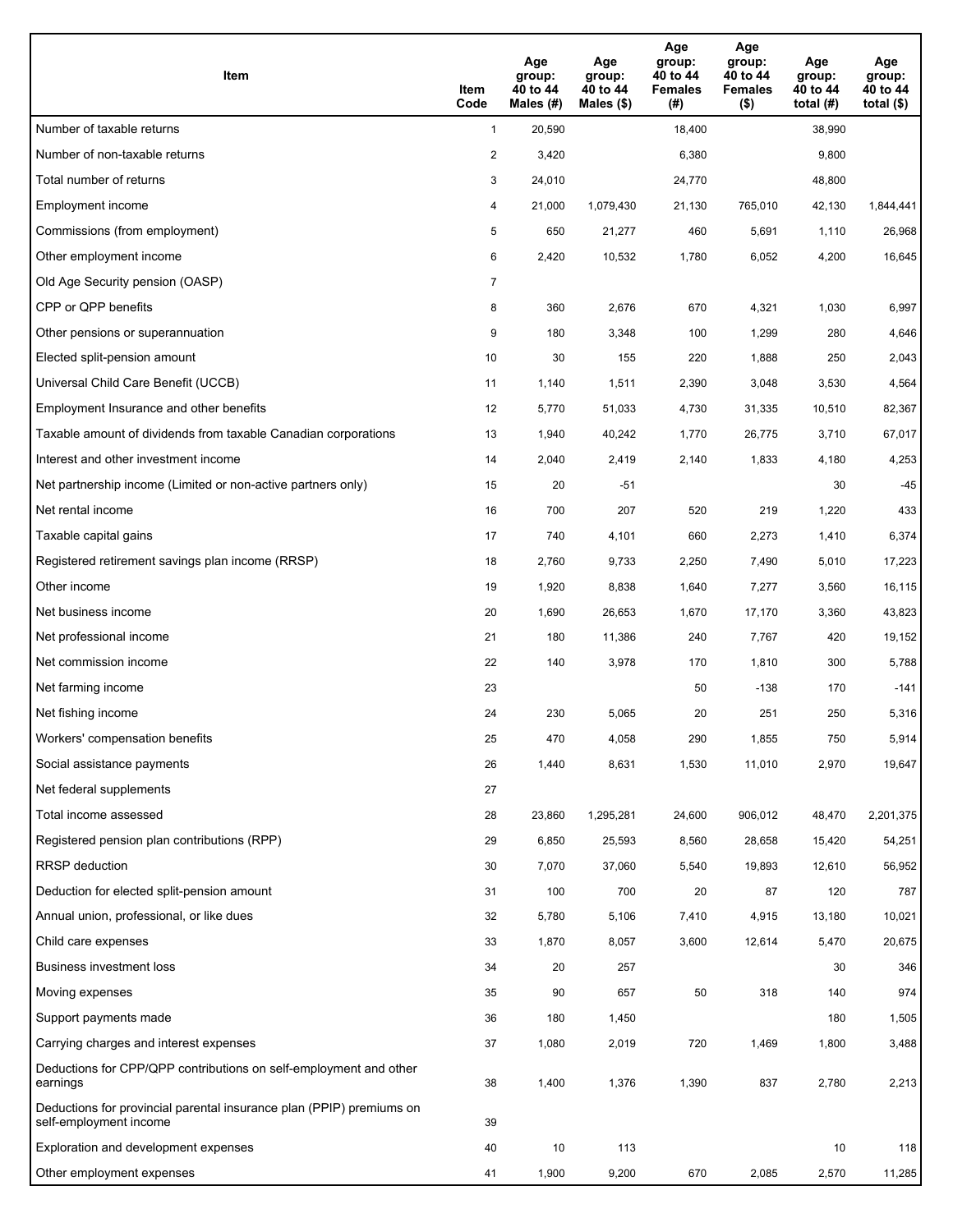| Item                                                              | Item<br>Code | Age<br>group:<br>40 to 44<br>Males (#) | Age<br>group:<br>40 to 44<br>Males (\$) | Age<br>group:<br>40 to 44<br><b>Females</b><br>(#) | Age<br>group:<br>40 to 44<br><b>Females</b><br>$($ \$) | Age<br>group:<br>40 to 44<br>total $(H)$ | Age<br>group:<br>40 to 44<br>total $($)$ |
|-------------------------------------------------------------------|--------------|----------------------------------------|-----------------------------------------|----------------------------------------------------|--------------------------------------------------------|------------------------------------------|------------------------------------------|
| Clergy residence deduction                                        | 42           | 80                                     | 988                                     | 10                                                 | 109                                                    | 90                                       | 1,097                                    |
| Other deductions                                                  | 43           | 1,090                                  | 941                                     | 1,010                                              | 745                                                    | 2,100                                    | 1,686                                    |
| Total deductions before adjustments                               | 44           | 16,050                                 | 93,531                                  | 15,490                                             | 71,904                                                 | 31,540                                   | 165,439                                  |
| Social benefits repayment                                         | 45           | 690                                    | 1,175                                   | 40                                                 | 45                                                     | 730                                      | 1,220                                    |
| Net income after adjustments                                      | 46           | 23,800                                 | 1,201,227                               | 24,500                                             | 834,624                                                | 48,310                                   | 2,035,928                                |
| Canadian Forces personnel and police deduction                    | 47           | 40                                     | 1,712                                   |                                                    |                                                        | 50                                       | 1,944                                    |
| Security options deductions                                       | 48           | 50                                     | 822                                     | 10                                                 | 81                                                     | 60                                       | 903                                      |
| Other payments deductions                                         | 49           | 1,880                                  | 12,689                                  | 1,800                                              | 12,865                                                 | 3,680                                    | 25,561                                   |
| Non-capital losses of other years                                 | 50           | 20                                     | 186                                     | 30                                                 | 96                                                     | 50                                       | 282                                      |
| Net capital losses of other years                                 | 51           | 140                                    | 128                                     | 110                                                | 205                                                    | 250                                      | 334                                      |
| Capital gains deduction                                           | 52           | 40                                     | 2,719                                   | 20                                                 | 1,194                                                  | 60                                       | 3,913                                    |
| Northern residents deductions                                     | 53           | 50                                     | 89                                      |                                                    |                                                        | 50                                       | 94                                       |
| Additional deductions                                             | 54           | 30                                     | 228                                     | 30                                                 | 180                                                    | 60                                       | 408                                      |
| Farming/fishing losses of prior years                             | 55           |                                        |                                         |                                                    |                                                        |                                          |                                          |
| Total deductions from net income                                  | 56           | 2,240                                  | 18,730                                  | 2,000                                              | 14,860                                                 | 4,240                                    | 33,597                                   |
| Taxable income assessed                                           | 57           | 22,900                                 | 1,182,581                               | 23,630                                             | 819,785                                                | 46,540                                   | 2,002,438                                |
| Basic personal amount                                             | 58           | 24,010                                 | 257,914                                 | 24,770                                             | 266,448                                                | 48,790                                   | 524,486                                  |
| Age amount                                                        | 59           |                                        |                                         |                                                    |                                                        |                                          |                                          |
| Spouse or common-law partner amount                               | 60           | 3,050                                  | 22,961                                  | 960                                                | 7,465                                                  | 4,010                                    | 30,434                                   |
| Amount for eligible dependant                                     | 61           | 930                                    | 9,453                                   | 3,760                                              | 38,607                                                 | 4,690                                    | 48,060                                   |
| Amount for children 17 and under                                  | 62           | 8,870                                  | 36,276                                  | 7,960                                              | 28,350                                                 | 16,830                                   | 64,628                                   |
| Amount for infirm dependants age 18 or older                      | 63           | 20                                     | 91                                      | 30                                                 | 162                                                    | 50                                       | 253                                      |
| CPP or QPP contributions through employment                       | 64           | 20,120                                 | 35,070                                  | 19,400                                             | 28,178                                                 | 39,520                                   | 63,248                                   |
| CPP or QPP contributions on self-employment and other<br>earnings | 65           | 1,400                                  | 1,376                                   | 1,390                                              | 837                                                    | 2,780                                    | 2,213                                    |
| Employment Insurance premiums                                     | 66           | 19,430                                 | 12,865                                  | 19,210                                             | 10,882                                                 | 38,640                                   | 23,747                                   |
| PPIP premiums paid                                                | 67           |                                        |                                         |                                                    |                                                        |                                          |                                          |
| PPIP premiums payable on employment income                        | 68           |                                        |                                         |                                                    |                                                        |                                          |                                          |
| PPIP premiums payable on self-employment income                   | 69           |                                        |                                         |                                                    |                                                        |                                          |                                          |
| Volunteer firefighters' amount                                    | $70\,$       | 380                                    | 1,143                                   | 20                                                 | 69                                                     | 400                                      | 1,212                                    |
| Canada employment amount                                          | 71           | 20,640                                 | 22,420                                  | 20,240                                             | 21,894                                                 | 40,880                                   | 44,317                                   |
| Public transit amount                                             | 72           | 180                                    | 84                                      | 170                                                | 82                                                     | 340                                      | 166                                      |
| Children's fitness amount                                         | 73           | 5,080                                  | 3,069                                   | 3,680                                              | 1,995                                                  | 8,750                                    | 5,064                                    |
| Children's arts amount                                            | 74           | 1,540                                  | 753                                     | 1,020                                              | 454                                                    | 2,560                                    | 1,207                                    |
| Home buyers' amount                                               | 75           | 170                                    | 743                                     | 120                                                | 557                                                    | 290                                      | 1,300                                    |
| Pension income amount                                             | 76           | 210                                    | 403                                     | 320                                                | 612                                                    | 520                                      | 1,015                                    |
| Caregiver amount                                                  | 77           | 370                                    | 1,780                                   | 230                                                | 1,047                                                  | 600                                      | 2,827                                    |
| Disability amount                                                 | 78           | 390                                    | 2,912                                   | 410                                                | 3,105                                                  | 800                                      | 6,025                                    |
| Disability amount transferred from a dependant                    | 79           | 580                                    | 6,579                                   | 520                                                | 5,749                                                  | 1,110                                    | 12,331                                   |
| Interest paid on student loans                                    | 80           | 590                                    | 292                                     | 1,010                                              | 557                                                    | 1,600                                    | 849                                      |
| Tuition, education, and textbook amounts                          | 81           | 670                                    | 2,183                                   | 1,080                                              | 3,435                                                  | 1,750                                    | 5,618                                    |
| Tuition, education, and textbook amounts transferred from a child | 82           | 610                                    | 2,849                                   | 770                                                | 3,503                                                  | 1,380                                    | 6,355                                    |
| Amounts transferred from spouse or common-law partner             | 83           | 600                                    | 2,634                                   | 470                                                | 1,991                                                  | 1,070                                    | 4,624                                    |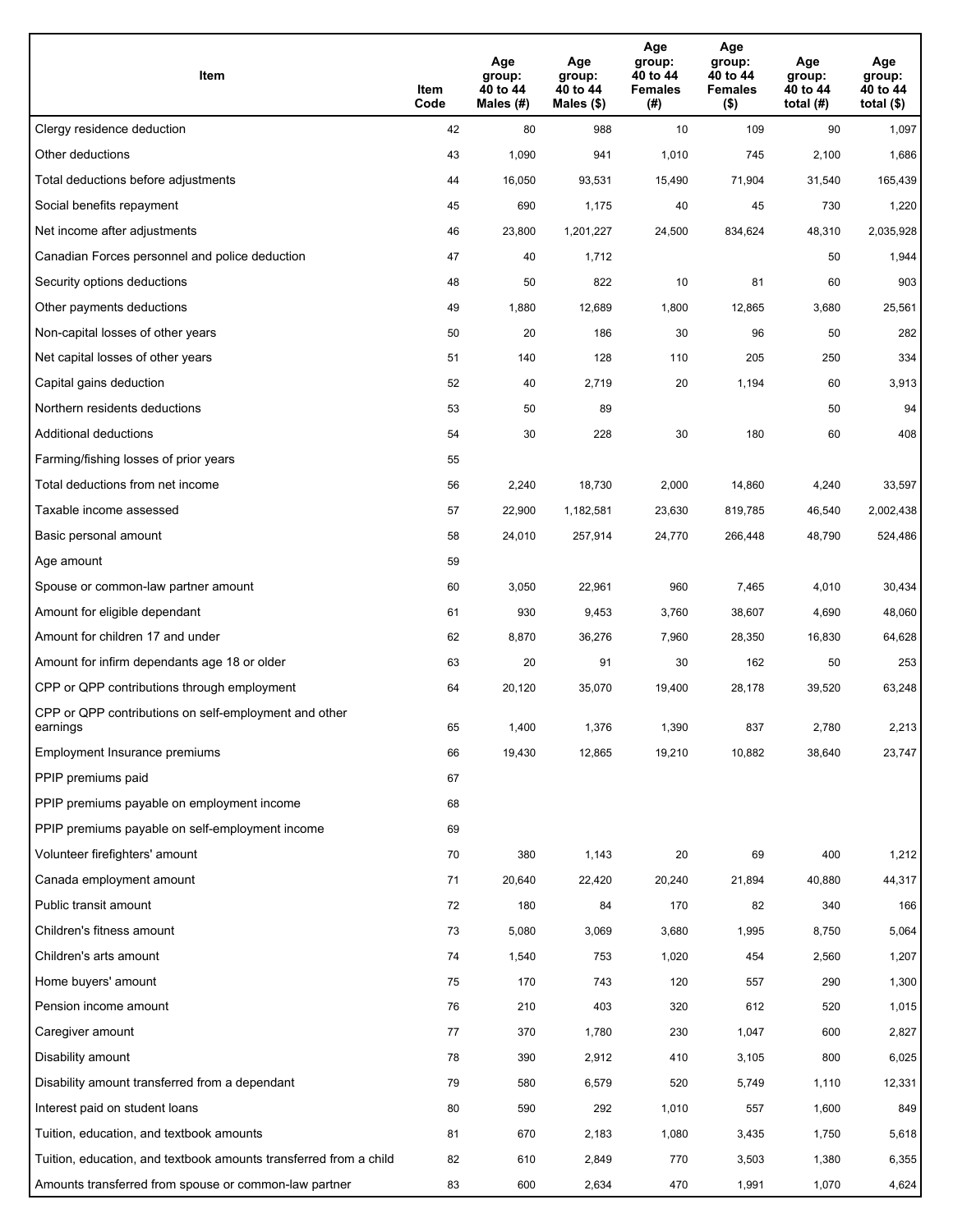| <b>Item</b>                                         | Item<br>Code | Age<br>group:<br>40 to 44<br>Males $(H)$ | Age<br>group:<br>40 to 44<br>Males $(\$)$ | Age<br>group:<br>40 to 44<br><b>Females</b><br>(# ) | Age<br>group:<br>40 to 44<br><b>Females</b><br>$($ \$) | Age<br>group:<br>40 to 44<br>total $(H)$ | Age<br>group:<br>40 to 44<br>total $($)$ |
|-----------------------------------------------------|--------------|------------------------------------------|-------------------------------------------|-----------------------------------------------------|--------------------------------------------------------|------------------------------------------|------------------------------------------|
| Medical expenses                                    | 84           | 3,770                                    | 6,277                                     | 6,500                                               | 10,125                                                 | 10,270                                   | 16,405                                   |
| Total tax credits on personal amounts               | 85           | 24,010                                   | 64,526                                    | 24,770                                              | 65,418                                                 | 48,790                                   | 129,967                                  |
| Allowable charitable donations and government gifts | 86           | 5,100                                    | 4,721                                     | 4,630                                               | 2,948                                                  | 9,730                                    | 7,669                                    |
| Eligible cultural and ecological gifts              | 87           |                                          |                                           |                                                     |                                                        |                                          |                                          |
| Total tax credit on donations and gifts             | 88           | 4,980                                    | 1,277                                     | 4,530                                               | 774                                                    | 9,510                                    | 2,052                                    |
| Total federal non-refundable tax credits            | 89           | 24,010                                   | 65,803                                    | 24,770                                              | 66,193                                                 | 48,790                                   | 132,019                                  |
| Federal dividend tax credit                         | 90           | 1,900                                    | 5,415                                     | 1,630                                               | 3,544                                                  | 3,530                                    | 8,960                                    |
| Overseas employment tax credit                      | 91           | 20                                       | 182                                       |                                                     |                                                        | 20                                       | 182                                      |
| Minimum tax carryover                               | 92           | 20                                       | 42                                        | 20                                                  | 34                                                     | 30                                       | 76                                       |
| Basic federal tax                                   | 93           | 19,970                                   | 146,375                                   | 17.050                                              | 77,410                                                 | 37,030                                   | 223,791                                  |
| Federal Foreign Tax Credit                          | 94           | 440                                      | 973                                       | 320                                                 | 287                                                    | 760                                      | 1,266                                    |
| Federal Political contribution tax credit           | 95           | 60                                       | 9                                         | 20                                                  | 3                                                      | 80                                       | 12                                       |
| <b>Investment Tax Credit</b>                        | 96           | 120                                      | 165                                       |                                                     |                                                        | 120                                      | 173                                      |
| Labour-sponsored funds tax credit                   | 97           | 40                                       | 10                                        | 40                                                  | $\overline{7}$                                         | 80                                       | 17                                       |
| Alternative minimum tax payable                     | 98           | 20                                       | 71                                        |                                                     |                                                        | 30                                       | 132                                      |
| Net federal tax                                     | 99           | 19,910                                   | 145,221                                   | 17,010                                              | 77,109                                                 | 36,920                                   | 222,329                                  |
| CPP contributions on self-employment                | 100          | 1,400                                    | 2,753                                     | 1,390                                               | 1,674                                                  | 2,780                                    | 4,427                                    |
| Social Benefits repayment                           | 101          | 690                                      | 1,175                                     | 40                                                  | 45                                                     | 730                                      | 1,220                                    |
| <b>Net Provincial Tax</b>                           | 102          | 19,980                                   | 90,669                                    | 17.540                                              | 51,158                                                 | 37,520                                   | 141,829                                  |
| Total tax payable                                   | 103          | 20,590                                   | 239,818                                   | 18,400                                              | 129,987                                                | 38,990                                   | 369,807                                  |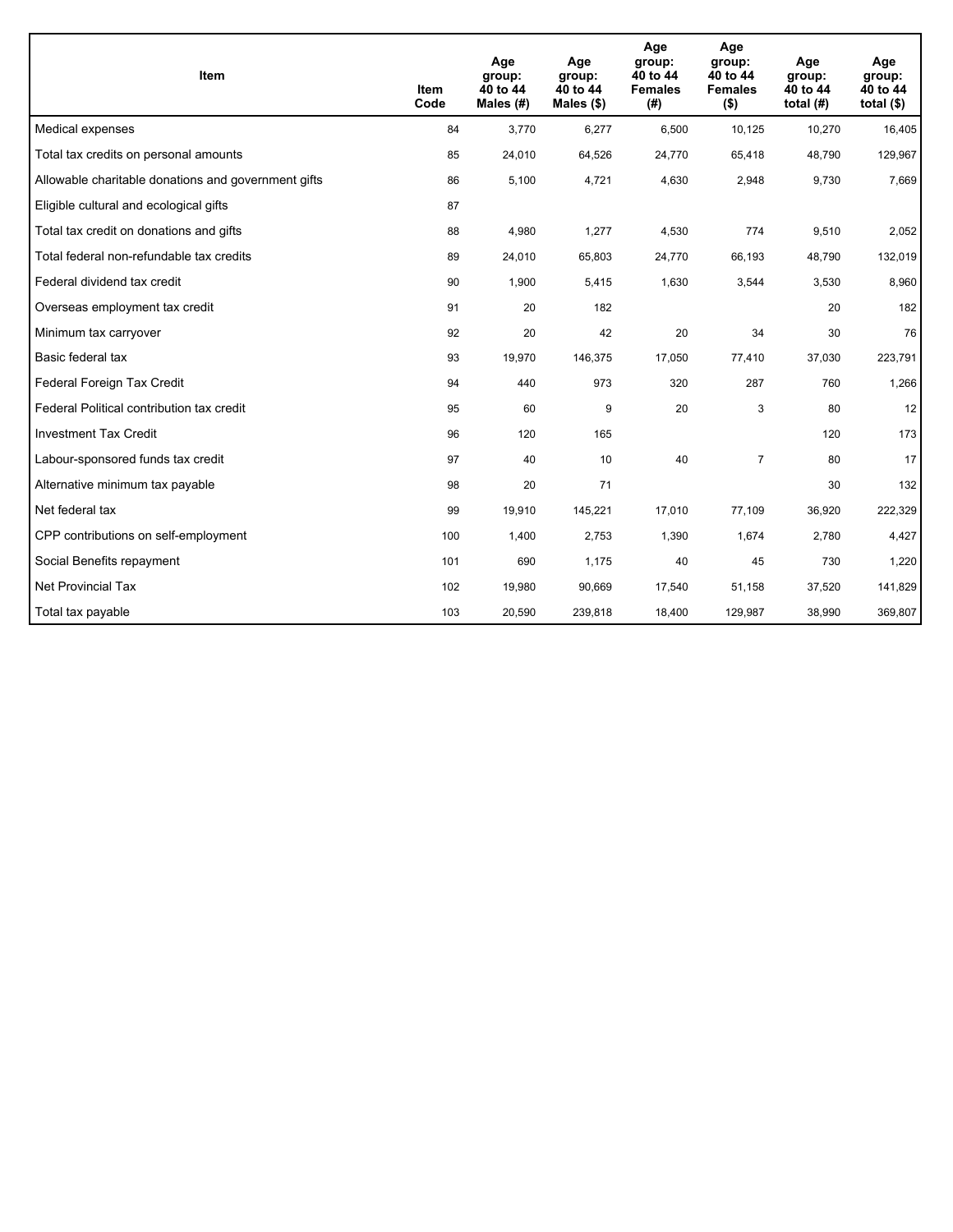| Item                                                                                           | Item<br>Code   | Age<br>group:<br>45 to 49<br>Males (#) | Age<br>group:<br>45 to 49<br>Males $(\$)$ | Age<br>group:<br>45 to 49<br><b>Females</b><br>(#) | Age<br>group:<br>45 to 49<br><b>Females</b><br>$($ \$) | Age<br>group:<br>45 to 49<br>total $(#)$ | Age<br>group:<br>45 to 49<br>total $($ |
|------------------------------------------------------------------------------------------------|----------------|----------------------------------------|-------------------------------------------|----------------------------------------------------|--------------------------------------------------------|------------------------------------------|----------------------------------------|
| Number of taxable returns                                                                      | $\mathbf{1}$   | 23,250                                 |                                           | 21,690                                             |                                                        | 44,940                                   |                                        |
| Number of non-taxable returns                                                                  | $\overline{a}$ | 4,140                                  |                                           | 6,350                                              |                                                        | 10,490                                   |                                        |
| Total number of returns                                                                        | 3              | 27,390                                 |                                           | 28,030                                             |                                                        | 55,420                                   |                                        |
| Employment income                                                                              | 4              | 23,200                                 | 1,233,004                                 | 23,760                                             | 860,185                                                | 46,960                                   | 2,093,189                              |
| Commissions (from employment)                                                                  | 5              | 680                                    | 24,138                                    | 460                                                | 6,552                                                  | 1,140                                    | 30,690                                 |
| Other employment income                                                                        | 6              | 2,790                                  | 12,212                                    | 2,010                                              | 7,655                                                  | 4,800                                    | 19,867                                 |
| Old Age Security pension (OASP)                                                                | 7              |                                        |                                           |                                                    |                                                        |                                          |                                        |
| CPP or QPP benefits                                                                            | 8              | 870                                    | 6,850                                     | 1,420                                              | 9,156                                                  | 2,290                                    | 16,006                                 |
| Other pensions or superannuation                                                               | 9              | 560                                    | 12,189                                    | 220                                                | 2,835                                                  | 780                                      | 15,024                                 |
| Elected split-pension amount                                                                   | 10             | 70                                     | 392                                       | 580                                                | 5,612                                                  | 650                                      | 6,004                                  |
| Universal Child Care Benefit (UCCB)                                                            | 11             | 400                                    | 493                                       | 420                                                | 486                                                    | 830                                      | 980                                    |
| Employment Insurance and other benefits                                                        | 12             | 6,540                                  | 58,377                                    | 5,460                                              | 34,567                                                 | 12,000                                   | 92,944                                 |
| Taxable amount of dividends from taxable Canadian corporations                                 | 13             | 2,760                                  | 45,073                                    | 2,520                                              | 36,899                                                 | 5,270                                    | 81,972                                 |
| Interest and other investment income                                                           | 14             | 3,030                                  | 4,863                                     | 3,370                                              | 3,092                                                  | 6,400                                    | 7,955                                  |
| Net partnership income (Limited or non-active partners only)                                   | 15             | 60                                     | 116                                       | 20                                                 | $-35$                                                  | 80                                       | 81                                     |
| Net rental income                                                                              | 16             | 920                                    | 236                                       | 660                                                | 45                                                     | 1,570                                    | 282                                    |
| Taxable capital gains                                                                          | 17             | 1,010                                  | 8,351                                     | 1,020                                              | 3,279                                                  | 2,030                                    | 11,631                                 |
| Registered retirement savings plan income (RRSP)                                               | 18             | 2,450                                  | 13,105                                    | 2,190                                              | 10,098                                                 | 4,640                                    | 23,203                                 |
| Other income                                                                                   | 19             | 2,530                                  | 12,880                                    | 2,280                                              | 11,412                                                 | 4,810                                    | 24,292                                 |
| Net business income                                                                            | 20             | 2,140                                  | 32,989                                    | 1,790                                              | 15,589                                                 | 3,930                                    | 48,578                                 |
| Net professional income                                                                        | 21             | 220                                    | 11,333                                    | 240                                                | 9,073                                                  | 460                                      | 20,406                                 |
| Net commission income                                                                          | 22             | 160                                    | 4,568                                     | 150                                                | 1,645                                                  | 320                                      | 6,213                                  |
| Net farming income                                                                             | 23             | 200                                    | 388                                       | 60                                                 | 52                                                     | 260                                      | 440                                    |
| Net fishing income                                                                             | 24             | 270                                    | 5,423                                     | 30                                                 | 361                                                    | 300                                      | 5,784                                  |
| Workers' compensation benefits                                                                 | 25             | 660                                    | 6,713                                     | 410                                                | 3,594                                                  | 1,070                                    | 10,306                                 |
| Social assistance payments                                                                     | 26             | 1,770                                  | 10,751                                    | 1,730                                              | 11,703                                                 | 3,500                                    | 22,454                                 |
| Net federal supplements                                                                        | 27             |                                        |                                           |                                                    |                                                        |                                          |                                        |
| Total income assessed                                                                          | 28             | 27,210                                 | 1,504,496                                 | 27,800                                             | 1,036,443                                              | 55,020                                   | 2,540,940                              |
| Registered pension plan contributions (RPP)                                                    | 29             | 7,900                                  | 30,393                                    | 9,840                                              | 32,387                                                 | 17,740                                   | 62,780                                 |
| <b>RRSP</b> deduction                                                                          | 30             | 8,050                                  | 46,845                                    | 6,460                                              | 25,985                                                 | 14,500                                   | 72,831                                 |
| Deduction for elected split-pension amount                                                     | 31             | 320                                    | 3,101                                     | 50                                                 | 188                                                    | 370                                      | 3,289                                  |
| Annual union, professional, or like dues                                                       | 32             | 7,180                                  | 6,131                                     | 8,410                                              | 5,560                                                  | 15,590                                   | 11,691                                 |
| Child care expenses                                                                            | 33             | 1,020                                  | 3,499                                     | 1,400                                              | 3,587                                                  | 2,420                                    | 7,086                                  |
| Business investment loss                                                                       | 34             | 20                                     | 319                                       |                                                    |                                                        | 30                                       | 351                                    |
| Moving expenses                                                                                | 35             | 80                                     | 601                                       | 60                                                 | 343                                                    | 140                                      | 944                                    |
| Support payments made                                                                          | 36             | 250                                    | 2,186                                     |                                                    |                                                        | 250                                      | 2,270                                  |
| Carrying charges and interest expenses                                                         | 37             | 1,550                                  | 3,154                                     | 1,170                                              | 1,763                                                  | 2,720                                    | 4,917                                  |
| Deductions for CPP/QPP contributions on self-employment and other<br>earnings                  | 38             | 1,780                                  | 1,693                                     | 1,460                                              | 861                                                    | 3,240                                    | 2,554                                  |
| Deductions for provincial parental insurance plan (PPIP) premiums on<br>self-employment income | 39             |                                        |                                           |                                                    |                                                        |                                          |                                        |
| Exploration and development expenses                                                           | 40             | 30                                     | 196                                       |                                                    |                                                        | 30                                       | 244                                    |
| Other employment expenses                                                                      | 41             | 2,070                                  | 10,388                                    | 750                                                | 2,141                                                  | 2,830                                    | 12,530                                 |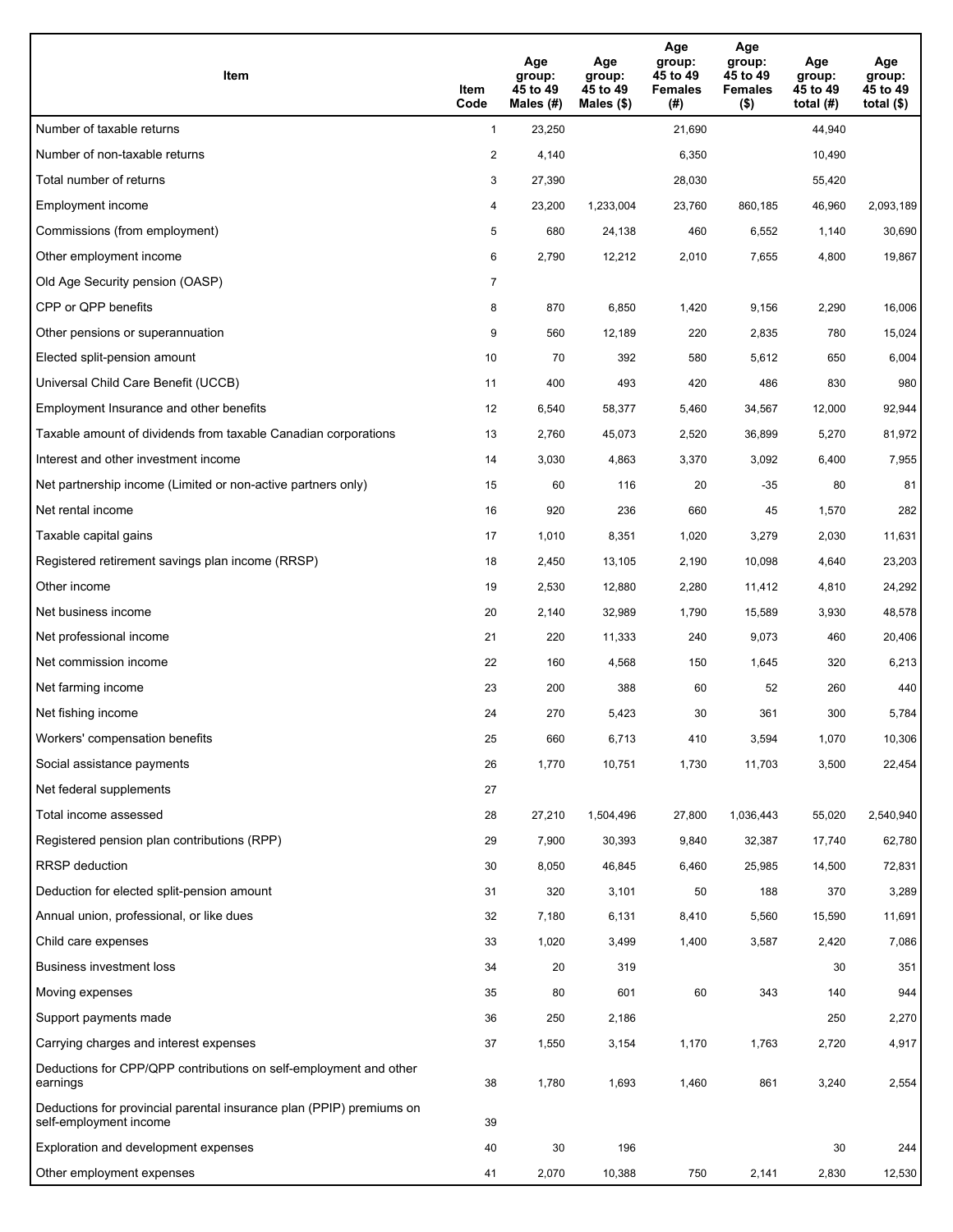| Item                                                              | Item<br>Code | Age<br>group:<br>45 to 49<br>Males (#) | Age<br>group:<br>45 to 49<br>Males (\$) | Age<br>group:<br>45 to 49<br><b>Females</b><br>(# ) | Age<br>group:<br>45 to 49<br><b>Females</b><br>$($ \$) | Age<br>group:<br>45 to 49<br>total $(#)$ | Age<br>group:<br>45 to 49<br>total $($)$ |
|-------------------------------------------------------------------|--------------|----------------------------------------|-----------------------------------------|-----------------------------------------------------|--------------------------------------------------------|------------------------------------------|------------------------------------------|
| Clergy residence deduction                                        | 42           | 100                                    | 1,272                                   | 10                                                  | 139                                                    | 110                                      | 1,412                                    |
| Other deductions                                                  | 43           | 1,190                                  | 890                                     | 990                                                 | 844                                                    | 2,190                                    | 1,734                                    |
| Total deductions before adjustments                               | 44           | 18,180                                 | 110,673                                 | 16,870                                              | 73,968                                                 | 35,040                                   | 184,641                                  |
| Social benefits repayment                                         | 45           | 770                                    | 1,284                                   | 50                                                  | 60                                                     | 810                                      | 1,344                                    |
| Net income after adjustments                                      | 46           | 27,110                                 | 1,393,468                               | 27,700                                              | 963,167                                                | 54,810                                   | 2,356,637                                |
| Canadian Forces personnel and police deduction                    | 47           | 30                                     | 1,709                                   |                                                     |                                                        | 40                                       | 1,811                                    |
| Security options deductions                                       | 48           | 30                                     | 318                                     | 20                                                  | 198                                                    | 40                                       | 516                                      |
| Other payments deductions                                         | 49           | 2,410                                  | 17,464                                  | 2,120                                               | 15,313                                                 | 4,530                                    | 32,777                                   |
| Non-capital losses of other years                                 | 50           | 30                                     | 258                                     | 30                                                  | 114                                                    | 70                                       | 372                                      |
| Net capital losses of other years                                 | 51           | 230                                    | 438                                     | 190                                                 | 175                                                    | 420                                      | 613                                      |
| Capital gains deduction                                           | 52           | 40                                     | 4,515                                   | 30                                                  | 1,932                                                  | 70                                       | 6,448                                    |
| Northern residents deductions                                     | 53           | 50                                     | 87                                      |                                                     |                                                        | 60                                       | 95                                       |
| Additional deductions                                             | 54           | 20                                     | 194                                     |                                                     |                                                        | 60                                       | 375                                      |
| Farming/fishing losses of prior years                             | 55           | 10                                     | 111                                     |                                                     |                                                        | 10                                       | 112                                      |
| Total deductions from net income                                  | 56           | 2,850                                  | 25,096                                  | 2,420                                               | 18,023                                                 | 5,270                                    | 43,119                                   |
| Taxable income assessed                                           | 57           | 25,900                                 | 1,368,429                               | 26,590                                              | 945,173                                                | 52,490                                   | 2,313,604                                |
| Basic personal amount                                             | 58           | 27,390                                 | 295,037                                 | 28,030                                              | 302,205                                                | 55,420                                   | 597,274                                  |
| Age amount                                                        | 59           |                                        |                                         |                                                     |                                                        |                                          |                                          |
| Spouse or common-law partner amount                               | 60           | 3,280                                  | 25,328                                  | 1,080                                               | 7,699                                                  | 4,360                                    | 33,028                                   |
| Amount for eligible dependant                                     | 61           | 720                                    | 7,090                                   | 2,470                                               | 24,129                                                 | 3,190                                    | 31,219                                   |
| Amount for children 17 and under                                  | 62           | 7,030                                  | 25,673                                  | 5,060                                               | 15,890                                                 | 12,090                                   | 41,570                                   |
| Amount for infirm dependants age 18 or older                      | 63           | 40                                     | 216                                     | 30                                                  | 145                                                    | 70                                       | 360                                      |
| CPP or QPP contributions through employment                       | 64           | 22,260                                 | 38,626                                  | 21,920                                              | 31,656                                                 | 44,180                                   | 70,283                                   |
| CPP or QPP contributions on self-employment and other<br>earnings | 65           | 1.780                                  | 1,693                                   | 1,460                                               | 861                                                    | 3,240                                    | 2,554                                    |
| Employment Insurance premiums                                     | 66           | 21,200                                 | 14,014                                  | 21,520                                              | 12,187                                                 | 42,710                                   | 26,201                                   |
| PPIP premiums paid                                                | 67           |                                        |                                         |                                                     |                                                        |                                          |                                          |
| PPIP premiums payable on employment income                        | 68           |                                        |                                         |                                                     |                                                        |                                          |                                          |
| PPIP premiums payable on self-employment income                   | 69           |                                        |                                         |                                                     |                                                        |                                          |                                          |
| Volunteer firefighters' amount                                    | 70           | 320                                    | 966                                     | 20                                                  | 45                                                     | 340                                      | 1,011                                    |
| Canada employment amount                                          | 71           | 22,850                                 | 24,845                                  | 22,810                                              | 24,732                                                 | 45,660                                   | 49,577                                   |
| Public transit amount                                             | 72           | 140                                    | 65                                      | 220                                                 | 117                                                    | 370                                      | 181                                      |
| Children's fitness amount                                         | 73           | 3,620                                  | 2,073                                   | 2,140                                               | 1,110                                                  | 5,760                                    | 3,183                                    |
| Children's arts amount                                            | 74           | 960                                    | 475                                     | 660                                                 | 297                                                    | 1,620                                    | 772                                      |
| Home buyers' amount                                               | 75           | 90                                     | 440                                     | 80                                                  | 376                                                    | 180                                      | 817                                      |
| Pension income amount                                             | 76           | 620                                    | 1,202                                   | 760                                                 | 1,469                                                  | 1,380                                    | 2,672                                    |
| Caregiver amount                                                  | $77\,$       | 550                                    | 2,590                                   | 420                                                 | 1,927                                                  | 970                                      | 4,517                                    |
| Disability amount                                                 | 78           | 570                                    | 4,316                                   | 600                                                 | 4,522                                                  | 1,180                                    | 8,838                                    |
| Disability amount transferred from a dependant                    | 79           | 600                                    | 6,292                                   | 490                                                 | 4,714                                                  | 1,090                                    | 11,005                                   |
| Interest paid on student loans                                    | 80           | 280                                    | 152                                     | 610                                                 | 285                                                    | 890                                      | 436                                      |
| Tuition, education, and textbook amounts                          | 81           | 500                                    | 1,252                                   | 870                                                 | 2,594                                                  | 1,380                                    | 3,845                                    |
| Tuition, education, and textbook amounts transferred from a child | 82           | 2,280                                  | 11,915                                  | 2,050                                               | 10,411                                                 | 4,320                                    | 22,326                                   |
| Amounts transferred from spouse or common-law partner             | 83           | 560                                    | 2,521                                   | 430                                                 | 2,071                                                  | 990                                      | 4,591                                    |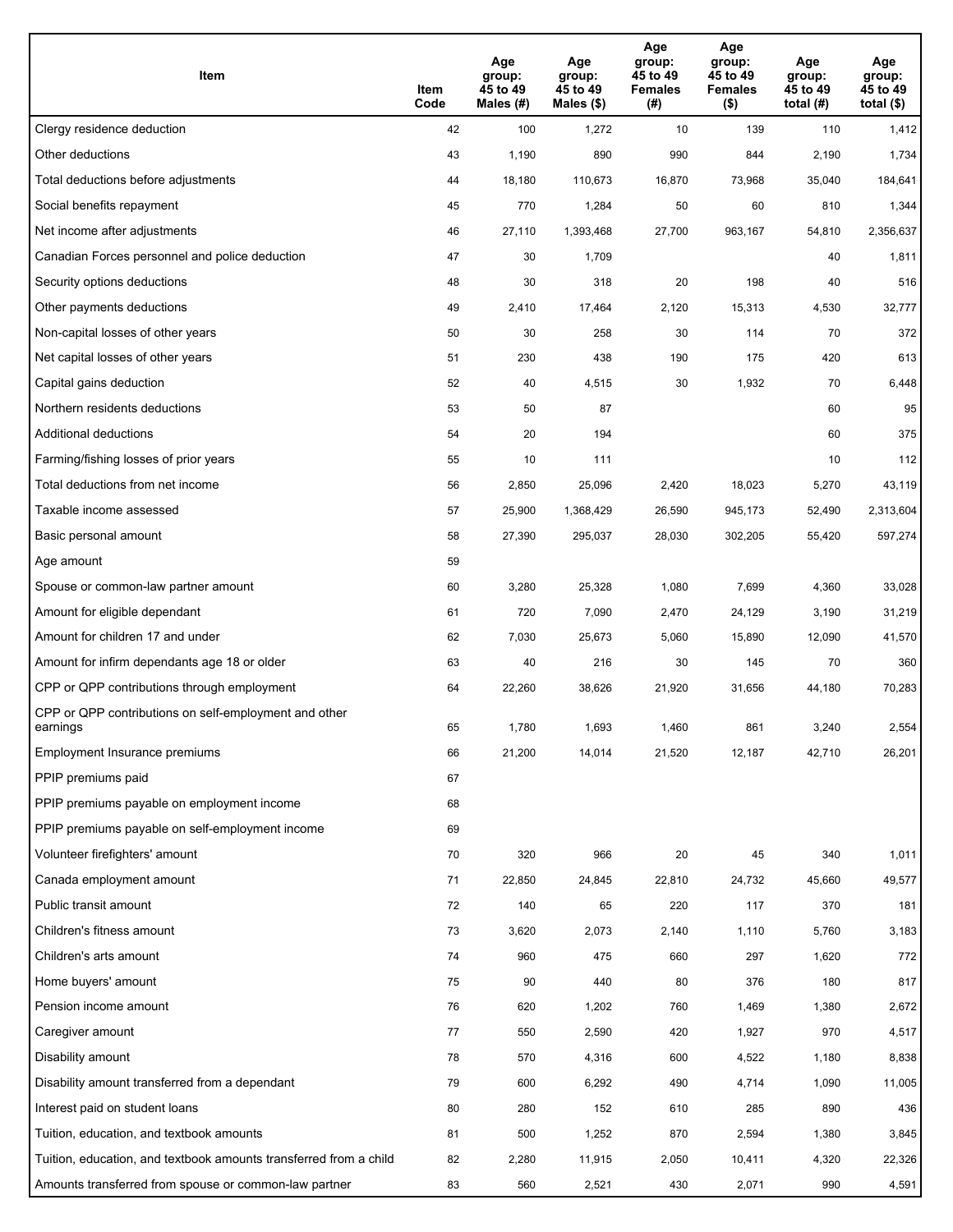| <b>Item</b>                                         | Item<br>Code | Age<br>group:<br>45 to 49<br>Males $(H)$ | Age<br>group:<br>45 to 49<br>Males $(\$)$ | Age<br>group:<br>45 to 49<br><b>Females</b><br>(# ) | Age<br>group:<br>45 to 49<br><b>Females</b><br>$($ \$) | Age<br>group:<br>45 to 49<br>total $(H)$ | Age<br>group:<br>45 to 49<br>total $($)$ |
|-----------------------------------------------------|--------------|------------------------------------------|-------------------------------------------|-----------------------------------------------------|--------------------------------------------------------|------------------------------------------|------------------------------------------|
| Medical expenses                                    | 84           | 4,660                                    | 8,189                                     | 8,030                                               | 12,555                                                 | 12,680                                   | 20,744                                   |
| Total tax credits on personal amounts               | 85           | 27,390                                   | 71,246                                    | 28,030                                              | 69,303                                                 | 55,420                                   | 140,556                                  |
| Allowable charitable donations and government gifts | 86           | 6,230                                    | 6,398                                     | 5,690                                               | 4,389                                                  | 11,920                                   | 10,786                                   |
| Eligible cultural and ecological gifts              | 87           | 10                                       | 2                                         |                                                     |                                                        | 20                                       | 3 <sup>1</sup>                           |
| Total tax credit on donations and gifts             | 88           | 6,130                                    | 1,738                                     | 5,590                                               | 1,168                                                  | 11,710                                   | 2,905                                    |
| Total federal non-refundable tax credits            | 89           | 27,390                                   | 72,984                                    | 28,030                                              | 70,471                                                 | 55,420                                   | 143,461                                  |
| Federal dividend tax credit                         | 90           | 2,670                                    | 6,078                                     | 2,310                                               | 4,989                                                  | 4,980                                    | 11,068                                   |
| Overseas employment tax credit                      | 91           | 20                                       | 248                                       |                                                     |                                                        | 20                                       | 258                                      |
| Minimum tax carryover                               | 92           | 30                                       | 62                                        | 30                                                  | 83                                                     | 60                                       | 145                                      |
| Basic federal tax                                   | 93           | 22,550                                   | 176,117                                   | 20,420                                              | 92,552                                                 | 42,970                                   | 268,668                                  |
| Federal Foreign Tax Credit                          | 94           | 590                                      | 1,092                                     | 490                                                 | 245                                                    | 1,080                                    | 1,337                                    |
| Federal Political contribution tax credit           | 95           | 90                                       | 17                                        | 40                                                  | 8                                                      | 130                                      | 25                                       |
| <b>Investment Tax Credit</b>                        | 96           | 160                                      | 255                                       | 20                                                  | 22                                                     | 180                                      | 277                                      |
| Labour-sponsored funds tax credit                   | 97           | 80                                       | 18                                        | 110                                                 | 17                                                     | 190                                      | 35                                       |
| Alternative minimum tax payable                     | 98           | 40                                       | 172                                       | 20                                                  | 97                                                     | 60                                       | 268                                      |
| Net federal tax                                     | 99           | 22,490                                   | 174,745                                   | 20,380                                              | 92,261                                                 | 42,870                                   | 267,007                                  |
| CPP contributions on self-employment                | 100          | 1,780                                    | 3,387                                     | 1,460                                               | 1,722                                                  | 3,240                                    | 5,109                                    |
| Social Benefits repayment                           | 101          | 770                                      | 1,284                                     | 50                                                  | 60                                                     | 810                                      | 1,344                                    |
| <b>Net Provincial Tax</b>                           | 102          | 22,410                                   | 106,415                                   | 20,680                                              | 59,411                                                 | 43,090                                   | 165,826                                  |
| Total tax payable                                   | 103          | 23,250                                   | 285,833                                   | 21,690                                              | 153,455                                                | 44,940                                   | 439,288                                  |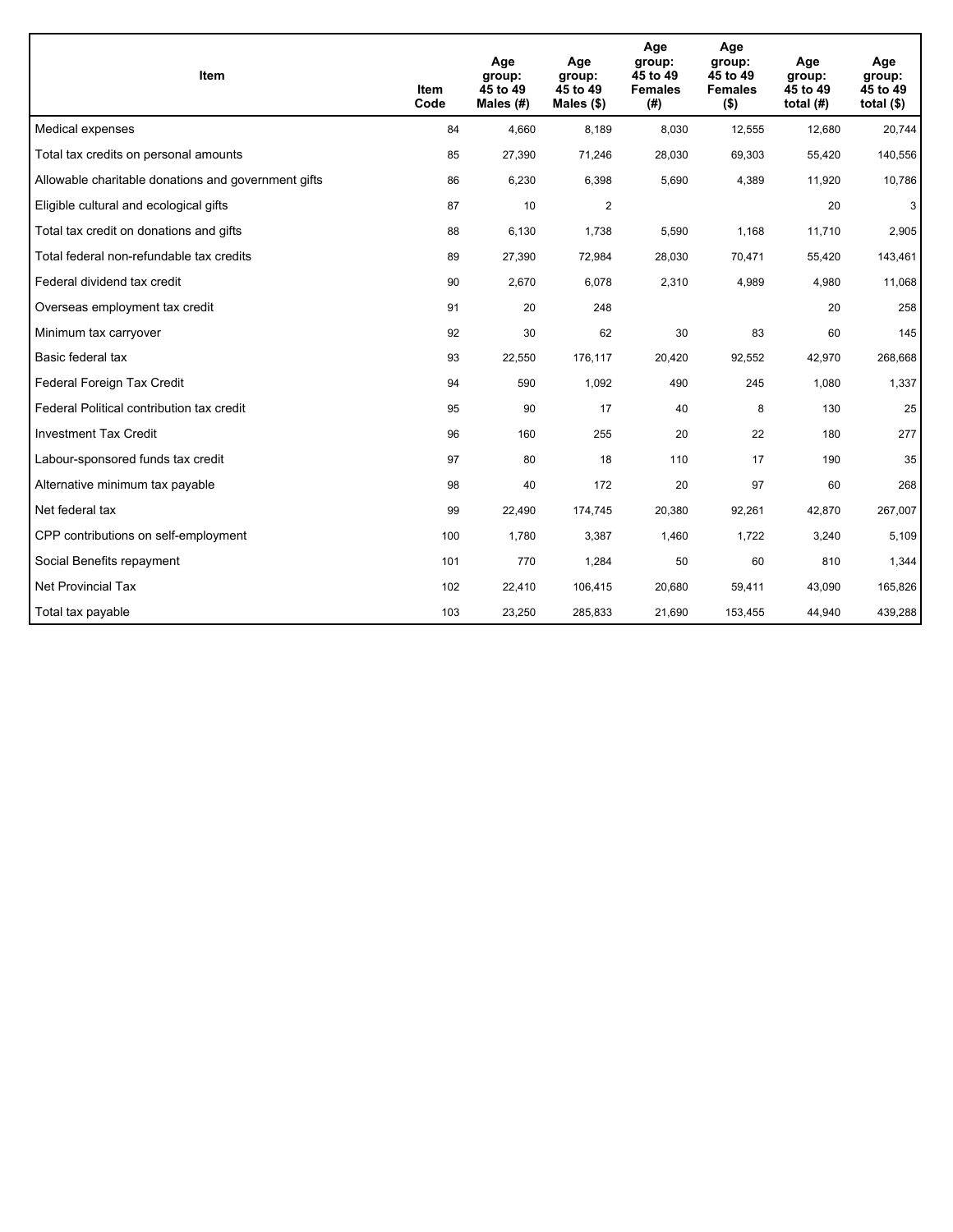| Item                                                                                           | Item<br>Code   | Age<br>group:<br>50 to 54<br>Males (#) | Age<br>group:<br>50 to 54<br>Males $(\$)$ | Age<br>group:<br>50 to 54<br><b>Females</b><br>(#) | Age<br>group:<br>50 to 54<br><b>Females</b><br>$($ \$) | Age<br>group:<br>50 to 54<br>total $(H)$ | Age<br>group:<br>50 to 54<br>total $($ |
|------------------------------------------------------------------------------------------------|----------------|----------------------------------------|-------------------------------------------|----------------------------------------------------|--------------------------------------------------------|------------------------------------------|----------------------------------------|
| Number of taxable returns                                                                      | $\mathbf{1}$   | 24,650                                 |                                           | 23,120                                             |                                                        | 47,770                                   |                                        |
| Number of non-taxable returns                                                                  | $\overline{a}$ | 4,610                                  |                                           | 6,690                                              |                                                        | 11,310                                   |                                        |
| Total number of returns                                                                        | 3              | 29,260                                 |                                           | 29,810                                             |                                                        | 59,080                                   |                                        |
| Employment income                                                                              | 4              | 23,990                                 | 1,259,204                                 | 24,280                                             | 834,155                                                | 48,270                                   | 2,093,372                              |
| Commissions (from employment)                                                                  | 5              | 530                                    | 17,269                                    | 410                                                | 4,834                                                  | 940                                      | 22,103                                 |
| Other employment income                                                                        | 6              | 3,120                                  | 12,037                                    | 2,130                                              | 7,321                                                  | 5,260                                    | 19,359                                 |
| Old Age Security pension (OASP)                                                                | $\overline{7}$ |                                        |                                           |                                                    |                                                        |                                          |                                        |
| CPP or QPP benefits                                                                            | 8              | 1,470                                  | 12,558                                    | 2,340                                              | 15,884                                                 | 3,810                                    | 28,447                                 |
| Other pensions or superannuation                                                               | 9              | 850                                    | 21,438                                    | 520                                                | 8,887                                                  | 1,370                                    | 30,325                                 |
| Elected split-pension amount                                                                   | 10             | 180                                    | 913                                       | 1,420                                              | 15,020                                                 | 1,590                                    | 15,933                                 |
| Universal Child Care Benefit (UCCB)                                                            | 11             | 130                                    | 163                                       | 80                                                 | 94                                                     | 200                                      | 257                                    |
| Employment Insurance and other benefits                                                        | 12             | 7,280                                  | 65,396                                    | 6,130                                              | 39,637                                                 | 13,410                                   | 105,034                                |
| Taxable amount of dividends from taxable Canadian corporations                                 | 13             | 3,630                                  | 57,514                                    | 3,250                                              | 33,191                                                 | 6,880                                    | 90,823                                 |
| Interest and other investment income                                                           | 14             | 4,270                                  | 8,012                                     | 4,760                                              | 4,790                                                  | 9,040                                    | 12,802                                 |
| Net partnership income (Limited or non-active partners only)                                   | 15             | 60                                     | 155                                       | 20                                                 | $-1$                                                   | 80                                       | 154                                    |
| Net rental income                                                                              | 16             | 1,040                                  | 1,301                                     | 730                                                | 683                                                    | 1,770                                    | 1,984                                  |
| Taxable capital gains                                                                          | 17             | 1,400                                  | 12,278                                    | 1,410                                              | 6,648                                                  | 2,800                                    | 18,926                                 |
| Registered retirement savings plan income (RRSP)                                               | 18             | 2,100                                  | 14,119                                    | 2,140                                              | 12,682                                                 | 4,230                                    | 26,801                                 |
| Other income                                                                                   | 19             | 3,080                                  | 18,654                                    | 2,910                                              | 12,263                                                 | 5,990                                    | 30,917                                 |
| Net business income                                                                            | 20             | 2,380                                  | 36,211                                    | 1,840                                              | 17,842                                                 | 4,220                                    | 54,053                                 |
| Net professional income                                                                        | 21             | 240                                    | 15,693                                    | 250                                                | 9,247                                                  | 490                                      | 24,940                                 |
| Net commission income                                                                          | 22             | 170                                    | 5,349                                     | 150                                                | 1,844                                                  | 320                                      | 7,193                                  |
| Net farming income                                                                             | 23             | 280                                    | 1,318                                     | 50                                                 | 281                                                    | 320                                      | 1,598                                  |
| Net fishing income                                                                             | 24             | 290                                    | 6,231                                     | 30                                                 | 471                                                    | 320                                      | 6,702                                  |
| Workers' compensation benefits                                                                 | 25             | 950                                    | 10,408                                    | 570                                                | 5,099                                                  | 1,520                                    | 15,507                                 |
| Social assistance payments                                                                     | 26             | 1,940                                  | 12,056                                    | 1,740                                              | 11,356                                                 | 3,680                                    | 23,411                                 |
| Net federal supplements                                                                        | 27             |                                        |                                           |                                                    |                                                        |                                          |                                        |
| Total income assessed                                                                          | 28             | 29,080                                 | 1,588,327                                 | 29,540                                             | 1,045,701                                              | 58,620                                   | 2,634,165                              |
| Registered pension plan contributions (RPP)                                                    | 29             | 8,490                                  | 32,139                                    | 9,930                                              | 31,867                                                 | 18,420                                   | 64,006                                 |
| RRSP deduction                                                                                 | 30             | 8,500                                  | 54,460                                    | 6,920                                              | 28,999                                                 | 15,420                                   | 83,459                                 |
| Deduction for elected split-pension amount                                                     | 31             | 510                                    | 5,325                                     | 100                                                | 498                                                    | 610                                      | 5,823                                  |
| Annual union, professional, or like dues                                                       | 32             | 8,370                                  | 7,133                                     | 8,590                                              | 5,472                                                  | 16,960                                   | 12,605                                 |
| Child care expenses                                                                            | 33             | 350                                    | 1,135                                     | 300                                                | 641                                                    | 660                                      | 1,776                                  |
| Business investment loss                                                                       | 34             | 20                                     | 452                                       |                                                    |                                                        | 30                                       | 519                                    |
| Moving expenses                                                                                | 35             | 70                                     | 541                                       | 60                                                 | 328                                                    | 130                                      | 869                                    |
| Support payments made                                                                          | 36             | 260                                    | 2,871                                     |                                                    |                                                        | 270                                      | 2,924                                  |
| Carrying charges and interest expenses                                                         | 37             | 2,090                                  | 4,896                                     | 1,520                                              | 1,760                                                  | 3,610                                    | 6,656                                  |
| Deductions for CPP/QPP contributions on self-employment and other<br>earnings                  | 38             | 2,040                                  | 1,941                                     | 1,520                                              | 912                                                    | 3,560                                    | 2,852                                  |
| Deductions for provincial parental insurance plan (PPIP) premiums on<br>self-employment income | 39             |                                        |                                           |                                                    |                                                        |                                          |                                        |
| Exploration and development expenses                                                           | 40             | 20                                     | 119                                       | 10                                                 | 85                                                     | 40                                       | 204                                    |
| Other employment expenses                                                                      | 41             | 2,110                                  | 10,270                                    | 730                                                | 2,056                                                  | 2,840                                    | 12,327                                 |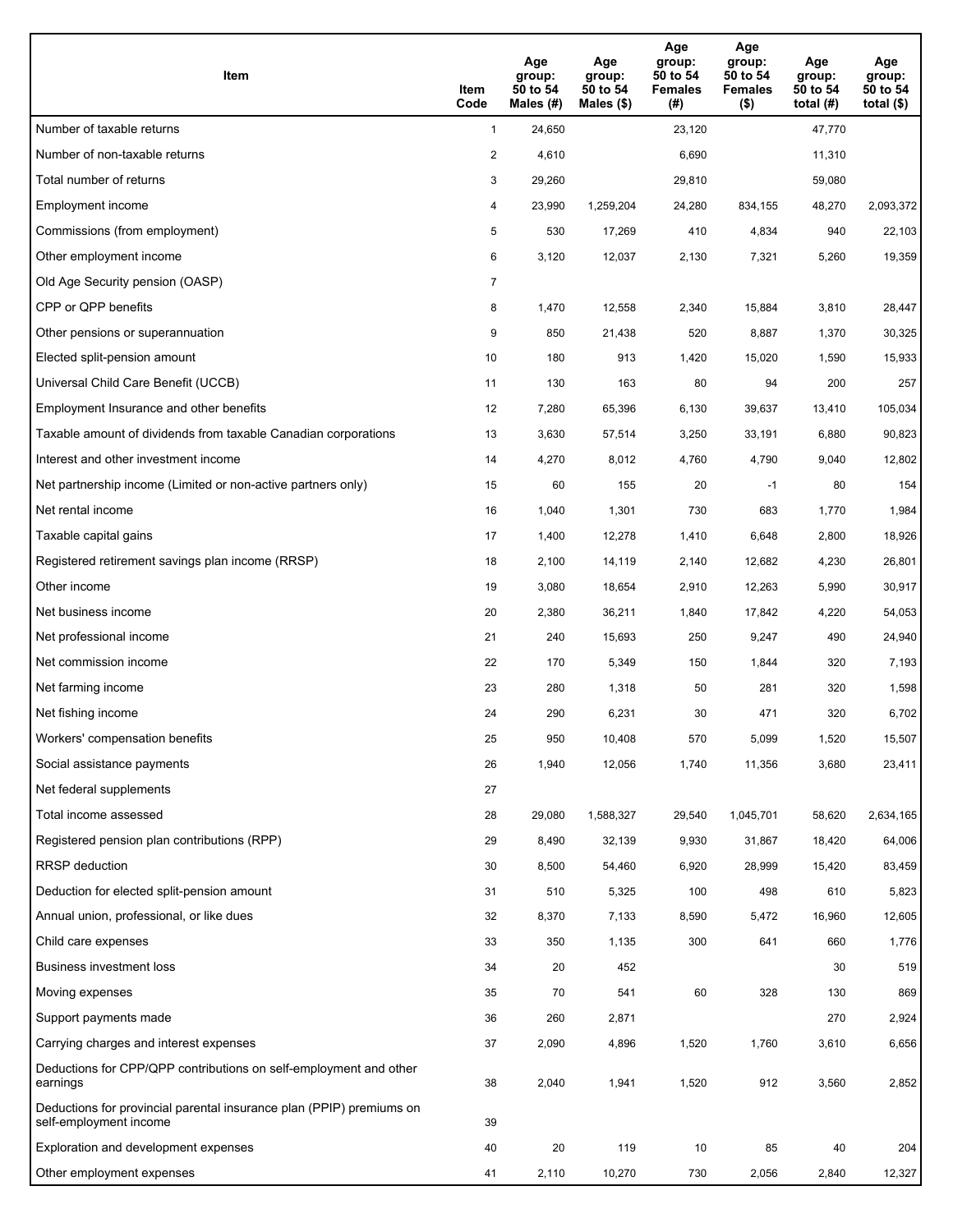| Item                                                              | Item<br>Code | Age<br>group:<br>50 to 54<br>Males (#) | Age<br>group:<br>50 to 54<br>Males (\$) | Age<br>group:<br>50 to 54<br><b>Females</b><br>(# ) | Age<br>group:<br>50 to 54<br><b>Females</b><br>$($ \$) | Age<br>group:<br>50 to 54<br>total $(H)$ | Age<br>group:<br>50 to 54<br>total $($)$ |
|-------------------------------------------------------------------|--------------|----------------------------------------|-----------------------------------------|-----------------------------------------------------|--------------------------------------------------------|------------------------------------------|------------------------------------------|
| Clergy residence deduction                                        | 42           | 110                                    | 1,283                                   | 20                                                  | 248                                                    | 130                                      | 1,531                                    |
| Other deductions                                                  | 43           | 1,230                                  | 1,396                                   | 1,180                                               | 785                                                    | 2,410                                    | 2,181                                    |
| Total deductions before adjustments                               | 44           | 19,360                                 | 123,966                                 | 17,110                                              | 73,775                                                 | 36,470                                   | 197,741                                  |
| Social benefits repayment                                         | 45           | 840                                    | 1,391                                   | 60                                                  | 57                                                     | 900                                      | 1,448                                    |
| Net income after adjustments                                      | 46           | 28,980                                 | 1,464,045                               | 29,440                                              | 972,427                                                | 58,420                                   | 2,436,609                                |
| Canadian Forces personnel and police deduction                    | 47           | 20                                     | 583                                     |                                                     |                                                        | 20                                       | 583                                      |
| Security options deductions                                       | 48           | 30                                     | 579                                     |                                                     |                                                        | 40                                       | 610                                      |
| Other payments deductions                                         | 49           | 2,860                                  | 22,465                                  | 2,300                                               | 16,455                                                 | 5,160                                    | 38,920                                   |
| Non-capital losses of other years                                 | 50           | 40                                     | 401                                     | 40                                                  | 229                                                    | 80                                       | 630                                      |
| Net capital losses of other years                                 | 51           | 330                                    | 401                                     | 260                                                 | 229                                                    | 590                                      | 630                                      |
| Capital gains deduction                                           | 52           | 70                                     | 6,991                                   | 40                                                  | 3,375                                                  | 110                                      | 10,366                                   |
| Northern residents deductions                                     | 53           | 60                                     | 119                                     | 10                                                  | 26                                                     | 70                                       | 145                                      |
| Additional deductions                                             | 54           |                                        |                                         | 50                                                  | 209                                                    | 70                                       | 367                                      |
| Farming/fishing losses of prior years                             | 55           | 10                                     | 174                                     |                                                     |                                                        | 10                                       | 189                                      |
| Total deductions from net income                                  | 56           | 3,420                                  | 31,872                                  | 2,690                                               | 20,569                                                 | 6,110                                    | 52,441                                   |
| Taxable income assessed                                           | 57           | 27,550                                 | 1,432,236                               | 28,210                                              | 951,871                                                | 55,770                                   | 2,384,245                                |
| Basic personal amount                                             | 58           | 29,260                                 | 315,578                                 | 29,810                                              | 321,586                                                | 59,070                                   | 637,229                                  |
| Age amount                                                        | 59           |                                        |                                         |                                                     |                                                        |                                          |                                          |
| Spouse or common-law partner amount                               | 60           | 3,800                                  | 29,172                                  | 1,240                                               | 8,390                                                  | 5,050                                    | 37,565                                   |
| Amount for eligible dependant                                     | 61           | 390                                    | 3,655                                   | 1,040                                               | 9,716                                                  | 1,430                                    | 13,371                                   |
| Amount for children 17 and under                                  | 62           | 3,470                                  | 11,155                                  | 1,750                                               | 4,834                                                  | 5,230                                    | 15,995                                   |
| Amount for infirm dependants age 18 or older                      | 63           | 50                                     | 296                                     | 50                                                  | 226                                                    | 100                                      | 522                                      |
| CPP or QPP contributions through employment                       | 64           | 22,990                                 | 39,521                                  | 22,300                                              | 30,993                                                 | 45,280                                   | 70,514                                   |
| CPP or QPP contributions on self-employment and other<br>earnings | 65           | 2,040                                  | 1,941                                   | 1,520                                               | 912                                                    | 3,560                                    | 2,852                                    |
| Employment Insurance premiums                                     | 66           | 21,790                                 | 14,291                                  | 21,750                                              | 11,932                                                 | 43,530                                   | 26,224                                   |
| PPIP premiums paid                                                | 67           |                                        |                                         |                                                     |                                                        |                                          |                                          |
| PPIP premiums payable on employment income                        | 68           |                                        |                                         |                                                     |                                                        |                                          |                                          |
| PPIP premiums payable on self-employment income                   | 69           |                                        |                                         |                                                     |                                                        |                                          |                                          |
| Volunteer firefighters' amount                                    | 70           | 290                                    | 867                                     | 20                                                  | 51                                                     | 310                                      | 918                                      |
| Canada employment amount                                          | 71           | 23,740                                 | 25,799                                  | 23,370                                              | 25,272                                                 | 47,120                                   | 51,073                                   |
| Public transit amount                                             | 72           | 210                                    | 111                                     | 270                                                 | 141                                                    | 470                                      | 252                                      |
| Children's fitness amount                                         | 73           | 1,440                                  | 751                                     | 580                                                 | 260                                                    | 2,020                                    | 1,012                                    |
| Children's arts amount                                            | 74           | 410                                    | 210                                     | 180                                                 | 83                                                     | 590                                      | 294                                      |
| Home buyers' amount                                               | 75           | 100                                    | 452                                     | 60                                                  | 278                                                    | 150                                      | 730                                      |
| Pension income amount                                             | 76           | 1,010                                  | 1,983                                   | 1,840                                               | 3,581                                                  | 2,850                                    | 5,565                                    |
| Caregiver amount                                                  | $77 \,$      | 620                                    | 3,092                                   | 400                                                 | 1,799                                                  | 1,020                                    | 4,891                                    |
| Disability amount                                                 | 78           | 770                                    | 5,786                                   | 670                                                 | 5,022                                                  | 1,440                                    | 10,808                                   |
| Disability amount transferred from a dependant                    | 79           | 580                                    | 5,280                                   | 360                                                 | 2,896                                                  | 940                                      | 8,175                                    |
| Interest paid on student loans                                    | 80           | 160                                    | 48                                      | 370                                                 | 141                                                    | 530                                      | 188                                      |
| Tuition, education, and textbook amounts                          | 81           | 330                                    | 868                                     | 630                                                 | 1,637                                                  | 960                                      | 2,505                                    |
| Tuition, education, and textbook amounts transferred from a child | 82           | 2,850                                  | 16,048                                  | 1,800                                               | 9,710                                                  | 4,650                                    | 25,763                                   |
| Amounts transferred from spouse or common-law partner             | 83           | 630                                    | 3,244                                   | 610                                                 | 3,341                                                  | 1,240                                    | 6,585                                    |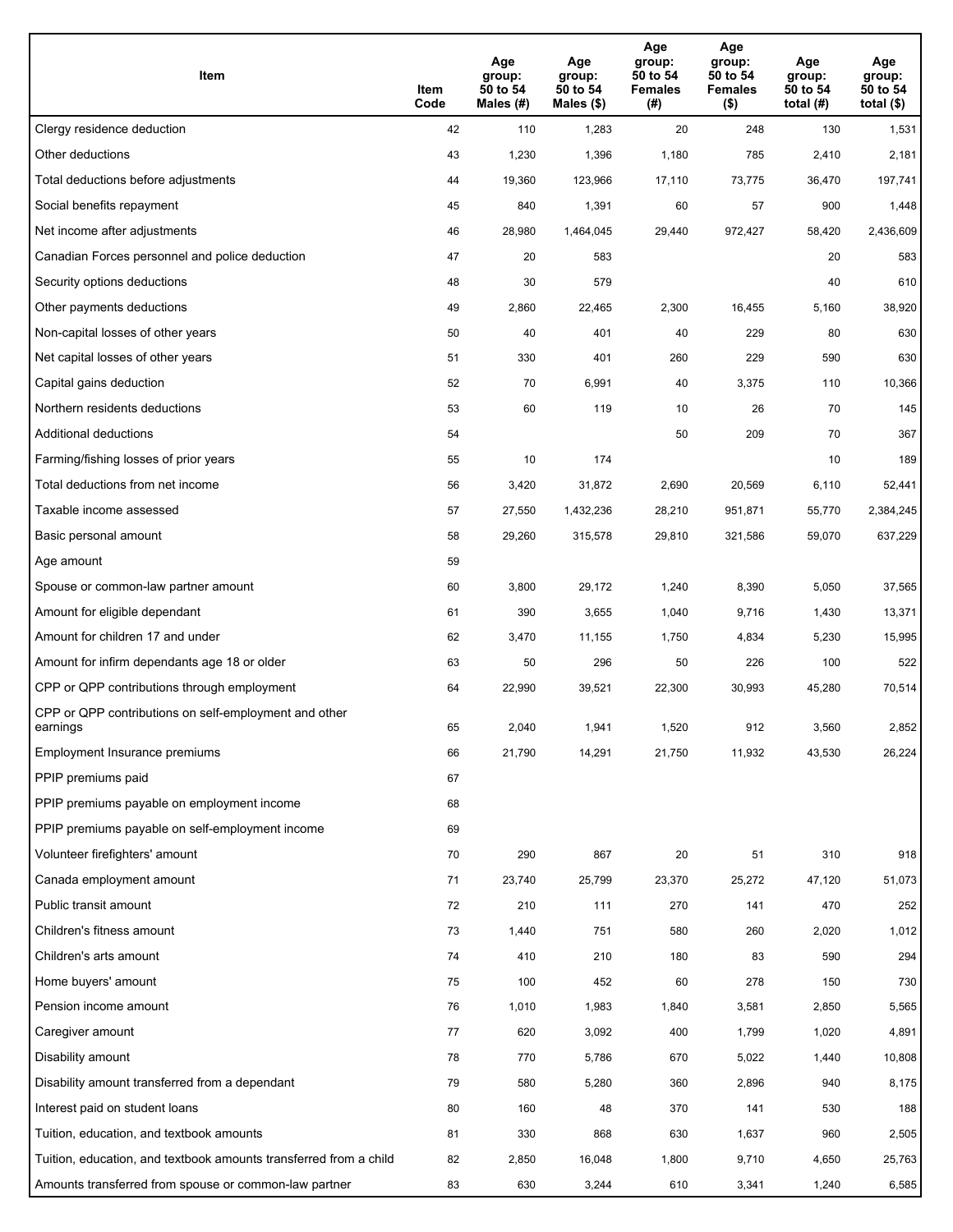| <b>Item</b>                                         | Item<br>Code | Age<br>group:<br>50 to 54<br>Males $(H)$ | Age<br>group:<br>50 to 54<br>Males $(\$)$ | Age<br>group:<br>50 to 54<br><b>Females</b><br>(#) | Age<br>group:<br>50 to 54<br><b>Females</b><br>$($ \$) | Age<br>group:<br>50 to 54<br>total $(H)$ | Age<br>group:<br>50 to 54<br>total $($)$ |
|-----------------------------------------------------|--------------|------------------------------------------|-------------------------------------------|----------------------------------------------------|--------------------------------------------------------|------------------------------------------|------------------------------------------|
| Medical expenses                                    | 84           | 5,180                                    | 8,997                                     | 8,850                                              | 13,984                                                 | 14,030                                   | 22,982                                   |
| Total tax credits on personal amounts               | 85           | 29,260                                   | 73,372                                    | 29,810                                             | 68,518                                                 | 59,070                                   | 141,903                                  |
| Allowable charitable donations and government gifts | 86           | 7,320                                    | 9,722                                     | 6,440                                              | 5,629                                                  | 13,760                                   | 15,351                                   |
| Eligible cultural and ecological gifts              | 87           |                                          |                                           |                                                    |                                                        | 10                                       | $\mathbf{1}$                             |
| Total tax credit on donations and gifts             | 88           | 7,200                                    | 2,673                                     | 6,340                                              | 1,507                                                  | 13,530                                   | 4,180                                    |
| Total federal non-refundable tax credits            | 89           | 29,260                                   | 76,045                                    | 29,810                                             | 70,025                                                 | 59,070                                   | 146,083                                  |
| Federal dividend tax credit                         | 90           | 3,460                                    | 7,724                                     | 2,990                                              | 4,444                                                  | 6,450                                    | 12,183                                   |
| Overseas employment tax credit                      | 91           | 20                                       | 155                                       |                                                    |                                                        | 20                                       | 173                                      |
| Minimum tax carryover                               | 92           | 50                                       | 127                                       | 40                                                 | 137                                                    | 90                                       | 264                                      |
| Basic federal tax                                   | 93           | 23,900                                   | 183,359                                   | 21,810                                             | 92.627                                                 | 45,720                                   | 275,993                                  |
| Federal Foreign Tax Credit                          | 94           | 770                                      | 950                                       | 630                                                | 266                                                    | 1,400                                    | 1,217                                    |
| Federal Political contribution tax credit           | 95           | 140                                      | 27                                        | 60                                                 | 8                                                      | 200                                      | 35                                       |
| <b>Investment Tax Credit</b>                        | 96           | 190                                      | 338                                       | 20                                                 | 14                                                     | 210                                      | 352                                      |
| Labour-sponsored funds tax credit                   | 97           | 130                                      | 30                                        | 200                                                | 30                                                     | 330                                      | 60                                       |
| Alternative minimum tax payable                     | 98           | 50                                       | 366                                       | 30                                                 | 174                                                    | 80                                       | 540                                      |
| Net federal tax                                     | 99           | 23,860                                   | 182,079                                   | 21,780                                             | 92,312                                                 | 45,640                                   | 274,397                                  |
| CPP contributions on self-employment                | 100          | 2,040                                    | 3,882                                     | 1,520                                              | 1,823                                                  | 3,560                                    | 5,705                                    |
| Social Benefits repayment                           | 101          | 840                                      | 1,391                                     | 60                                                 | 57                                                     | 900                                      | 1,448                                    |
| <b>Net Provincial Tax</b>                           | 102          | 23,740                                   | 109,522                                   | 22,030                                             | 59,344                                                 | 45,780                                   | 168,872                                  |
| Total tax payable                                   | 103          | 24,650                                   | 296,875                                   | 23,120                                             | 153,537                                                | 47,770                                   | 450,423                                  |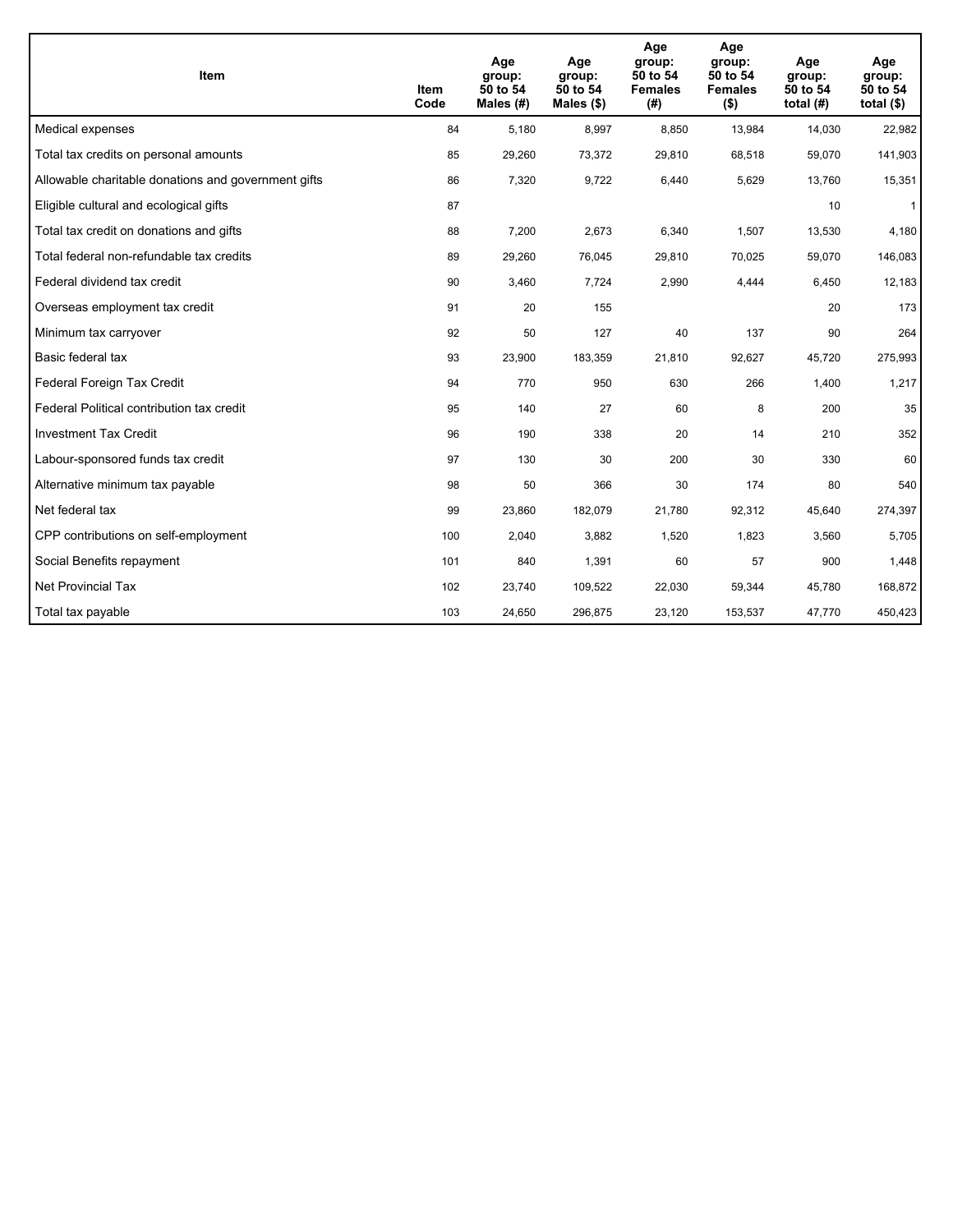| Item                                                                                           | Item<br>Code   | Age<br>group:<br>55 to 59<br>Males (#) | Age<br>group:<br>55 to 59<br>Males $(\$)$ | Age<br>group:<br>55 to 59<br><b>Females</b><br>(#) | Age<br>group:<br>55 to 59<br><b>Females</b><br>$($ \$) | Age<br>group:<br>55 to 59<br>total $(#)$ | Age<br>group:<br>55 to 59<br>total $($ |
|------------------------------------------------------------------------------------------------|----------------|----------------------------------------|-------------------------------------------|----------------------------------------------------|--------------------------------------------------------|------------------------------------------|----------------------------------------|
| Number of taxable returns                                                                      | $\mathbf{1}$   | 23,600                                 |                                           | 21,800                                             |                                                        | 45,400                                   |                                        |
| Number of non-taxable returns                                                                  | $\overline{a}$ | 5,070                                  |                                           | 7,140                                              |                                                        | 12,210                                   |                                        |
| Total number of returns                                                                        | 3              | 28,670                                 |                                           | 28,940                                             |                                                        | 57,610                                   |                                        |
| Employment income                                                                              | 4              | 21,340                                 | 1.056.879                                 | 20,490                                             | 631.249                                                | 41,820                                   | 1,688,128                              |
| Commissions (from employment)                                                                  | 5              | 410                                    | 17,013                                    | 270                                                | 2,947                                                  | 670                                      | 19,961                                 |
| Other employment income                                                                        | 6              | 3,650                                  | 13,150                                    | 2,180                                              | 7,171                                                  | 5,830                                    | 20,321                                 |
| Old Age Security pension (OASP)                                                                | 7              |                                        |                                           |                                                    |                                                        |                                          |                                        |
| CPP or QPP benefits                                                                            | 8              | 2,510                                  | 23,044                                    | 3,710                                              | 26,569                                                 | 6,210                                    | 49,613                                 |
| Other pensions or superannuation                                                               | 9              | 3,490                                  | 107,378                                   | 3,280                                              | 76,080                                                 | 6,770                                    | 183,458                                |
| Elected split-pension amount                                                                   | 10             | 700                                    | 4,245                                     | 3,590                                              | 43,493                                                 | 4,290                                    | 47,738                                 |
| Universal Child Care Benefit (UCCB)                                                            | 11             | 30                                     | 35                                        | 30                                                 | 27                                                     | 60                                       | 62                                     |
| Employment Insurance and other benefits                                                        | 12             | 6,890                                  | 63,463                                    | 5,260                                              | 34,868                                                 | 12,140                                   | 98,331                                 |
| Taxable amount of dividends from taxable Canadian corporations                                 | 13             | 4,250                                  | 57,981                                    | 3,820                                              | 31,279                                                 | 8,080                                    | 89,260                                 |
| Interest and other investment income                                                           | 14             | 5,550                                  | 8,692                                     | 5,890                                              | 6,810                                                  | 11,440                                   | 15,502                                 |
| Net partnership income (Limited or non-active partners only)                                   | 15             | 60                                     | 119                                       | 30                                                 | 40                                                     | 90                                       | 159                                    |
| Net rental income                                                                              | 16             | 950                                    | 1,629                                     | 730                                                | 630                                                    | 1,680                                    | 2,258                                  |
| Taxable capital gains                                                                          | 17             | 1,750                                  | 11,066                                    | 1,790                                              | 8,319                                                  | 3,530                                    | 19,385                                 |
| Registered retirement savings plan income (RRSP)                                               | 18             | 2,340                                  | 20,410                                    | 2,670                                              | 20,657                                                 | 5,010                                    | 41,066                                 |
| Other income                                                                                   | 19             | 4,670                                  | 34,758                                    | 4,680                                              | 32,029                                                 | 9,350                                    | 66,786                                 |
| Net business income                                                                            | 20             | 2,260                                  | 33,002                                    | 1,690                                              | 15,454                                                 | 3,950                                    | 48,456                                 |
| Net professional income                                                                        | 21             | 290                                    | 16,693                                    | 240                                                | 7,037                                                  | 530                                      | 23,729                                 |
| Net commission income                                                                          | 22             | 190                                    | 5,945                                     | 130                                                | 2,228                                                  | 320                                      | 8,173                                  |
| Net farming income                                                                             | 23             | 320                                    | 3,264                                     | 80                                                 | 53                                                     | 400                                      | 3,317                                  |
| Net fishing income                                                                             | 24             | 270                                    | 4,972                                     | 30                                                 | 429                                                    | 310                                      | 5,401                                  |
| Workers' compensation benefits                                                                 | 25             | 1,010                                  | 12,641                                    | 490                                                | 5,140                                                  | 1,500                                    | 17,781                                 |
| Social assistance payments                                                                     | 26             | 1,890                                  | 11,589                                    | 1,690                                              | 10,617                                                 | 3,580                                    | 22,206                                 |
| Net federal supplements                                                                        | 27             |                                        |                                           |                                                    |                                                        |                                          |                                        |
| Total income assessed                                                                          | 28             | 28,510                                 | 1,507,999                                 | 28,600                                             | 966,007                                                | 57,110                                   | 2,474,005                              |
| Registered pension plan contributions (RPP)                                                    | 29             | 7,270                                  | 26,122                                    | 7,850                                              | 24,149                                                 | 15,120                                   | 50,272                                 |
| RRSP deduction                                                                                 | 30             | 7,880                                  | 55,228                                    | 5,940                                              | 28,310                                                 | 13,820                                   | 83,538                                 |
| Deduction for elected split-pension amount                                                     | 31             | 2,080                                  | 25,397                                    | 960                                                | 6,479                                                  | 3,040                                    | 31,876                                 |
| Annual union, professional, or like dues                                                       | 32             | 7,970                                  | 6,651                                     | 7,180                                              | 4,222                                                  | 15,140                                   | 10,873                                 |
| Child care expenses                                                                            | 33             | 90                                     | 227                                       | 40                                                 | 82                                                     | 120                                      | 309                                    |
| Business investment loss                                                                       | 34             | 20                                     | 367                                       |                                                    |                                                        | 30                                       | 529                                    |
| Moving expenses                                                                                | 35             | 60                                     | 548                                       | 50                                                 | 324                                                    | 110                                      | 871                                    |
| Support payments made                                                                          | 36             | 300                                    | 3,595                                     |                                                    |                                                        | 310                                      | 3,675                                  |
| Carrying charges and interest expenses                                                         | 37             | 2,500                                  | 4,050                                     | 2,000                                              | 2,338                                                  | 4,500                                    | 6,388                                  |
| Deductions for CPP/QPP contributions on self-employment and other<br>earnings                  | 38             | 1,980                                  | 1,859                                     | 1,380                                              | 819                                                    | 3,360                                    | 2,679                                  |
| Deductions for provincial parental insurance plan (PPIP) premiums on<br>self-employment income | 39             |                                        |                                           |                                                    |                                                        |                                          |                                        |
| Exploration and development expenses                                                           | 40             | 30                                     | 285                                       | 10                                                 | 73                                                     | 40                                       | 358                                    |
| Other employment expenses                                                                      | 41             | 1,770                                  | 8,573                                     | 650                                                | 1,828                                                  | 2,420                                    | 10,400                                 |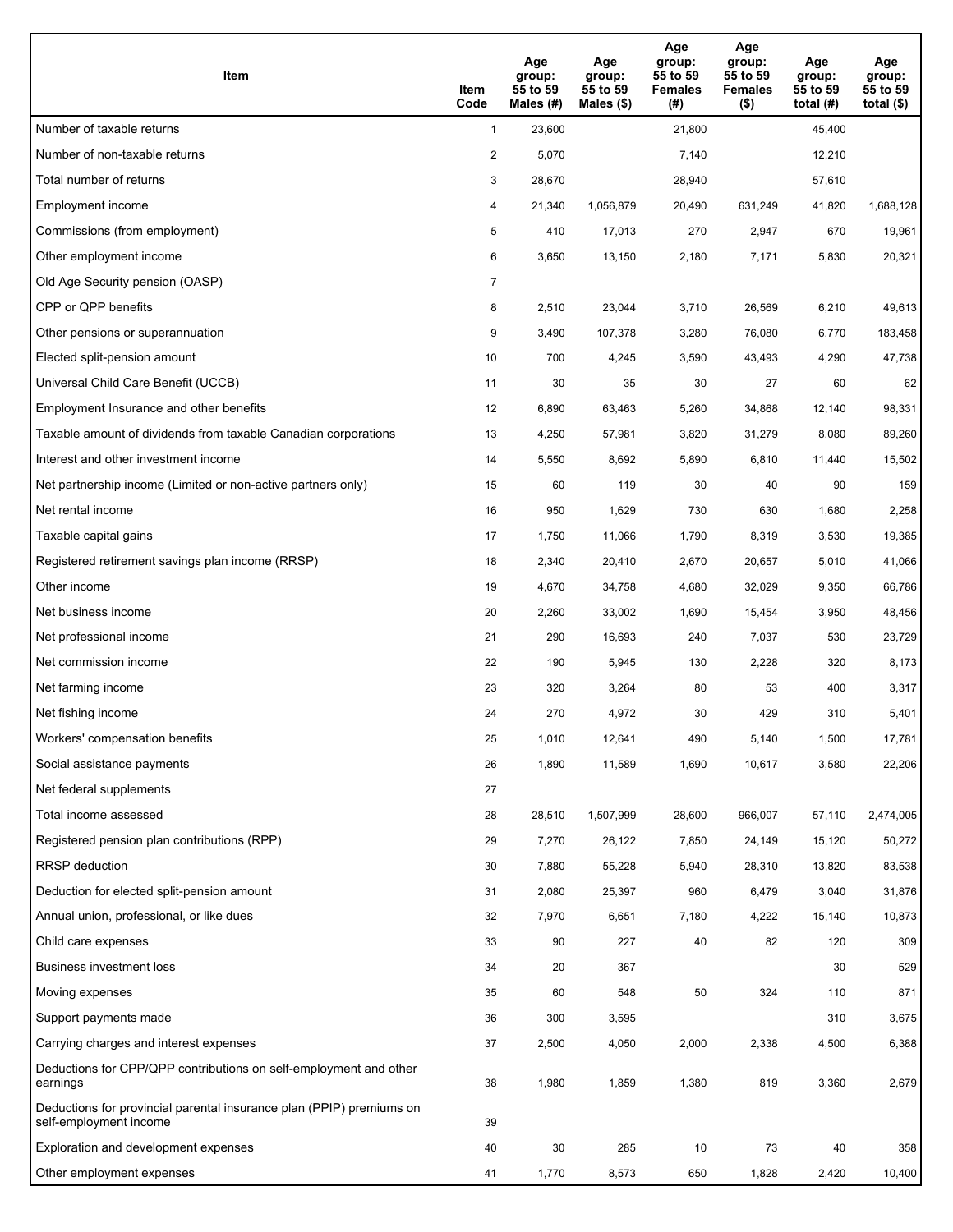| Item                                                              | Item<br>Code | Age<br>group:<br>55 to 59<br>Males (#) | Age<br>group:<br>55 to 59<br>Males (\$) | Age<br>group:<br>55 to 59<br><b>Females</b><br>(# ) | Age<br>group:<br>55 to 59<br><b>Females</b><br>$($ \$) | Age<br>group:<br>55 to 59<br>total $(H)$ | Age<br>group:<br>55 to 59<br>total $($)$ |
|-------------------------------------------------------------------|--------------|----------------------------------------|-----------------------------------------|-----------------------------------------------------|--------------------------------------------------------|------------------------------------------|------------------------------------------|
| Clergy residence deduction                                        | 42           | 110                                    | 1,406                                   | 20                                                  | 173                                                    | 130                                      | 1,579                                    |
| Other deductions                                                  | 43           | 1,150                                  | 1,490                                   | 1,060                                               | 1,244                                                  | 2,210                                    | 2,734                                    |
| Total deductions before adjustments                               | 44           | 18,510                                 | 135,798                                 | 15,040                                              | 70,283                                                 | 33,550                                   | 206,081                                  |
| Social benefits repayment                                         | 45           | 930                                    | 1,606                                   | 40                                                  | 56                                                     | 970                                      | 1,662                                    |
| Net income after adjustments                                      | 46           | 28,390                                 | 1,371,597                               | 28,500                                              | 896,227                                                | 56,900                                   | 2,267,823                                |
| Canadian Forces personnel and police deduction                    | 47           |                                        |                                         |                                                     |                                                        |                                          |                                          |
| Security options deductions                                       | 48           | 30                                     | 384                                     |                                                     |                                                        | 30                                       | 455                                      |
| Other payments deductions                                         | 49           | 2,870                                  | 24,239                                  | 2,180                                               | 15,780                                                 | 5,050                                    | 40,019                                   |
| Non-capital losses of other years                                 | 50           | 40                                     | 428                                     | 30                                                  | 140                                                    | 70                                       | 568                                      |
| Net capital losses of other years                                 | 51           | 430                                    | 765                                     | 370                                                 | 410                                                    | 810                                      | 1,175                                    |
| Capital gains deduction                                           | 52           | 80                                     | 5,882                                   | 40                                                  | 4,091                                                  | 120                                      | 9,973                                    |
| Northern residents deductions                                     | 53           | 70                                     | 110                                     | 10                                                  | 38                                                     | 80                                       | 148                                      |
| Additional deductions                                             | 54           | 50                                     | 877                                     | 30                                                  | 62                                                     | 80                                       | 939                                      |
| Farming/fishing losses of prior years                             | 55           |                                        |                                         |                                                     |                                                        |                                          |                                          |
| Total deductions from net income                                  | 56           | 3,560                                  | 34,058                                  | 2,660                                               | 20,685                                                 | 6,220                                    | 54,743                                   |
| Taxable income assessed                                           | 57           | 26,910                                 | 1,337,713                               | 27,290                                              | 875,566                                                | 54,200                                   | 2,213,279                                |
| Basic personal amount                                             | 58           | 28,670                                 | 309,429                                 | 28,940                                              | 312,522                                                | 57,610                                   | 621,962                                  |
| Age amount                                                        | 59           |                                        |                                         |                                                     |                                                        |                                          |                                          |
| Spouse or common-law partner amount                               | 60           | 4,290                                  | 33,353                                  | 1,230                                               | 7,651                                                  | 5,520                                    | 41,003                                   |
| Amount for eligible dependant                                     | 61           | 150                                    | 1,449                                   | 290                                                 | 2,526                                                  | 440                                      | 3,975                                    |
| Amount for children 17 and under                                  | 62           | 1,100                                  | 3,252                                   | 360                                                 | 952                                                    | 1,450                                    | 4,204                                    |
| Amount for infirm dependants age 18 or older                      | 63           | 60                                     | 300                                     | 40                                                  | 203                                                    | 100                                      | 503                                      |
| CPP or QPP contributions through employment                       | 64           | 20,100                                 | 33,297                                  | 18,210                                              | 23,712                                                 | 38,310                                   | 57,010                                   |
| CPP or QPP contributions on self-employment and other<br>earnings | 65           | 1,980                                  | 1,859                                   | 1.380                                               | 819                                                    | 3,360                                    | 2,679                                    |
| Employment Insurance premiums                                     | 66           | 19,120                                 | 12,088                                  | 17,800                                              | 9,185                                                  | 36,910                                   | 21,273                                   |
| PPIP premiums paid                                                | 67           |                                        |                                         |                                                     |                                                        |                                          |                                          |
| PPIP premiums payable on employment income                        | 68           |                                        |                                         |                                                     |                                                        |                                          |                                          |
| PPIP premiums payable on self-employment income                   | 69           |                                        |                                         |                                                     |                                                        |                                          |                                          |
| Volunteer firefighters' amount                                    | 70           | 200                                    | 609                                     | 10                                                  | 33                                                     | 210                                      | 642                                      |
| Canada employment amount                                          | 71           | 21,510                                 | 23,036                                  | 19,730                                              | 21,155                                                 | 41,240                                   | 44,191                                   |
| Public transit amount                                             | 72           | 130                                    | 56                                      | 240                                                 | 120                                                    | 370                                      | 176                                      |
| Children's fitness amount                                         | 73           | 380                                    | 172                                     | 80                                                  | 34                                                     | 460                                      | 206                                      |
| Children's arts amount                                            | 74           | 130                                    | 59                                      | 40                                                  | 15                                                     | 170                                      | $74$                                     |
| Home buyers' amount                                               | 75           | 50                                     | 203                                     | 50                                                  | 238                                                    | 90                                       | 441                                      |
| Pension income amount                                             | 76           | 4,080                                  | 8,016                                   | 6,320                                               | 12,388                                                 | 10,400                                   | 20,405                                   |
| Caregiver amount                                                  | 77           | 480                                    | 2,389                                   | 350                                                 | 1,523                                                  | 830                                      | 3,912                                    |
| Disability amount                                                 | 78           | 1,160                                  | 8,665                                   | 990                                                 | 7,436                                                  | 2,150                                    | 16,102                                   |
| Disability amount transferred from a dependant                    | 79           | 430                                    | 3,482                                   | 310                                                 | 2,453                                                  | 740                                      | 5,935                                    |
| Interest paid on student loans                                    | 80           | 80                                     | 26                                      | 170                                                 | 59                                                     | 250                                      | 85                                       |
| Tuition, education, and textbook amounts                          | 81           | 220                                    | 436                                     | 340                                                 | 881                                                    | 550                                      | 1,317                                    |
| Tuition, education, and textbook amounts transferred from a child | 82           | 1,530                                  | 8,254                                   | 730                                                 | 3,740                                                  | 2,250                                    | 11,994                                   |
| Amounts transferred from spouse or common-law partner             | 83           | 860                                    | 4,234                                   | 960                                                 | 5,166                                                  | 1,820                                    | 9,400                                    |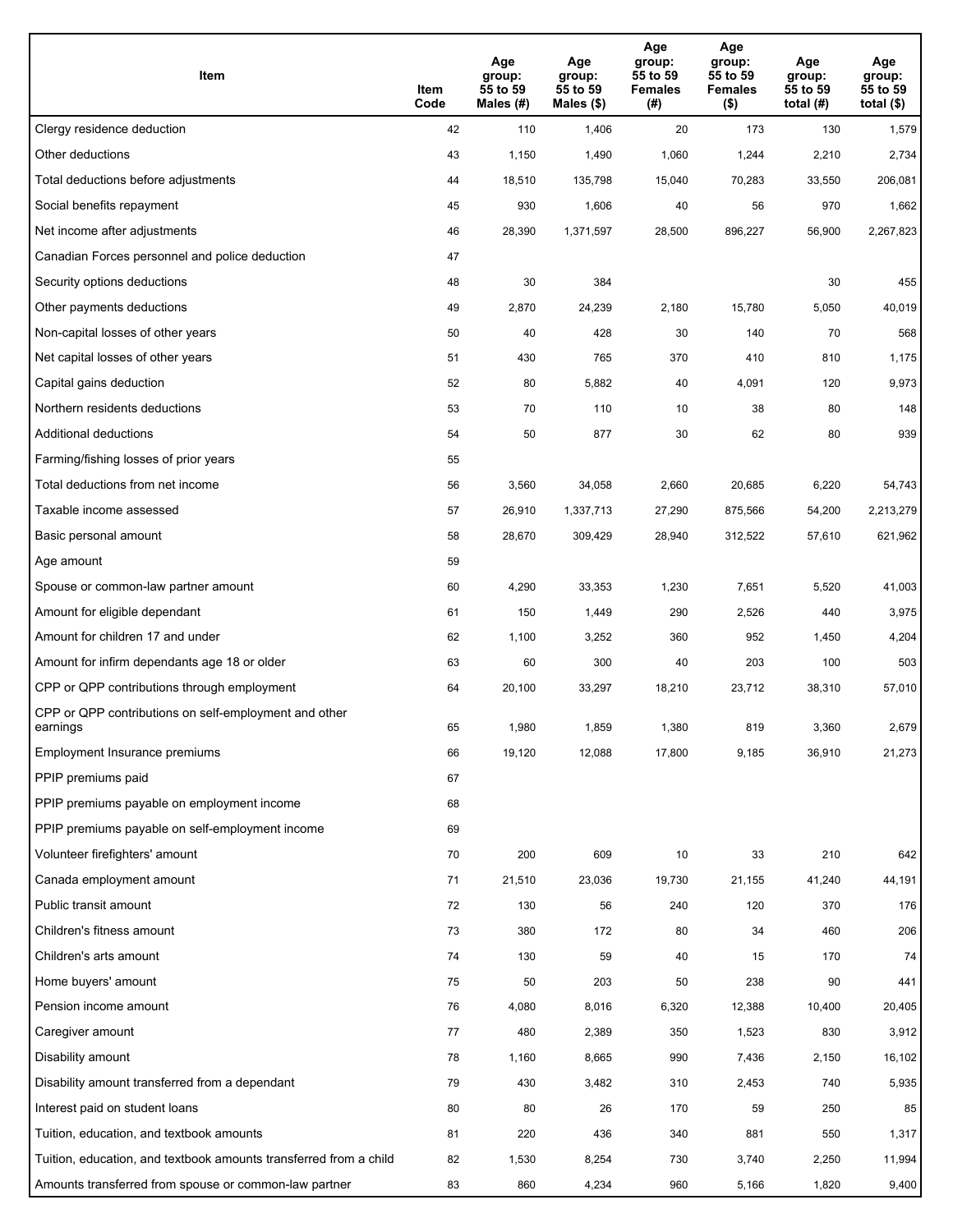| <b>Item</b>                                         | Item<br>Code | Age<br>group:<br>55 to 59<br>Males $(H)$ | Age<br>group:<br>55 to 59<br>Males $(\$)$ | Age<br>group:<br>55 to 59<br><b>Females</b><br>(# ) | Age<br>group:<br>55 to 59<br><b>Females</b><br>$($ \$) | Age<br>group:<br>55 to 59<br>total $(H)$ | Age<br>group:<br>55 to 59<br>total $($)$ |
|-----------------------------------------------------|--------------|------------------------------------------|-------------------------------------------|-----------------------------------------------------|--------------------------------------------------------|------------------------------------------|------------------------------------------|
| Medical expenses                                    | 84           | 5,660                                    | 10,461                                    | 9,270                                               | 17,519                                                 | 14,920                                   | 27,980                                   |
| Total tax credits on personal amounts               | 85           | 28,670                                   | 69,769                                    | 28,940                                              | 64,549                                                 | 57,610                                   | 134,320                                  |
| Allowable charitable donations and government gifts | 86           | 7,980                                    | 11,504                                    | 6,820                                               | 7,893                                                  | 14,790                                   | 19,398                                   |
| Eligible cultural and ecological gifts              | 87           |                                          |                                           |                                                     |                                                        | 20                                       | 6                                        |
| Total tax credit on donations and gifts             | 88           | 7,890                                    | 3,171                                     | 6,730                                               | 2,151                                                  | 14,610                                   | 5,321                                    |
| Total federal non-refundable tax credits            | 89           | 28,670                                   | 72,940                                    | 28,940                                              | 66,700                                                 | 57,610                                   | 139,642                                  |
| Federal dividend tax credit                         | 90           | 4,010                                    | 7,902                                     | 3,440                                               | 4,256                                                  | 7,450                                    | 12,158                                   |
| Overseas employment tax credit                      | 91           | 20                                       | 175                                       |                                                     |                                                        | 20                                       | 197                                      |
| Minimum tax carryover                               | 92           | 80                                       | 218                                       | 30                                                  | 60                                                     | 100                                      | 278                                      |
| Basic federal tax                                   | 93           | 22,850                                   | 167,649                                   | 20.500                                              | 82.785                                                 | 43,350                                   | 250,434                                  |
| Federal Foreign Tax Credit                          | 94           | 950                                      | 984                                       | 890                                                 | 285                                                    | 1,840                                    | 1,269                                    |
| Federal Political contribution tax credit           | 95           | 180                                      | 33                                        | 90                                                  | 15                                                     | 270                                      | 47                                       |
| <b>Investment Tax Credit</b>                        | 96           | 190                                      | 294                                       | 20                                                  | 20                                                     | 210                                      | 314                                      |
| Labour-sponsored funds tax credit                   | 97           | 100                                      | 21                                        | 180                                                 | 25                                                     | 280                                      | 46                                       |
| Alternative minimum tax payable                     | 98           | 50                                       | 241                                       | 30                                                  | 224                                                    | 80                                       | 465                                      |
| Net federal tax                                     | 99           | 22,790                                   | 166,326                                   | 20,460                                              | 82,443                                                 | 43,250                                   | 248,769                                  |
| CPP contributions on self-employment                | 100          | 1,980                                    | 3,719                                     | 1,380                                               | 1,638                                                  | 3,360                                    | 5,357                                    |
| Social Benefits repayment                           | 101          | 930                                      | 1,606                                     | 40                                                  | 56                                                     | 970                                      | 1,662                                    |
| <b>Net Provincial Tax</b>                           | 102          | 22,600                                   | 99,769                                    | 20,830                                              | 52,876                                                 | 43,430                                   | 152,645                                  |
| Total tax payable                                   | 103          | 23,600                                   | 271,421                                   | 21,800                                              | 137,015                                                | 45,400                                   | 408,436                                  |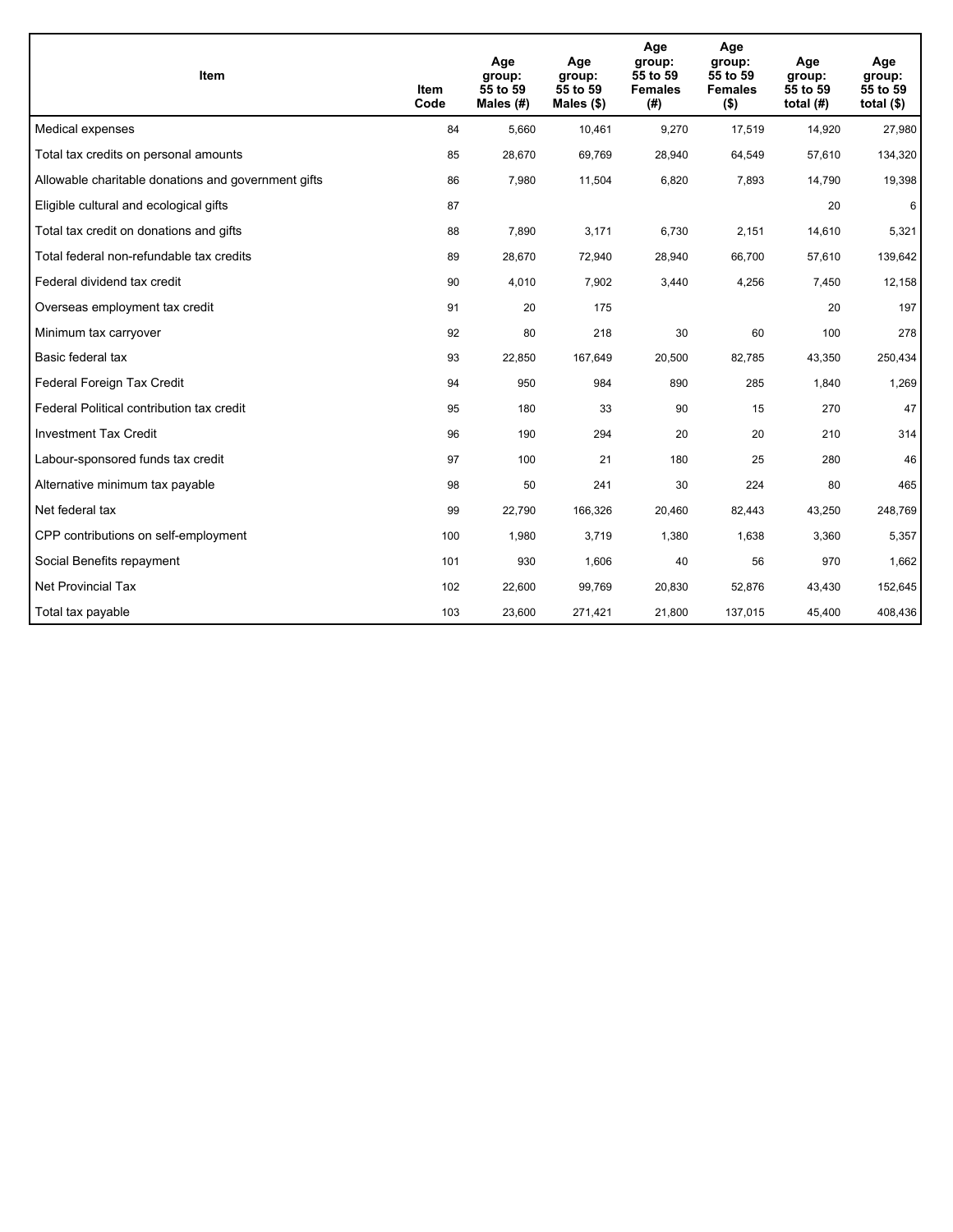| Item                                                                                           | Item<br>Code   | Age<br>group:<br>60 to 64<br>Males (#) | Age<br>group:<br>60 to 64<br>Males $(\$)$ | Age<br>group:<br>60 to 64<br><b>Females</b><br>(#) | Age<br>group:<br>60 to 64<br><b>Females</b><br>$($ \$) | Age<br>group:<br>60 to 64<br>total $(H)$ | Age<br>group:<br>60 to 64<br>total $($ |
|------------------------------------------------------------------------------------------------|----------------|----------------------------------------|-------------------------------------------|----------------------------------------------------|--------------------------------------------------------|------------------------------------------|----------------------------------------|
| Number of taxable returns                                                                      | $\mathbf{1}$   | 20,940                                 |                                           | 18,320                                             |                                                        | 39,260                                   |                                        |
| Number of non-taxable returns                                                                  | $\overline{2}$ | 5,210                                  |                                           | 8,390                                              |                                                        | 13,600                                   |                                        |
| Total number of returns                                                                        | 3              | 26,150                                 |                                           | 26,710                                             |                                                        | 52,870                                   |                                        |
| Employment income                                                                              | 4              | 14,030                                 | 580,251                                   | 11,530                                             | 287,086                                                | 25,560                                   | 867,337                                |
| Commissions (from employment)                                                                  | 5              | 260                                    | 8,858                                     | 150                                                | 1,386                                                  | 410                                      | 10,244                                 |
| Other employment income                                                                        | 6              | 3,730                                  | 11,843                                    | 1,680                                              | 5,282                                                  | 5,420                                    | 17,125                                 |
| Old Age Security pension (OASP)                                                                | 7              |                                        |                                           |                                                    |                                                        |                                          |                                        |
| CPP or QPP benefits                                                                            | 8              | 21,230                                 | 131,674                                   | 21,610                                             | 104,273                                                | 42,850                                   | 235,947                                |
| Other pensions or superannuation                                                               | 9              | 8,010                                  | 248,547                                   | 6,990                                              | 155,653                                                | 15,010                                   | 404,200                                |
| Elected split-pension amount                                                                   | 10             | 1,510                                  | 10,809                                    | 5,270                                              | 65,464                                                 | 6,780                                    | 76,273                                 |
| Universal Child Care Benefit (UCCB)                                                            | 11             | 20                                     | 18                                        | 20                                                 | 16                                                     | 30                                       | 34                                     |
| Employment Insurance and other benefits                                                        | 12             | 5,590                                  | 53,864                                    | 3,390                                              | 22,925                                                 | 8,980                                    | 76,790                                 |
| Taxable amount of dividends from taxable Canadian corporations                                 | 13             | 4,390                                  | 57,933                                    | 3,880                                              | 34,446                                                 | 8,270                                    | 92,437                                 |
| Interest and other investment income                                                           | 14             | 6,280                                  | 10,197                                    | 6,290                                              | 8,399                                                  | 12,580                                   | 18,605                                 |
| Net partnership income (Limited or non-active partners only)                                   | 15             | 80                                     | 258                                       | 30                                                 | 95                                                     | 110                                      | 353                                    |
| Net rental income                                                                              | 16             | 860                                    | 2,686                                     | 590                                                | 771                                                    | 1,450                                    | 3,465                                  |
| Taxable capital gains                                                                          | 17             | 1,910                                  | 23,241                                    | 1,980                                              | 7,278                                                  | 3,880                                    | 30,529                                 |
| Registered retirement savings plan income (RRSP)                                               | 18             | 2,680                                  | 25,019                                    | 2,870                                              | 22,404                                                 | 5,550                                    | 47,423                                 |
| Other income                                                                                   | 19             | 6,230                                  | 51,918                                    | 6,130                                              | 40,099                                                 | 12,370                                   | 92,016                                 |
| Net business income                                                                            | 20             | 2,080                                  | 23,169                                    | 1,340                                              | 12,032                                                 | 3,420                                    | 35,201                                 |
| Net professional income                                                                        | 21             | 350                                    | 17,425                                    | 180                                                | 3,813                                                  | 530                                      | 21,238                                 |
| Net commission income                                                                          | 22             | 180                                    | 3,960                                     | 120                                                | 1,351                                                  | 290                                      | 5,312                                  |
| Net farming income                                                                             | 23             | 370                                    | 173                                       | 70                                                 | $-77$                                                  |                                          |                                        |
| Net fishing income                                                                             | 24             | 240                                    | 3,829                                     | 20                                                 | 376                                                    | 260                                      | 4,206                                  |
| Workers' compensation benefits                                                                 | 25             | 1,030                                  | 13,581                                    | 430                                                | 4,804                                                  | 1,460                                    | 18,385                                 |
| Social assistance payments                                                                     | 26             | 1,700                                  | 9,220                                     | 1,350                                              | 7,893                                                  | 3,040                                    | 17,112                                 |
| Net federal supplements                                                                        | 27             | 490                                    | 2,623                                     | 3,430                                              | 17,743                                                 | 3,920                                    | 20,367                                 |
| Total income assessed                                                                          | 28             | 26,120                                 | 1,291,129                                 | 26,640                                             | 806,512                                                | 52,760                                   | 2,097,726                              |
| Registered pension plan contributions (RPP)                                                    | 29             | 3,510                                  | 11,134                                    | 3,400                                              | 9,001                                                  | 6,910                                    | 20,135                                 |
| RRSP deduction                                                                                 | 30             | 5,090                                  | 36,587                                    | 3,190                                              | 16,078                                                 | 8,280                                    | 52,665                                 |
| Deduction for elected split-pension amount                                                     | 31             | 4,720                                  | 59,889                                    | 1,780                                              | 12,148                                                 | 6,490                                    | 72,037                                 |
| Annual union, professional, or like dues                                                       | 32             | 4,960                                  | 3,619                                     | 3,750                                              | 1,799                                                  | 8,710                                    | 5,418                                  |
| Child care expenses                                                                            | 33             | 20                                     | 42                                        |                                                    |                                                        | 30                                       | 67                                     |
| Business investment loss                                                                       | 34             | 20                                     | 251                                       |                                                    |                                                        | 20                                       | 271                                    |
| Moving expenses                                                                                | 35             | 40                                     | 213                                       | 20                                                 | 102                                                    | 60                                       | 315                                    |
| Support payments made                                                                          | 36             | 230                                    | 3,361                                     |                                                    |                                                        | 240                                      | 3,368                                  |
| Carrying charges and interest expenses                                                         | 37             | 2,940                                  | 4,652                                     | 2,170                                              | 2,787                                                  | 5,100                                    | 7,446                                  |
| Deductions for CPP/QPP contributions on self-employment and other<br>earnings                  | 38             | 1,800                                  | 1,517                                     | 1,090                                              | 614                                                    | 2,890                                    | 2,131                                  |
| Deductions for provincial parental insurance plan (PPIP) premiums on<br>self-employment income | 39             |                                        |                                           |                                                    |                                                        |                                          |                                        |
| Exploration and development expenses                                                           | 40             | 50                                     | 909                                       | 20                                                 | 49                                                     | 60                                       | 959                                    |
| Other employment expenses                                                                      | 41             | 1,210                                  | 5,923                                     | 450                                                | 1,283                                                  | 1,660                                    | 7,206                                  |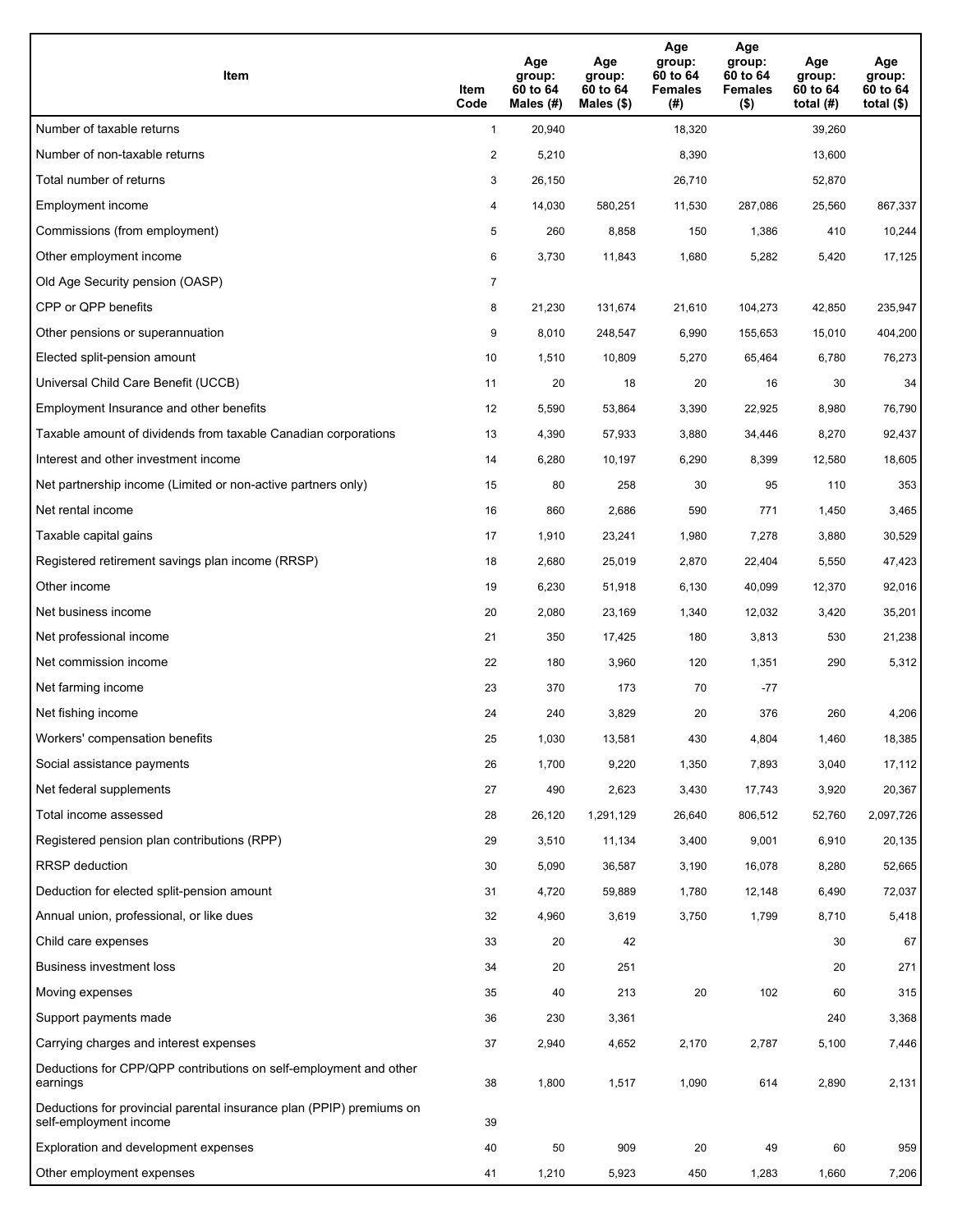| Item                                                              | Item<br>Code | Age<br>group:<br>60 to 64<br>Males (#) | Age<br>group:<br>60 to 64<br>Males (\$) | Age<br>group:<br>60 to 64<br><b>Females</b><br>(# ) | Age<br>group:<br>60 to 64<br><b>Females</b><br>$($ \$) | Age<br>group:<br>60 to 64<br>total $(#)$ | Age<br>group:<br>60 to 64<br>total $($)$ |
|-------------------------------------------------------------------|--------------|----------------------------------------|-----------------------------------------|-----------------------------------------------------|--------------------------------------------------------|------------------------------------------|------------------------------------------|
| Clergy residence deduction                                        | 42           | 110                                    | 1,137                                   | 20                                                  | 180                                                    | 120                                      | 1,317                                    |
| Other deductions                                                  | 43           | 1,210                                  | 918                                     | 1,110                                               | 1,675                                                  | 2,320                                    | 2,594                                    |
| Total deductions before adjustments                               | 44           | 15,430                                 | 130,153                                 | 10,450                                              | 45,769                                                 | 25,880                                   | 175,931                                  |
| Social benefits repayment                                         | 45           | 740                                    | 1,501                                   | 60                                                  | 93                                                     | 800                                      | 1,595                                    |
| Net income after adjustments                                      | 46           | 26,030                                 | 1,160,170                               | 26,600                                              | 760,812                                                | 52,640                                   | 1,921,059                                |
| Canadian Forces personnel and police deduction                    | 47           |                                        |                                         |                                                     |                                                        |                                          |                                          |
| Security options deductions                                       | 48           |                                        |                                         |                                                     |                                                        |                                          |                                          |
| Other payments deductions                                         | 49           | 3,150                                  | 25,424                                  | 5,060                                               | 30,438                                                 | 8,210                                    | 55,862                                   |
| Non-capital losses of other years                                 | 50           | 40                                     | 658                                     | 30                                                  | 203                                                    | 70                                       | 861                                      |
| Net capital losses of other years                                 | 51           | 520                                    | 1,125                                   | 430                                                 | 650                                                    | 940                                      | 1,775                                    |
| Capital gains deduction                                           | 52           | 90                                     | 6,480                                   | 40                                                  | 2,732                                                  | 130                                      | 9,213                                    |
| Northern residents deductions                                     | 53           | 60                                     | 150                                     | 20                                                  | 40                                                     | 70                                       | 190                                      |
| Additional deductions                                             | 54           | 160                                    | 274                                     | 270                                                 | 319                                                    | 430                                      | 593                                      |
| Farming/fishing losses of prior years                             | 55           | 20                                     | 135                                     |                                                     |                                                        | 30                                       | 145                                      |
| Total deductions from net income                                  | 56           | 3,980                                  | 36,019                                  | 5,730                                               | 34,402                                                 | 9,710                                    | 70,421                                   |
| Taxable income assessed                                           | 57           | 25,620                                 | 1,124,212                               | 25,800                                              | 726,432                                                | 51,420                                   | 1,850,721                                |
| Basic personal amount                                             | 58           | 26,150                                 | 282,516                                 | 26,710                                              | 288,508                                                | 52,870                                   | 571,073                                  |
| Age amount                                                        | 59           |                                        |                                         |                                                     |                                                        |                                          |                                          |
| Spouse or common-law partner amount                               | 60           | 4,160                                  | 29,987                                  | 770                                                 | 4,306                                                  | 4,930                                    | 34,304                                   |
| Amount for eligible dependant                                     | 61           | 40                                     | 385                                     | 130                                                 | 962                                                    | 170                                      | 1,347                                    |
| Amount for children 17 and under                                  | 62           | 360                                    | 1,048                                   | 90                                                  | 237                                                    | 440                                      | 1,285                                    |
| Amount for infirm dependants age 18 or older                      | 63           | 70                                     | 401                                     | 40                                                  | 219                                                    | 120                                      | 620                                      |
| CPP or QPP contributions through employment                       | 64           | 12,640                                 | 18,065                                  | 9,990                                               | 10,683                                                 | 22,630                                   | 28,748                                   |
| CPP or QPP contributions on self-employment and other<br>earnings | 65           | 1,800                                  | 1,517                                   | 1,090                                               | 614                                                    | 2,890                                    | 2,131                                    |
| Employment Insurance premiums                                     | 66           | 12,240                                 | 6,742                                   | 9,880                                               | 4,253                                                  | 22,120                                   | 10,995                                   |
| PPIP premiums paid                                                | 67           |                                        |                                         |                                                     |                                                        |                                          |                                          |
| PPIP premiums payable on employment income                        | 68           |                                        |                                         |                                                     |                                                        |                                          |                                          |
| PPIP premiums payable on self-employment income                   | 69           |                                        |                                         |                                                     |                                                        |                                          |                                          |
| Volunteer firefighters' amount                                    | 70           | 130                                    | 402                                     |                                                     |                                                        | 140                                      | 420                                      |
| Canada employment amount                                          | 71           | 15,400                                 | 15,781                                  | 11,950                                              | 12,457                                                 | 27,350                                   | 28,238                                   |
| Public transit amount                                             | 72           | 90                                     | 46                                      | 140                                                 | 68                                                     | 230                                      | 113                                      |
| Children's fitness amount                                         | 73           | 100                                    | 45                                      | 20                                                  | 6                                                      | 110                                      | 51                                       |
| Children's arts amount                                            | 74           | 40                                     | 22                                      |                                                     |                                                        | 50                                       | 24                                       |
| Home buyers' amount                                               | 75           | 30                                     | 163                                     | 30                                                  | 113                                                    | 60                                       | 276                                      |
| Pension income amount                                             | 76           | 9,150                                  | 17,961                                  | 10,720                                              | 20,983                                                 | 19,870                                   | 38,944                                   |
| Caregiver amount                                                  | $77\,$       | 380                                    | 1,906                                   | 280                                                 | 1,193                                                  | 660                                      | 3,099                                    |
| Disability amount                                                 | 78           | 1,490                                  | 11,195                                  | 1,130                                               | 8,480                                                  | 2,620                                    | 19,675                                   |
| Disability amount transferred from a dependant                    | 79           | 380                                    | 2,907                                   | 270                                                 | 1,946                                                  | 650                                      | 4,853                                    |
| Interest paid on student loans                                    | 80           | 20                                     | 10                                      | 70                                                  | 19                                                     | 90                                       | 29                                       |
| Tuition, education, and textbook amounts                          | 81           | 100                                    | 180                                     | 130                                                 | 208                                                    | 220                                      | 388                                      |
| Tuition, education, and textbook amounts transferred from a child | 82           | 550                                    | 2,823                                   | 190                                                 | 929                                                    | 730                                      | 3,752                                    |
| Amounts transferred from spouse or common-law partner             | 83           | 1,460                                  | 7,061                                   | 1,960                                               | 10,250                                                 | 3,420                                    | 17,311                                   |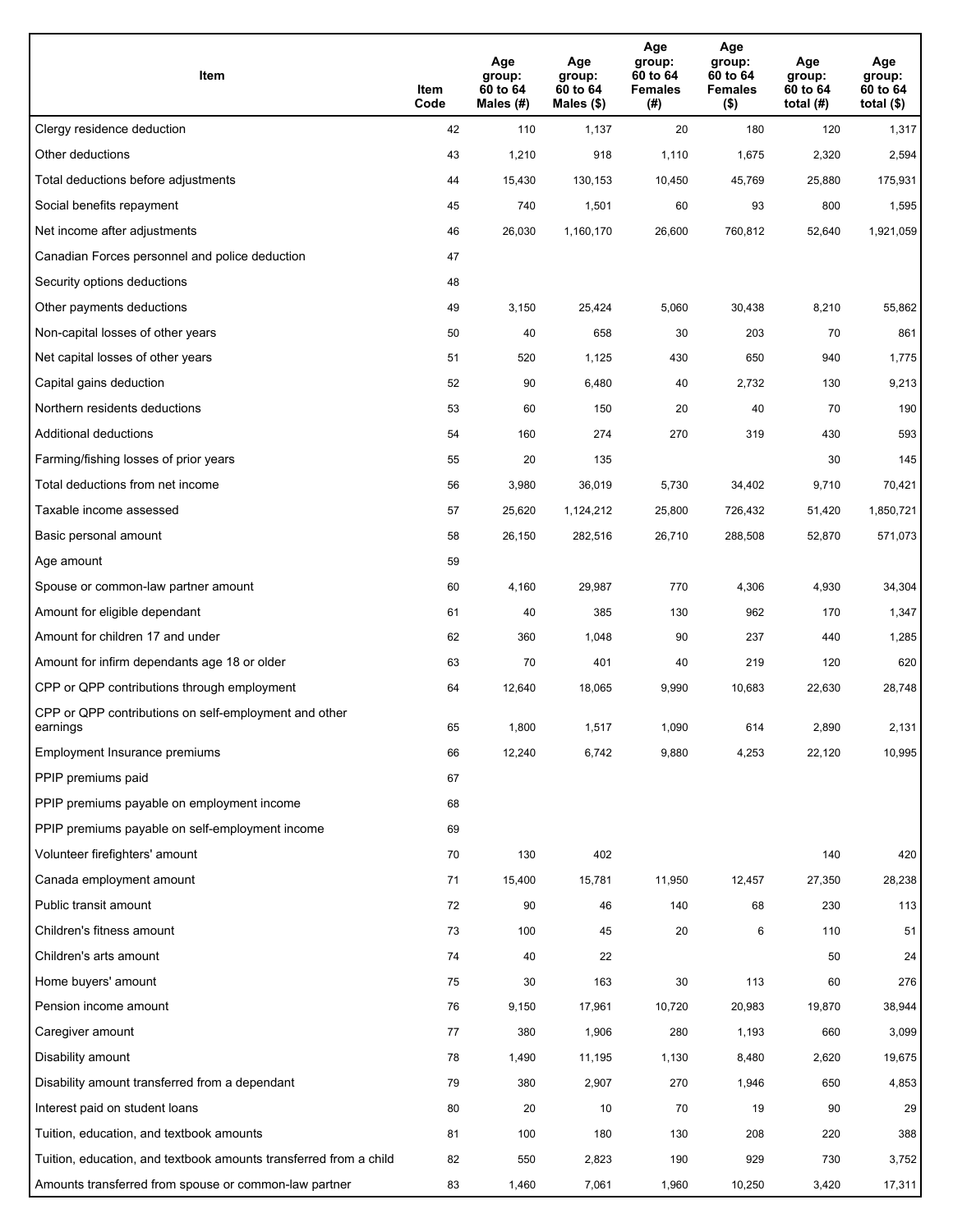| Item                                                | Item<br>Code | Age<br>group:<br>60 to 64<br>Males $(H)$ | Age<br>group:<br>60 to 64<br>Males (\$) | Age<br>group:<br>60 to 64<br><b>Females</b><br>(# ) | Age<br>group:<br>60 to 64<br><b>Females</b><br>$($ \$) | Age<br>group:<br>60 to 64<br>total $(H)$ | Age<br>group:<br>60 to 64<br>total $($)$ |
|-----------------------------------------------------|--------------|------------------------------------------|-----------------------------------------|-----------------------------------------------------|--------------------------------------------------------|------------------------------------------|------------------------------------------|
| Medical expenses                                    | 84           | 6,770                                    | 15,927                                  | 9,630                                               | 22,333                                                 | 16,400                                   | 38,261                                   |
| Total tax credits on personal amounts               | 85           | 26,150                                   | 62,564                                  | 26,710                                              | 58,318                                                 | 52,870                                   | 120,891                                  |
| Allowable charitable donations and government gifts | 86           | 8,500                                    | 14,103                                  | 6,440                                               | 7,341                                                  | 14,930                                   | 21,447                                   |
| Eligible cultural and ecological gifts              | 87           |                                          |                                         |                                                     |                                                        | 20                                       | 25                                       |
| Total tax credit on donations and gifts             | 88           | 8,430                                    | 3,911                                   | 6,390                                               | 1,988                                                  | 14,810                                   | 5,901                                    |
| Total federal non-refundable tax credits            | 89           | 26,150                                   | 66,475                                  | 26,710                                              | 60,306                                                 | 52,870                                   | 126,791                                  |
| Federal dividend tax credit                         | 90           | 4,080                                    | 7,883                                   | 3,440                                               | 4,672                                                  | 7,520                                    | 12,562                                   |
| Overseas employment tax credit                      | 91           |                                          |                                         |                                                     |                                                        |                                          |                                          |
| Minimum tax carryover                               | 92           | 60                                       | 249                                     | 40                                                  | 109                                                    | 100                                      | 358                                      |
| Basic federal tax                                   | 93           | 20,220                                   | 131,914                                 | 17,100                                              | 63,766                                                 | 37,320                                   | 195,681                                  |
| Federal Foreign Tax Credit                          | 94           | 1,080                                    | 644                                     | 970                                                 | 214                                                    | 2,050                                    | 858                                      |
| Federal Political contribution tax credit           | 95           | 190                                      | 32                                      | 130                                                 | 20                                                     | 320                                      | 52                                       |
| <b>Investment Tax Credit</b>                        | 96           | 150                                      | 462                                     | 20                                                  | 34                                                     | 170                                      | 496                                      |
| Labour-sponsored funds tax credit                   | 97           | 50                                       | 11                                      | 60                                                  | $\overline{7}$                                         | 100                                      | 18                                       |
| Alternative minimum tax payable                     | 98           | 40                                       | 178                                     | 20                                                  | 113                                                    | 60                                       | 291                                      |
| Net federal tax                                     | 99           | 20,160                                   | 130,952                                 | 17,070                                              | 63,492                                                 | 37,230                                   | 194,444                                  |
| CPP contributions on self-employment                | 100          | 1,800                                    | 3,035                                   | 1,090                                               | 1,227                                                  | 2,890                                    | 4,262                                    |
| Social Benefits repayment                           | 101          | 740                                      | 1,501                                   | 60                                                  | 93                                                     | 800                                      | 1,595                                    |
| <b>Net Provincial Tax</b>                           | 102          | 20,000                                   | 79,168                                  | 17,520                                              | 41,159                                                 | 37,520                                   | 120,328                                  |
| Total tax payable                                   | 103          | 20,940                                   | 214,656                                 | 18,320                                              | 105,972                                                | 39,260                                   | 320,631                                  |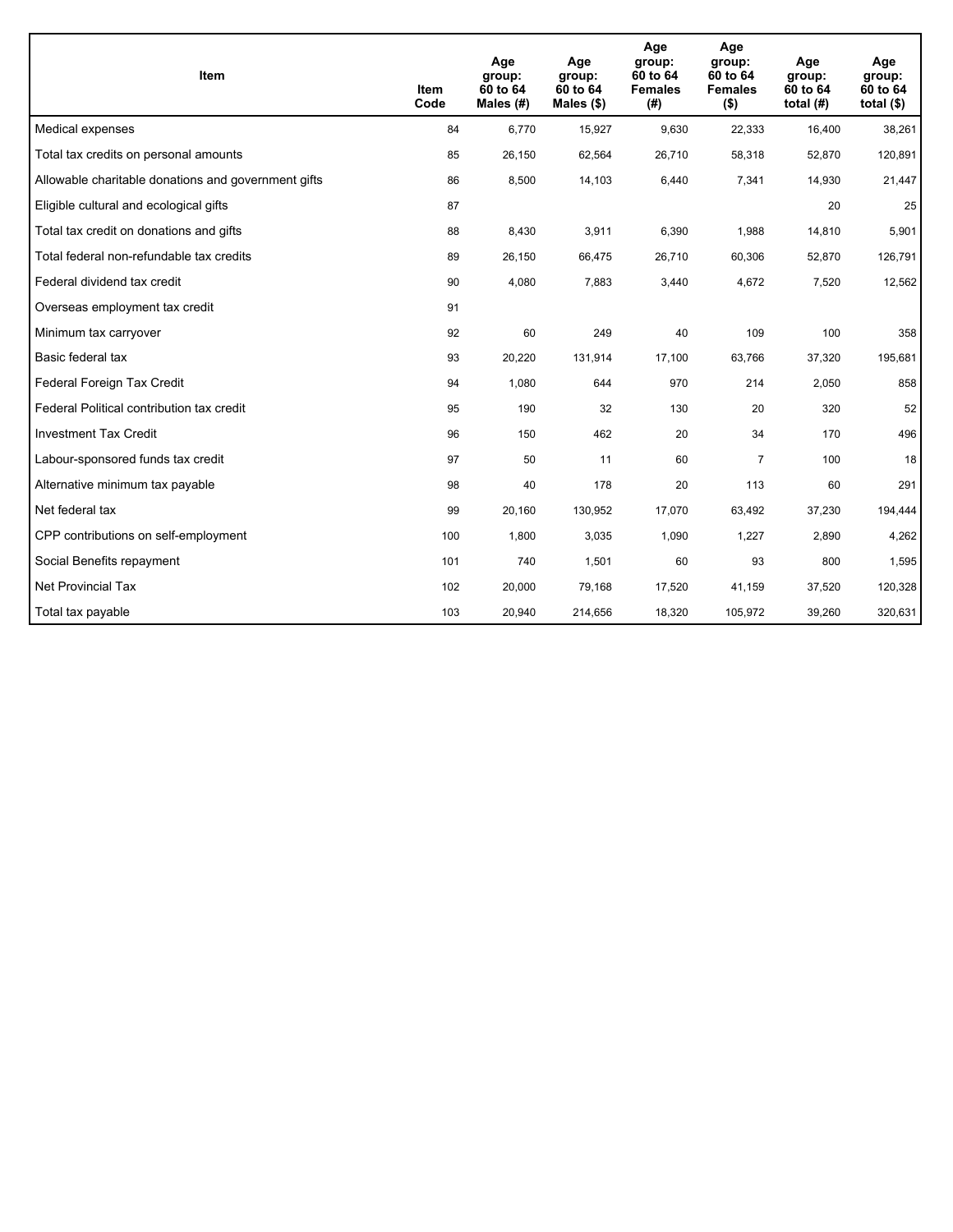| Item                                                                                           | Item<br>Code   | Age<br>group:<br>65 to 69<br>Males $(H)$ | Age<br>group:<br>65 to 69<br>Males (\$) | Age<br>group:<br>65 to 69<br><b>Females</b><br>(# ) | Age<br>group:<br>65 to 69<br><b>Females</b><br>$($ \$) | Age<br>group:<br>65 to 69<br>total $(H)$ | Age<br>group:<br>65 to 69<br>total $($ |
|------------------------------------------------------------------------------------------------|----------------|------------------------------------------|-----------------------------------------|-----------------------------------------------------|--------------------------------------------------------|------------------------------------------|----------------------------------------|
| Number of taxable returns                                                                      | $\mathbf{1}$   | 13,900                                   |                                         | 11,550                                              |                                                        | 25,450                                   |                                        |
| Number of non-taxable returns                                                                  | $\overline{2}$ | 7,590                                    |                                         | 10,290                                              |                                                        | 17,880                                   |                                        |
| Total number of returns                                                                        | 3              | 21,490                                   |                                         | 21,840                                              |                                                        | 43,330                                   |                                        |
| Employment income                                                                              | 4              | 6,020                                    | 185.190                                 | 3,890                                               | 71,456                                                 | 9,910                                    | 256,647                                |
| Commissions (from employment)                                                                  | 5              | 100                                      | 4,531                                   | 50                                                  | 479                                                    | 150                                      | 5,010                                  |
| Other employment income                                                                        | 6              | 2,300                                    | 6,712                                   | 940                                                 | 1,703                                                  | 3,230                                    | 8,416                                  |
| Old Age Security pension (OASP)                                                                | $\overline{7}$ | 21,340                                   | 118,677                                 | 21,710                                              | 121,838                                                | 43,060                                   | 240,515                                |
| CPP or QPP benefits                                                                            | 8              | 20,880                                   | 137,895                                 | 20,520                                              | 103,394                                                | 41,400                                   | 241,292                                |
| Other pensions or superannuation                                                               | 9              | 11,650                                   | 245,467                                 | 9,520                                               | 128,645                                                | 21,170                                   | 374,129                                |
| Elected split-pension amount                                                                   | 10             | 1,260                                    | 8,300                                   | 5,170                                               | 58,091                                                 | 6,430                                    | 66,391                                 |
| Universal Child Care Benefit (UCCB)                                                            | 11             |                                          |                                         |                                                     |                                                        | 10                                       | 19                                     |
| Employment Insurance and other benefits                                                        | 12             | 2,600                                    | 26,880                                  | 1,030                                               | 6,994                                                  | 3,630                                    | 33,874                                 |
| Taxable amount of dividends from taxable Canadian corporations                                 | 13             | 3,750                                    | 51,454                                  | 3,290                                               | 22,213                                                 | 7,030                                    | 73,668                                 |
| Interest and other investment income                                                           | 14             | 5,680                                    | 9,073                                   | 5,710                                               | 8,001                                                  | 11,390                                   | 17,073                                 |
| Net partnership income (Limited or non-active partners only)                                   | 15             | 60                                       | 438                                     |                                                     |                                                        | 80                                       | 468                                    |
| Net rental income                                                                              | 16             | 690                                      | 1,604                                   | 450                                                 | 1,222                                                  | 1,140                                    | 2,826                                  |
| Taxable capital gains                                                                          | 17             | 1,800                                    | 11,758                                  | 1,860                                               | 6,142                                                  | 3,660                                    | 17,899                                 |
| Registered retirement savings plan income (RRSP)                                               | 18             | 2,010                                    | 18,632                                  | 1,980                                               | 13,893                                                 | 3,980                                    | 32,524                                 |
| Other income                                                                                   | 19             | 3,650                                    | 16,506                                  | 3,100                                               | 9,455                                                  | 6,750                                    | 25,961                                 |
| Net business income                                                                            | 20             | 1,490                                    | 13,231                                  | 690                                                 | 3,936                                                  | 2,190                                    | 17,167                                 |
| Net professional income                                                                        | 21             | 280                                      | 12,284                                  | 100                                                 | 1,696                                                  | 380                                      | 13,980                                 |
| Net commission income                                                                          | 22             | 150                                      | 2,516                                   | 70                                                  | 809                                                    | 220                                      | 3,325                                  |
| Net farming income                                                                             | 23             | 270                                      | $-390$                                  | 50                                                  | $-78$                                                  | 320                                      | $-468$                                 |
| Net fishing income                                                                             | 24             | 150                                      | 1,626                                   |                                                     |                                                        | 160                                      | 1,653                                  |
| Workers' compensation benefits                                                                 | 25             | 710                                      | 4,988                                   | 270                                                 | 2,270                                                  | 980                                      | 7,258                                  |
| Social assistance payments                                                                     | 26             | 320                                      | 982                                     | 280                                                 | 899                                                    | 600                                      | 1,881                                  |
| Net federal supplements                                                                        | 27             | 7,630                                    | 30,917                                  | 8,970                                               | 38,200                                                 | 16,610                                   | 69,117                                 |
| Total income assessed                                                                          | 28             | 21,490                                   | 909,300                                 | 21,840                                              | 602,975                                                | 43,320                                   | 1,512,295                              |
| Registered pension plan contributions (RPP)                                                    | 29             | 920                                      | 2,688                                   | 660                                                 | 1,394                                                  | 1,580                                    | 4,083                                  |
| <b>RRSP</b> deduction                                                                          | 30             | 2,060                                    | 15,774                                  | 1,080                                               | 5,826                                                  | 3,130                                    | 21,600                                 |
| Deduction for elected split-pension amount                                                     | 31             | 5,900                                    | 65,983                                  | 1,370                                               | 8,848                                                  | 7,270                                    | 74,831                                 |
| Annual union, professional, or like dues                                                       | 32             | 2,150                                    | 1,052                                   | 1,210                                               | 433                                                    | 3,360                                    | 1,485                                  |
| Child care expenses                                                                            | 33             |                                          |                                         |                                                     |                                                        |                                          |                                        |
| Business investment loss                                                                       | 34             | 10                                       | 80                                      |                                                     |                                                        | 20                                       | 150                                    |
| Moving expenses                                                                                | 35             | 20                                       | 134                                     |                                                     |                                                        | 20                                       | 144                                    |
| Support payments made                                                                          | 36             | 130                                      | 1,704                                   |                                                     |                                                        | 140                                      | 1,734                                  |
| Carrying charges and interest expenses                                                         | 37             | 2,640                                    | 3,604                                   | 1,880                                               | 2,276                                                  | 4,520                                    | 5,880                                  |
| Deductions for CPP/QPP contributions on self-employment and other<br>earnings                  | 38             | 720                                      | 479                                     | 260                                                 | 116                                                    | 990                                      | 594                                    |
| Deductions for provincial parental insurance plan (PPIP) premiums on<br>self-employment income | 39             |                                          |                                         |                                                     |                                                        |                                          |                                        |
| Exploration and development expenses                                                           | 40             | 30                                       | 292                                     |                                                     |                                                        | 40                                       | 360                                    |
| Other employment expenses                                                                      | 41             | 500                                      | 4,866                                   | 140                                                 | 318                                                    | 630                                      | 5,184                                  |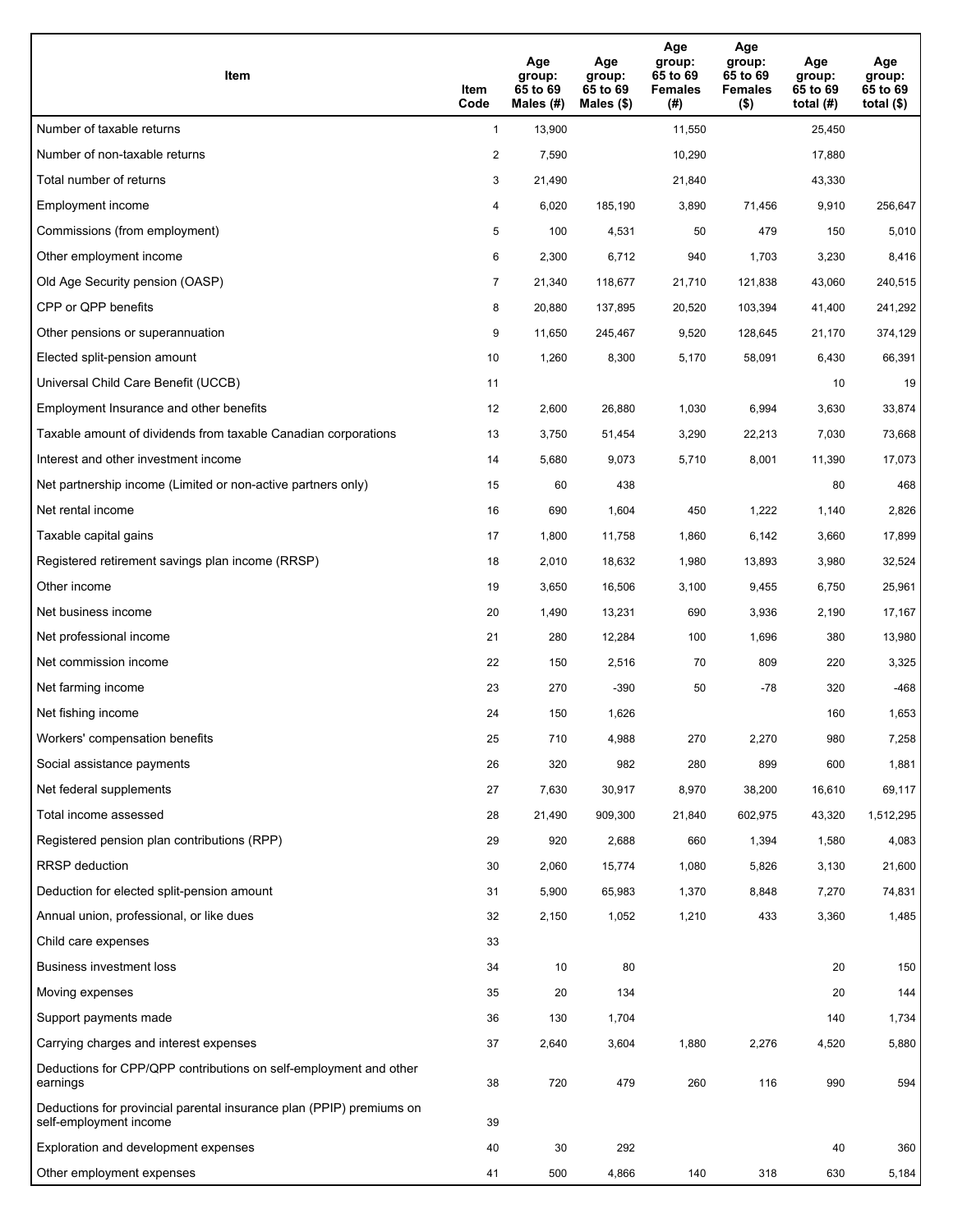| Item                                                              | Item<br>Code | Age<br>group:<br>65 to 69<br>Males (#) | Age<br>group:<br>65 to 69<br>Males (\$) | Age<br>group:<br>65 to 69<br><b>Females</b><br>(#) | Age<br>group:<br>65 to 69<br><b>Females</b><br>$($ \$) | Age<br>group:<br>65 to 69<br>total $(H)$ | Age<br>group:<br>65 to 69<br>total $($)$ |
|-------------------------------------------------------------------|--------------|----------------------------------------|-----------------------------------------|----------------------------------------------------|--------------------------------------------------------|------------------------------------------|------------------------------------------|
| Clergy residence deduction                                        | 42           | 70                                     | 667                                     |                                                    |                                                        | 70                                       | 717                                      |
| Other deductions                                                  | 43           | 770                                    | 1,314                                   | 580                                                | 859                                                    | 1,350                                    | 2,172                                    |
| Total deductions before adjustments                               | 44           | 10,360                                 | 98,675                                  | 5,180                                              | 20,300                                                 | 15,540                                   | 118,975                                  |
| Social benefits repayment                                         | 45           | 1,500                                  | 5,101                                   | 530                                                | 1,408                                                  | 2,030                                    | 6,509                                    |
| Net income after adjustments                                      | 46           | 21,450                                 | 805,924                                 | 21,830                                             | 581,550                                                | 43,280                                   | 1,387,493                                |
| Canadian Forces personnel and police deduction                    | 47           |                                        |                                         |                                                    |                                                        |                                          |                                          |
| Security options deductions                                       | 48           |                                        |                                         |                                                    |                                                        |                                          |                                          |
| Other payments deductions                                         | 49           | 8,070                                  | 36,881                                  | 9,200                                              | 41,367                                                 | 17,260                                   | 78,247                                   |
| Non-capital losses of other years                                 | 50           | 20                                     | 179                                     | 10                                                 | 72                                                     | 30                                       | 251                                      |
| Net capital losses of other years                                 | 51           | 470                                    | 1,081                                   | 460                                                | 591                                                    | 930                                      | 1,672                                    |
| Capital gains deduction                                           | 52           | 80                                     | 4,925                                   | 30                                                 | 999                                                    | 110                                      | 5,925                                    |
| Northern residents deductions                                     | 53           |                                        |                                         |                                                    |                                                        | 10                                       | 21                                       |
| Additional deductions                                             | 54           | 720                                    | 1,304                                   | 860                                                | 1,184                                                  | 1,590                                    | 2,505                                    |
| Farming/fishing losses of prior years                             | 55           |                                        |                                         |                                                    |                                                        |                                          |                                          |
| Total deductions from net income                                  | 56           | 8,940                                  | 44,500                                  | 10,040                                             | 44,219                                                 | 18,980                                   | 88,736                                   |
| Taxable income assessed                                           | 57           | 21,440                                 | 761,515                                 | 21,790                                             | 537,417                                                | 43,230                                   | 1,298,935                                |
| Basic personal amount                                             | 58           | 21,490                                 | 232,256                                 | 21,840                                             | 236,046                                                | 43,330                                   | 468,312                                  |
| Age amount                                                        | 59           | 20,330                                 | 121,110                                 | 21,470                                             | 134,829                                                | 41,800                                   | 255,945                                  |
| Spouse or common-law partner amount                               | 60           | 3,110                                  | 15,679                                  | 360                                                | 1,790                                                  | 3,470                                    | 17,468                                   |
| Amount for eligible dependant                                     | 61           | 30                                     | 259                                     | 60                                                 | 454                                                    | 90                                       | 712                                      |
| Amount for children 17 and under                                  | 62           | 130                                    | 418                                     | 40                                                 | 112                                                    | 170                                      | 530                                      |
| Amount for infirm dependants age 18 or older                      | 63           | 40                                     | 187                                     | 40                                                 | 181                                                    | 80                                       | 369                                      |
| CPP or QPP contributions through employment                       | 64           | 3,310                                  | 3,352                                   | 2,100                                              | 1,553                                                  | 5,410                                    | 4,905                                    |
| CPP or QPP contributions on self-employment and other             |              |                                        |                                         |                                                    |                                                        |                                          |                                          |
| earnings                                                          | 65           | 720                                    | 479                                     | 260                                                | 116                                                    | 990                                      | 594                                      |
| Employment Insurance premiums                                     | 66           | 4,780                                  | 2,083                                   | 2,980                                              | 995                                                    | 7,750                                    | 3,078                                    |
| PPIP premiums paid                                                | 67           |                                        |                                         |                                                    |                                                        |                                          |                                          |
| PPIP premiums payable on employment income                        | 68           |                                        |                                         |                                                    |                                                        |                                          |                                          |
| PPIP premiums payable on self-employment income                   | 69           |                                        |                                         |                                                    |                                                        |                                          |                                          |
| Volunteer firefighters' amount                                    | 70           | 90                                     | 264                                     |                                                    |                                                        | 90                                       | 270                                      |
| Canada employment amount                                          | 71           | 7,400                                  | 6,915                                   | 4,450                                              | 4,298                                                  | 11,860                                   | 11,212                                   |
| Public transit amount                                             | 72           | 70                                     | 20                                      | 70                                                 | 23                                                     | 140                                      | 43                                       |
| Children's fitness amount                                         | 73           | 30                                     | 17                                      |                                                    |                                                        | 40                                       | 18                                       |
| Children's arts amount                                            | 74           | 10                                     | 5                                       |                                                    |                                                        | 20                                       | 6                                        |
| Home buyers' amount                                               | 75           | 10                                     | 56                                      |                                                    |                                                        | 20                                       | 101                                      |
| Pension income amount                                             | 76           | 12,350                                 | 23,729                                  | 12,470                                             | 23,853                                                 | 24,820                                   | 47,584                                   |
| Caregiver amount                                                  | 77           | 200                                    | 989                                     | 140                                                | 625                                                    | 330                                      | 1,614                                    |
| Disability amount                                                 | 78           | 1,180                                  | 8,877                                   | 790                                                | 5,976                                                  | 1,970                                    | 14,853                                   |
| Disability amount transferred from a dependant                    | 79           | 190                                    | 1,454                                   | 150                                                | 1,079                                                  | 340                                      | 2,532                                    |
| Interest paid on student loans                                    | 80           |                                        |                                         |                                                    |                                                        | 20                                       | 8                                        |
| Tuition, education, and textbook amounts                          | 81           | 50                                     | 57                                      | 60                                                 | 64                                                     | 100                                      | 121                                      |
| Tuition, education, and textbook amounts transferred from a child | 82           | 160                                    | 747                                     | 30                                                 | 156                                                    | 190                                      | 904                                      |
| Amounts transferred from spouse or common-law partner             | 83           | 2,990                                  | 16,189                                  | 1,940                                              | 9,628                                                  | 4,940                                    | 25,817                                   |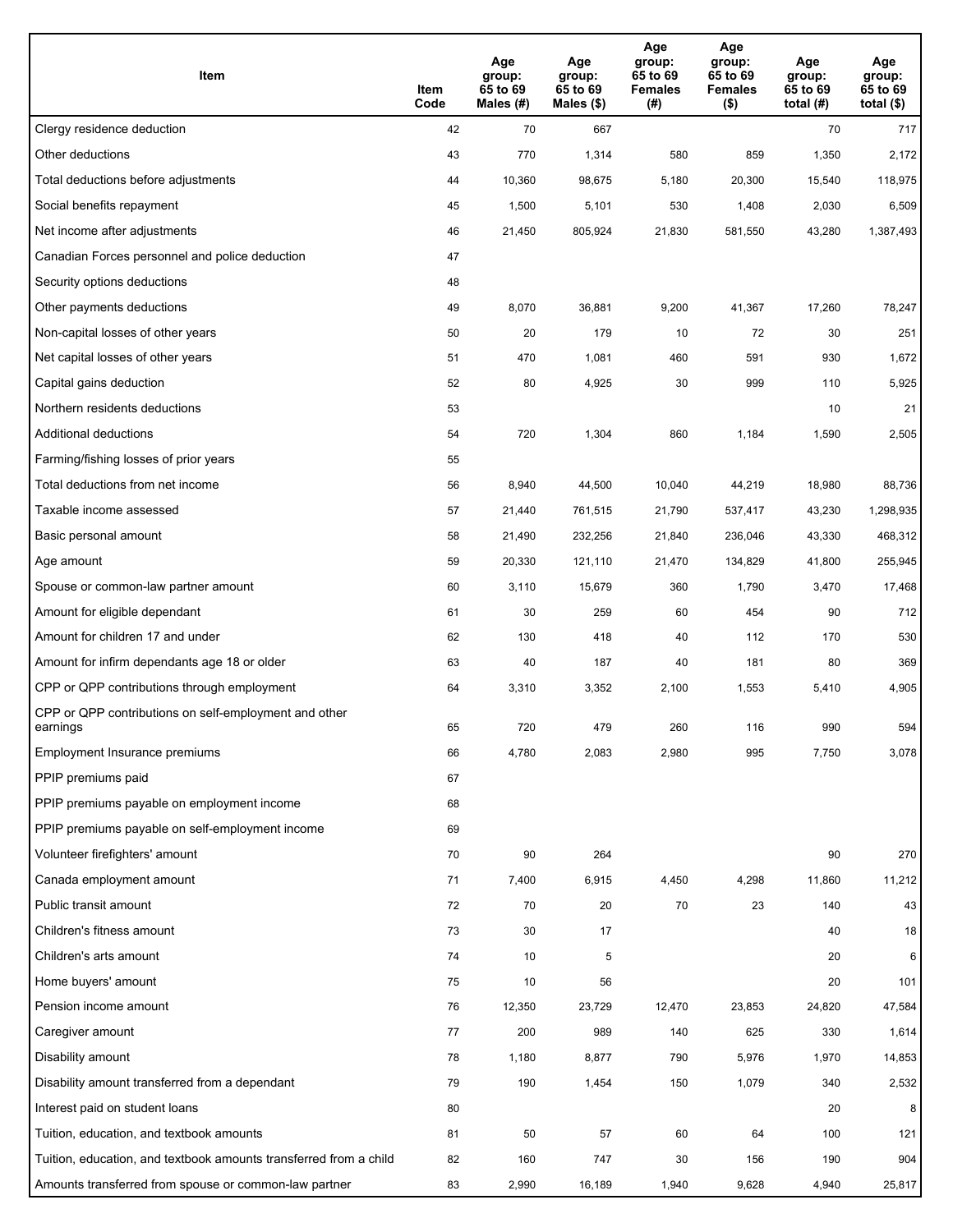| <b>Item</b>                                         | Item<br>Code | Age<br>group:<br>65 to 69<br>Males (#) | Age<br>group:<br>65 to 69<br>Males $(\$)$ | Age<br>group:<br>65 to 69<br><b>Females</b><br>(#) | Age<br>group:<br>65 to 69<br><b>Females</b><br>$($ \$) | Age<br>group:<br>65 to 69<br>total $(H)$ | Age<br>group:<br>65 to 69<br>total $($)$ |
|-----------------------------------------------------|--------------|----------------------------------------|-------------------------------------------|----------------------------------------------------|--------------------------------------------------------|------------------------------------------|------------------------------------------|
| Medical expenses                                    | 84           | 6.710                                  | 18.744                                    | 7,480                                              | 20,191                                                 | 14,190                                   | 38,935                                   |
| Total tax credits on personal amounts               | 85           | 21,490                                 | 68,083                                    | 21,840                                             | 66,304                                                 | 43,330                                   | 134,390                                  |
| Allowable charitable donations and government gifts | 86           | 6,740                                  | 10,337                                    | 4,340                                              | 6,039                                                  | 11,080                                   | 16,376                                   |
| Eligible cultural and ecological gifts              | 87           | 10                                     | 28                                        | 10                                                 | 6                                                      | 20                                       | 33                                       |
| Total tax credit on donations and gifts             | 88           | 6,700                                  | 2,851                                     | 4,320                                              | 1,652                                                  | 11,020                                   | 4,503                                    |
| Total federal non-refundable tax credits            | 89           | 21,490                                 | 70,934                                    | 21,840                                             | 67,956                                                 | 43,330                                   | 138,892                                  |
| Federal dividend tax credit                         | 90           | 3,190                                  | 7,118                                     | 2,620                                              | 2,997                                                  | 5,810                                    | 10,114                                   |
| Overseas employment tax credit                      | 91           |                                        |                                           |                                                    |                                                        |                                          |                                          |
| Minimum tax carryover                               | 92           | 40                                     | 93                                        | 20                                                 | 66                                                     | 60                                       | 159                                      |
| Basic federal tax                                   | 93           | 12,460                                 | 62,529                                    | 9,660                                              | 28,850                                                 | 22,120                                   | 91,379                                   |
| Federal Foreign Tax Credit                          | 94           | 900                                    | 408                                       | 820                                                | 156                                                    | 1,720                                    | 563                                      |
| Federal Political contribution tax credit           | 95           | 250                                    | 41                                        | 120                                                | 15                                                     | 370                                      | 56                                       |
| <b>Investment Tax Credit</b>                        | 96           | 90                                     | 130                                       |                                                    |                                                        | 100                                      | 133                                      |
| Labour-sponsored funds tax credit                   | 97           |                                        |                                           |                                                    |                                                        | 20                                       | 3                                        |
| Alternative minimum tax payable                     | 98           | 30                                     | 144                                       |                                                    |                                                        | 40                                       | 192                                      |
| Net federal tax                                     | 99           | 12,430                                 | 63,052                                    | 9,640                                              | 28,676                                                 | 22,070                                   | 91,727                                   |
| CPP contributions on self-employment                | 100          | 720                                    | 957                                       | 260                                                | 231                                                    | 990                                      | 1,189                                    |
| Social Benefits repayment                           | 101          | 1,500                                  | 5,101                                     | 530                                                | 1,408                                                  | 2,030                                    | 6,509                                    |
| <b>Net Provincial Tax</b>                           | 102          | 13,710                                 | 40,432                                    | 11,460                                             | 21,420                                                 | 25,160                                   | 61,852                                   |
| Total tax payable                                   | 103          | 13,900                                 | 109,542                                   | 11,550                                             | 51,736                                                 | 25,450                                   | 161,277                                  |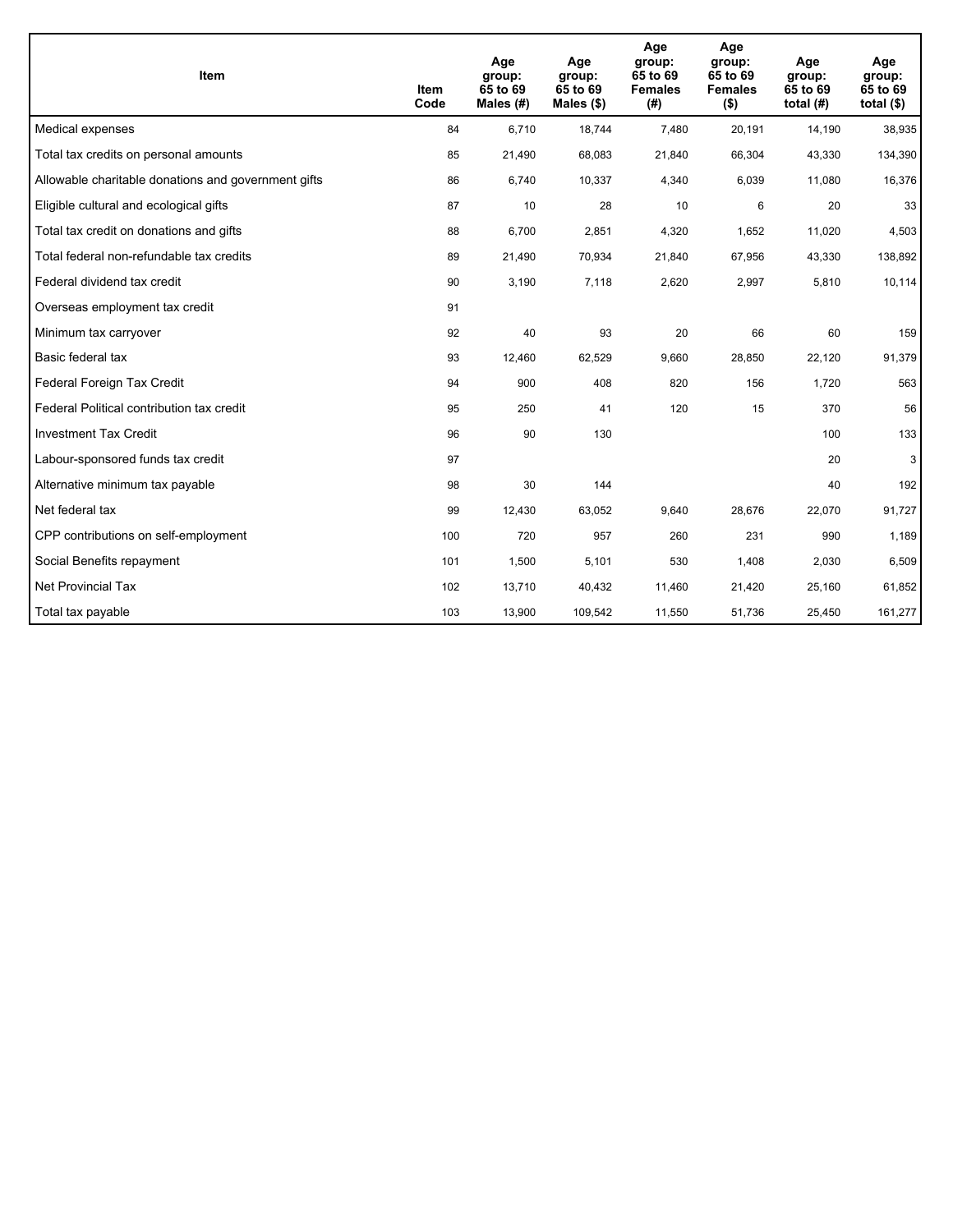| <b>Item</b>                                                                                    | Item<br>Code            | Age<br>group:<br>70 to 74<br>Males (#) | Age<br>group:<br>70 to 74<br>Males (\$) | Age<br>group:<br>70 to 74<br><b>Females</b><br>(#) | Age<br>group:<br>70 to 74<br><b>Females</b><br>$($ \$) | Age<br>group:<br>70 to 74<br>total $(H)$ | Age<br>group:<br>70 to 74<br>total $($)$ |
|------------------------------------------------------------------------------------------------|-------------------------|----------------------------------------|-----------------------------------------|----------------------------------------------------|--------------------------------------------------------|------------------------------------------|------------------------------------------|
| Number of taxable returns                                                                      | $\mathbf{1}$            | 8,210                                  |                                         | 7,180                                              |                                                        | 15,390                                   |                                          |
| Number of non-taxable returns                                                                  | $\overline{\mathbf{c}}$ | 6,840                                  |                                         | 8,540                                              |                                                        | 15,390                                   |                                          |
| Total number of returns                                                                        | 3                       | 15,060                                 |                                         | 15,720                                             |                                                        | 30,780                                   |                                          |
| Employment income                                                                              | 4                       | 1,710                                  | 41,102                                  | 930                                                | 13,317                                                 | 2,640                                    | 54,419                                   |
| Commissions (from employment)                                                                  | 5                       | 30                                     | 921                                     | 10                                                 | 5                                                      | 40                                       | 927                                      |
| Other employment income                                                                        | 6                       | 1,160                                  | 1,352                                   | 400                                                | 561                                                    | 1,560                                    | 1,914                                    |
| Old Age Security pension (OASP)                                                                | $\overline{7}$          | 15,050                                 | 95,944                                  | 15,710                                             | 100,712                                                | 30,760                                   | 196,668                                  |
| CPP or QPP benefits                                                                            | 8                       | 14,800                                 | 101,692                                 | 14,600                                             | 77,812                                                 | 29,400                                   | 179,504                                  |
| Other pensions or superannuation                                                               | 9                       | 9,710                                  | 199,344                                 | 7,990                                              | 103,786                                                | 17,700                                   | 303,138                                  |
| Elected split-pension amount                                                                   | 10                      | 870                                    | 5,988                                   | 3,510                                              | 39,975                                                 | 4,390                                    | 45,962                                   |
| Universal Child Care Benefit (UCCB)                                                            | 11                      |                                        |                                         |                                                    |                                                        |                                          |                                          |
| Employment Insurance and other benefits                                                        | 12                      | 550                                    | 5,150                                   | 130                                                | 791                                                    | 680                                      | 5,941                                    |
| Taxable amount of dividends from taxable Canadian corporations                                 | 13                      | 2,670                                  | 34,724                                  | 2,440                                              | 19,174                                                 | 5,120                                    | 53,898                                   |
| Interest and other investment income                                                           | 14                      | 4,420                                  | 6,699                                   | 4,520                                              | 6,577                                                  | 8,940                                    | 13,277                                   |
| Net partnership income (Limited or non-active partners only)                                   | 15                      | 30                                     | 200                                     | 10                                                 | $\overline{7}$                                         | 40                                       | 208                                      |
| Net rental income                                                                              | 16                      | 400                                    | 1,042                                   | 270                                                | 384                                                    | 660                                      | 1,426                                    |
| Taxable capital gains                                                                          | 17                      | 1,300                                  | 7,571                                   | 1,360                                              | 2,643                                                  | 2,650                                    | 10,214                                   |
| Registered retirement savings plan income (RRSP)                                               | 18                      | 850                                    | 6,623                                   | 750                                                | 3,975                                                  | 1,600                                    | 10,598                                   |
| Other income                                                                                   | 19                      | 2,540                                  | 7,799                                   | 2,150                                              | 4,870                                                  | 4,690                                    | 12,669                                   |
| Net business income                                                                            | 20                      | 690                                    | 3,760                                   | 250                                                | 751                                                    | 940                                      | 4,511                                    |
| Net professional income                                                                        | 21                      | 150                                    | 5,723                                   | 30                                                 | 281                                                    | 170                                      | 6,004                                    |
| Net commission income                                                                          | 22                      | 70                                     | 914                                     | 30                                                 | 162                                                    | 100                                      | 1,076                                    |
| Net farming income                                                                             | 23                      | 180                                    | $-553$                                  | 30                                                 | $-61$                                                  | 210                                      | $-614$                                   |
| Net fishing income                                                                             | 24                      | 70                                     | 620                                     |                                                    |                                                        | 80                                       | 630                                      |
| Workers' compensation benefits                                                                 | 25                      | 300                                    | 1,614                                   | 110                                                | 1,158                                                  | 410                                      | 2,772                                    |
| Social assistance payments                                                                     | 26                      | 30                                     | 64                                      | 10                                                 | 8                                                      | 40                                       | 72                                       |
| Net federal supplements                                                                        | 27                      | 6,500                                  | 25,314                                  | 7,690                                              | 33,500                                                 | 14,200                                   | 58,829                                   |
| Total income assessed                                                                          | 28                      | 15,060                                 | 553,611                                 | 15,720                                             | 411,169                                                | 30,770                                   | 964,814                                  |
| Registered pension plan contributions (RPP)                                                    | 29                      | 180                                    | 330                                     | 100                                                | 152                                                    | 280                                      | 482                                      |
| RRSP deduction                                                                                 | 30                      | 350                                    | 2,601                                   | 150                                                | 644                                                    | 490                                      | 3,245                                    |
| Deduction for elected split-pension amount                                                     | 31                      | 4,470                                  | 50,722                                  | 710                                                | 4,874                                                  | 5,170                                    | 55,596                                   |
| Annual union, professional, or like dues                                                       | 32                      | 790                                    | 217                                     | 400                                                | 64                                                     | 1,190                                    | 282                                      |
| Child care expenses                                                                            | 33                      |                                        |                                         |                                                    |                                                        |                                          |                                          |
| <b>Business investment loss</b>                                                                | 34                      |                                        |                                         |                                                    |                                                        |                                          |                                          |
| Moving expenses                                                                                | 35                      |                                        |                                         |                                                    |                                                        |                                          |                                          |
| Support payments made                                                                          | 36                      | 80                                     | 919                                     |                                                    |                                                        | 80                                       | 919                                      |
| Carrying charges and interest expenses                                                         | 37                      | 2,000                                  | 2,453                                   | 1,440                                              | 1,586                                                  | 3,440                                    | 4,039                                    |
| Deductions for CPP/QPP contributions on self-employment and other<br>earnings                  | 38                      | 90                                     | 33                                      | 20                                                 | $\overline{7}$                                         | 110                                      | 40                                       |
| Deductions for provincial parental insurance plan (PPIP) premiums on<br>self-employment income | 39                      |                                        |                                         |                                                    |                                                        |                                          |                                          |
| Exploration and development expenses                                                           | 40                      |                                        |                                         |                                                    |                                                        | 30                                       | 115                                      |
| Other employment expenses                                                                      | 41                      | 150                                    | 718                                     | 40                                                 | 97                                                     | 190                                      | 815                                      |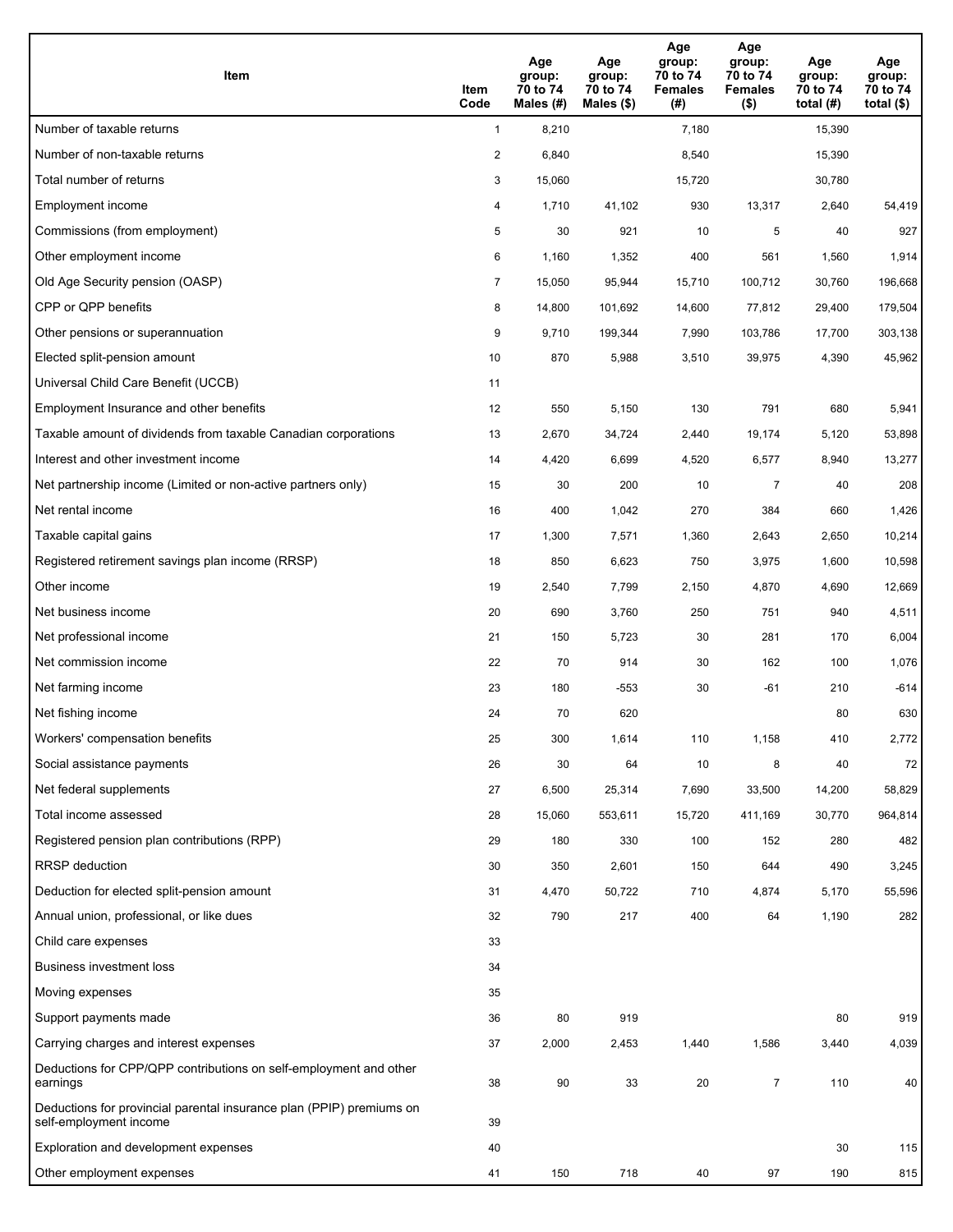| Item                                                              | Item<br>Code | Age<br>group:<br>70 to 74<br>Males (#) | Age<br>group:<br>70 to 74<br>Males (\$) | Age<br>group:<br>70 to 74<br><b>Females</b><br>(#) | Age<br>group:<br>70 to 74<br><b>Females</b><br>$($ \$) | Age<br>group:<br>70 to 74<br>total $(#)$ | Age<br>group:<br>70 to 74<br>total $($)$ |
|-------------------------------------------------------------------|--------------|----------------------------------------|-----------------------------------------|----------------------------------------------------|--------------------------------------------------------|------------------------------------------|------------------------------------------|
| Clergy residence deduction                                        | 42           | 40                                     | 312                                     |                                                    |                                                        | 40                                       | 354                                      |
| Other deductions                                                  | 43           | 340                                    | 1,422                                   | 290                                                | 2,609                                                  | 630                                      | 4,031                                    |
| Total deductions before adjustments                               | 44           | 6,090                                  | 60,432                                  | 2,590                                              | 10,133                                                 | 8,690                                    | 70,565                                   |
| Social benefits repayment                                         | 45           | 660                                    | 2,359                                   | 350                                                | 940                                                    | 1,010                                    | 3,299                                    |
| Net income after adjustments                                      | 46           | 15,040                                 | 491,553                                 | 15,710                                             | 400,138                                                | 30,760                                   | 891,725                                  |
| Canadian Forces personnel and police deduction                    | 47           |                                        |                                         |                                                    |                                                        |                                          |                                          |
| Security options deductions                                       | 48           |                                        |                                         |                                                    |                                                        |                                          |                                          |
| Other payments deductions                                         | 49           | 6,640                                  | 26,987                                  | 7,770                                              | 34,664                                                 | 14,410                                   | 61,667                                   |
| Non-capital losses of other years                                 | 50           |                                        |                                         |                                                    |                                                        | 10                                       | 184                                      |
| Net capital losses of other years                                 | 51           | 350                                    | 944                                     | 340                                                | 484                                                    | 690                                      | 1,428                                    |
| Capital gains deduction                                           | 52           | 40                                     | 1,494                                   | 20                                                 | 229                                                    | 60                                       | 1,723                                    |
| Northern residents deductions                                     | 53           |                                        |                                         |                                                    |                                                        |                                          |                                          |
| Additional deductions                                             | 54           | 780                                    | 1,276                                   | 860                                                | 2,195                                                  | 1,640                                    | 3,472                                    |
| Farming/fishing losses of prior years                             | 55           |                                        |                                         |                                                    |                                                        |                                          |                                          |
| Total deductions from net income                                  | 56           | 7,400                                  | 31,064                                  | 8,490                                              | 37,652                                                 | 15,900                                   | 68,733                                   |
| Taxable income assessed                                           | 57           | 15,030                                 | 460,526                                 | 15,650                                             | 362,635                                                | 30,690                                   | 823,178                                  |
| Basic personal amount                                             | 58           | 15,060                                 | 162,726                                 | 15,720                                             | 169,882                                                | 30,780                                   | 332,641                                  |
| Age amount                                                        | 59           | 14,600                                 | 90,456                                  | 15,520                                             | 98,630                                                 | 30,120                                   | 189,107                                  |
| Spouse or common-law partner amount                               | 60           | 1,660                                  | 5,687                                   | 180                                                | 910                                                    | 1,840                                    | 6,596                                    |
| Amount for eligible dependant                                     | 61           | 20                                     | 129                                     | 50                                                 | 326                                                    | 70                                       | 455                                      |
| Amount for children 17 and under                                  | 62           | 50                                     | 126                                     |                                                    |                                                        | 60                                       | 166                                      |
| Amount for infirm dependants age 18 or older                      | 63           | 40                                     | 197                                     | 20                                                 | 101                                                    | 60                                       | 299                                      |
| CPP or QPP contributions through employment                       | 64           | 180                                    | 89                                      | 90                                                 | 34                                                     | 270                                      | 124                                      |
| CPP or QPP contributions on self-employment and other<br>earnings | 65           | 90                                     | 33                                      | 20                                                 | 7                                                      | 110                                      | 40                                       |
| Employment Insurance premiums                                     | 66           | 1,200                                  | 428                                     | 580                                                | 165                                                    | 1,780                                    | 593                                      |
| PPIP premiums paid                                                | 67           |                                        |                                         |                                                    |                                                        |                                          |                                          |
| PPIP premiums payable on employment income                        | 68           |                                        |                                         |                                                    |                                                        |                                          |                                          |
| PPIP premiums payable on self-employment income                   | 69           |                                        |                                         |                                                    |                                                        |                                          |                                          |
| Volunteer firefighters' amount                                    | 70           | 30                                     | 93                                      |                                                    |                                                        | 30                                       | 96                                       |
| Canada employment amount                                          | 71           | 2,670                                  | 2,069                                   | 1,260                                              | 1,044                                                  | 3,930                                    | 3,113                                    |
| Public transit amount                                             | 72           | 30                                     | $10$                                    | 50                                                 | 10                                                     | 80                                       | 20                                       |
| Children's fitness amount                                         | 73           |                                        |                                         |                                                    |                                                        | 10                                       | $\overline{4}$                           |
| Children's arts amount                                            | 74           |                                        |                                         |                                                    |                                                        |                                          |                                          |
| Home buyers' amount                                               | 75           | 10                                     | 46                                      |                                                    |                                                        | 10                                       | 51                                       |
| Pension income amount                                             | 76           | 10,090                                 | 19,335                                  | 9,660                                              | 18,269                                                 | 19,750                                   | 37,605                                   |
| Caregiver amount                                                  | 77           | 110                                    | 520                                     | 80                                                 | 375                                                    | 190                                      | 895                                      |
| Disability amount                                                 | 78           | 900                                    | 6,761                                   | 580                                                | 4,352                                                  | 1,480                                    | 11,113                                   |
| Disability amount transferred from a dependant                    | 79           | 130                                    | 940                                     | 80                                                 | 580                                                    | 210                                      | 1,520                                    |
| Interest paid on student loans                                    | 80           |                                        |                                         |                                                    |                                                        |                                          |                                          |
| Tuition, education, and textbook amounts                          | 81           | 10                                     | 22                                      | 20                                                 | 14                                                     | 30                                       | 36                                       |
| Tuition, education, and textbook amounts transferred from a child | 82           | 50                                     | 232                                     | 10                                                 | 52                                                     | 70                                       | 285                                      |
| Amounts transferred from spouse or common-law partner             | 83           | 3,610                                  | 20,843                                  | 1,320                                              | 6,342                                                  | 4,930                                    | 27,185                                   |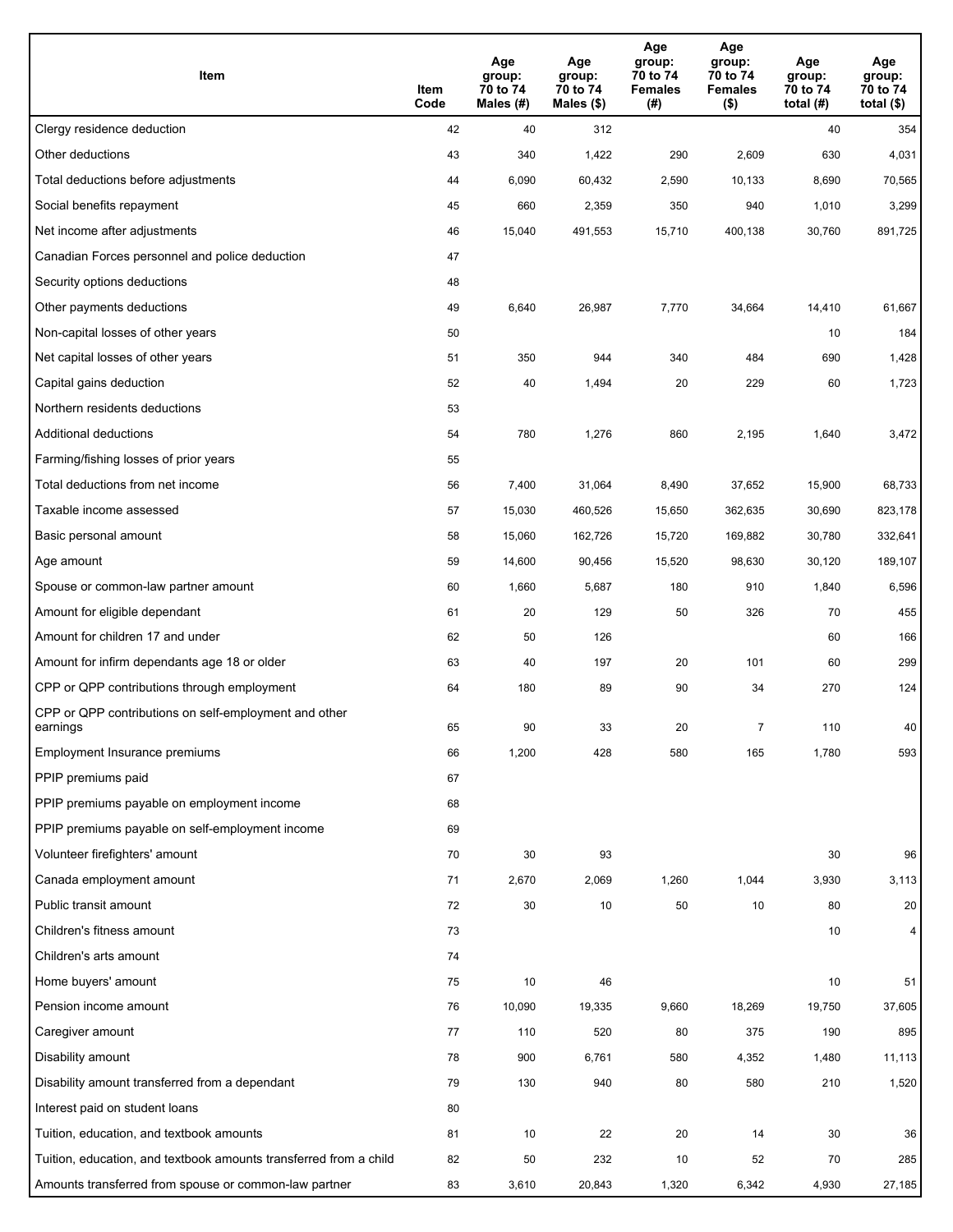| <b>Item</b>                                         | Item<br>Code | Age<br>group:<br>70 to 74<br>Males (#) | Age<br>group:<br>70 to 74<br>Males $(\$)$ | Age<br>group:<br>70 to 74<br><b>Females</b><br>(#) | Age<br>group:<br>70 to 74<br><b>Females</b><br>$($ \$) | Age<br>group:<br>70 to 74<br>total $(H)$ | Age<br>group:<br>70 to 74<br>total $($)$ |
|-----------------------------------------------------|--------------|----------------------------------------|-------------------------------------------|----------------------------------------------------|--------------------------------------------------------|------------------------------------------|------------------------------------------|
| Medical expenses                                    | 84           | 4,850                                  | 14,887                                    | 5,050                                              | 14,389                                                 | 9,900                                    | 29,276                                   |
| Total tax credits on personal amounts               | 85           | 15,060                                 | 48,846                                    | 15,720                                             | 47,330                                                 | 30,780                                   | 96,184                                   |
| Allowable charitable donations and government gifts | 86           | 4,680                                  | 9,391                                     | 3,260                                              | 4,705                                                  | 7,940                                    | 14,096                                   |
| Eligible cultural and ecological gifts              | 87           |                                        |                                           |                                                    |                                                        | 10                                       | 13                                       |
| Total tax credit on donations and gifts             | 88           | 4,650                                  | 2,612                                     | 3,240                                              | 1,286                                                  | 7,890                                    | 3,898                                    |
| Total federal non-refundable tax credits            | 89           | 15,060                                 | 51,458                                    | 15,720                                             | 48,616                                                 | 30,780                                   | 100,083                                  |
| Federal dividend tax credit                         | 90           | 2,150                                  | 4,806                                     | 1,920                                              | 2,638                                                  | 4,070                                    | 7,445                                    |
| Overseas employment tax credit                      | 91           |                                        |                                           |                                                    |                                                        |                                          |                                          |
| Minimum tax carryover                               | 92           | 20                                     | 46                                        |                                                    |                                                        | 30                                       | 64                                       |
| Basic federal tax                                   | 93           | 7,010                                  | 29,727                                    | 5,900                                              | 17,091                                                 | 12,920                                   | 46,819                                   |
| Federal Foreign Tax Credit                          | 94           | 650                                    | 124                                       | 610                                                | 115                                                    | 1,260                                    | 238                                      |
| Federal Political contribution tax credit           | 95           | 180                                    | 28                                        | 110                                                | 15                                                     | 290                                      | 42                                       |
| <b>Investment Tax Credit</b>                        | 96           | 40                                     | 69                                        |                                                    |                                                        | 40                                       | 76                                       |
| Labour-sponsored funds tax credit                   | 97           |                                        |                                           |                                                    |                                                        |                                          |                                          |
| Alternative minimum tax payable                     | 98           |                                        |                                           |                                                    |                                                        |                                          |                                          |
| Net federal tax                                     | 99           | 7,000                                  | 29,507                                    | 5,900                                              | 16,957                                                 | 12,900                                   | 46,463                                   |
| CPP contributions on self-employment                | 100          | 90                                     | 66                                        | 20                                                 | 14                                                     | 110                                      | 80                                       |
| Social Benefits repayment                           | 101          | 660                                    | 2,359                                     | 350                                                | 940                                                    | 1,010                                    | 3,299                                    |
| <b>Net Provincial Tax</b>                           | 102          | 8,150                                  | 19,694                                    | 7,160                                              | 12,549                                                 | 15,310                                   | 32,243                                   |
| Total tax payable                                   | 103          | 8,210                                  | 51,626                                    | 7,180                                              | 30,459                                                 | 15,390                                   | 82,086                                   |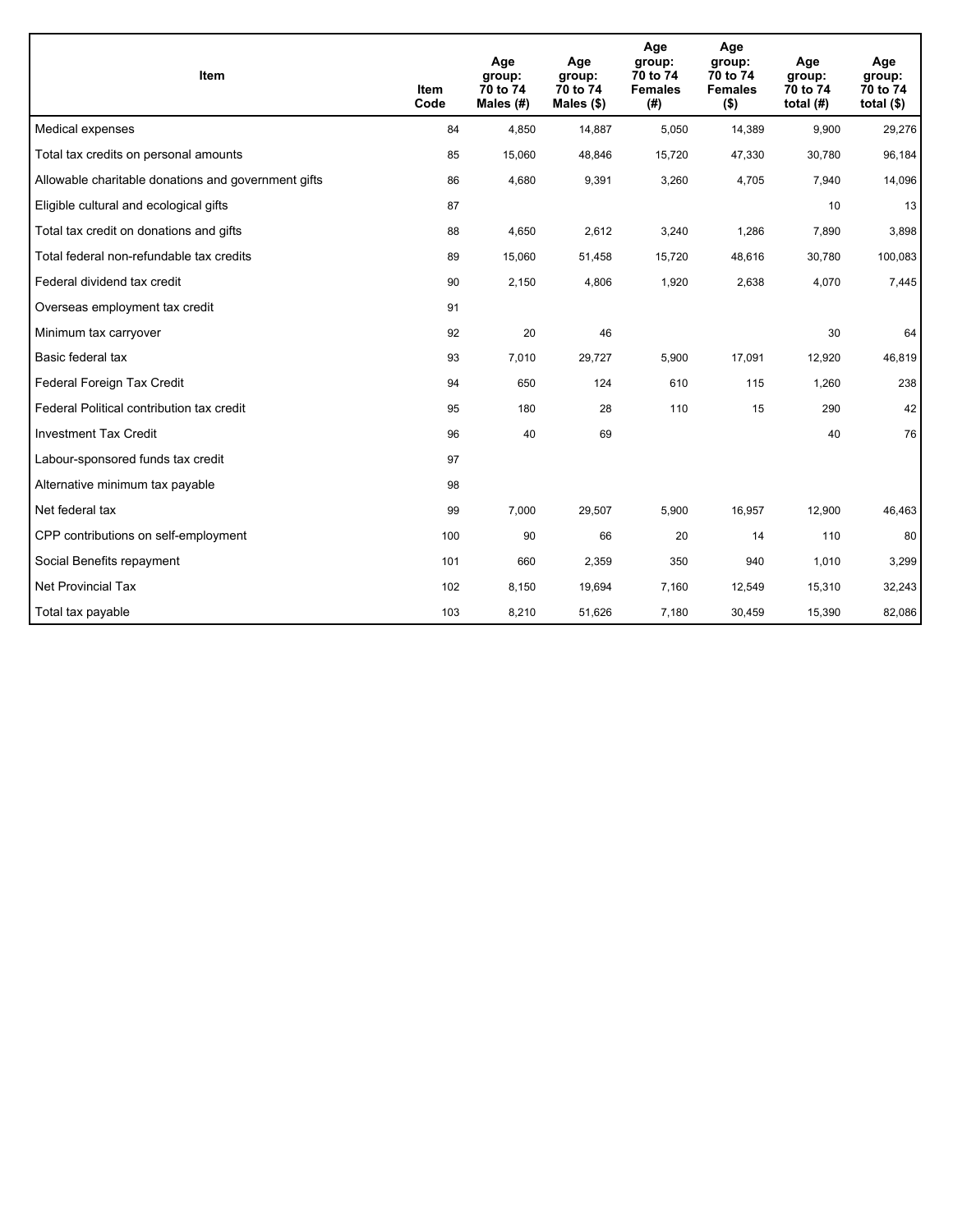| Item                                                                                           | Item<br>Code   | Age<br>group:<br>75 and<br>over<br>Males $(H)$ | Age<br>group:<br>75 and<br>over<br>Males (\$) | Age<br>group:<br>75 and<br>over<br><b>Females</b><br>(#) | Age<br>group:<br>75 and<br>over<br><b>Females</b><br>$($ \$) | Age<br>group:<br><b>75 and</b><br>over total<br>(#) | Age<br>group:<br>75 and<br>over total<br>$($ \$) |
|------------------------------------------------------------------------------------------------|----------------|------------------------------------------------|-----------------------------------------------|----------------------------------------------------------|--------------------------------------------------------------|-----------------------------------------------------|--------------------------------------------------|
| Number of taxable returns                                                                      | $\mathbf{1}$   | 10,610                                         |                                               | 11,820                                                   |                                                              | 22,430                                              |                                                  |
| Number of non-taxable returns                                                                  | $\overline{c}$ | 12,980                                         |                                               | 22,710                                                   |                                                              | 35,690                                              |                                                  |
| Total number of returns                                                                        | 3              | 23,590                                         |                                               | 34,530                                                   |                                                              | 58,120                                              |                                                  |
| Employment income                                                                              | 4              | 670                                            | 22,393                                        | 330                                                      | 4,303                                                        | 1,000                                               | 26,696                                           |
| Commissions (from employment)                                                                  | 5              | 10                                             | 131                                           |                                                          |                                                              | 10                                                  | 131                                              |
| Other employment income                                                                        | 6              | 1,410                                          | 2,147                                         | 460                                                      | 491                                                          | 1,870                                               | 2,638                                            |
| Old Age Security pension (OASP)                                                                | $\overline{7}$ | 23,580                                         | 147,119                                       | 34,520                                                   | 217,228                                                      | 58,090                                              | 364,354                                          |
| CPP or QPP benefits                                                                            | 8              | 23,020                                         | 168,525                                       | 30,670                                                   | 184,272                                                      | 53,690                                              | 352,802                                          |
| Other pensions or superannuation                                                               | 9              | 15,590                                         | 289,918                                       | 17,890                                                   | 218,911                                                      | 33,480                                              | 508,829                                          |
| Elected split-pension amount                                                                   | 10             | 970                                            | 6,821                                         | 3,620                                                    | 40,768                                                       | 4,600                                               | 47,589                                           |
| Universal Child Care Benefit (UCCB)                                                            | 11             |                                                |                                               |                                                          |                                                              |                                                     |                                                  |
| Employment Insurance and other benefits                                                        | 12             | 120                                            | 1,222                                         | 40                                                       | 245                                                          | 160                                                 | 1,467                                            |
| Taxable amount of dividends from taxable Canadian corporations                                 | 13             | 4,260                                          | 42,805                                        | 5,180                                                    | 38,241                                                       | 9,430                                               | 81,046                                           |
| Interest and other investment income                                                           | 14             | 8,670                                          | 17,056                                        | 12,100                                                   | 23,860                                                       | 20,780                                              | 40,915                                           |
| Net partnership income (Limited or non-active partners only)                                   | 15             | 40                                             | 235                                           | 30                                                       | 21                                                           | 70                                                  | 256                                              |
| Net rental income                                                                              | 16             | 530                                            | 2,228                                         | 440                                                      | 756                                                          | 970                                                 | 2,986                                            |
| Taxable capital gains                                                                          | 17             | 2,130                                          | 16,979                                        | 2,950                                                    | 13,677                                                       | 5,080                                               | 30,655                                           |
| Registered retirement savings plan income (RRSP)                                               | 18             | 1,160                                          | 5,659                                         | 1,460                                                    | 6,329                                                        | 2,620                                               | 11,988                                           |
| Other income                                                                                   | 19             | 3,490                                          | 13,994                                        | 4,270                                                    | 17,083                                                       | 7,760                                               | 31,077                                           |
| Net business income                                                                            | 20             | 460                                            | 877                                           | 150                                                      | 457                                                          | 610                                                 | 1,329                                            |
| Net professional income                                                                        | 21             | 100                                            | 1,955                                         |                                                          |                                                              | 120                                                 | 2,145                                            |
| Net commission income                                                                          | 22             | 50                                             | 503                                           |                                                          |                                                              | 70                                                  | 563                                              |
| Net farming income                                                                             | 23             | 230                                            | 269                                           | 50                                                       | 119                                                          | 280                                                 | 375                                              |
| Net fishing income                                                                             | 24             | 60                                             | 512                                           |                                                          |                                                              | 60                                                  | 500                                              |
| Workers' compensation benefits                                                                 | 25             | 500                                            | 1,979                                         | 230                                                      | 2,319                                                        | 730                                                 | 4,298                                            |
| Social assistance payments                                                                     | 26             | 40                                             | 114                                           | 70                                                       | 112                                                          | 110                                                 | 226                                              |
| Net federal supplements                                                                        | 27             | 11,240                                         | 40,645                                        | 20,660                                                   | 97,754                                                       | 31,900                                              | 138,406                                          |
| Total income assessed                                                                          | 28             | 23,590                                         | 784,196                                       | 34,530                                                   | 867,929                                                      | 58,120                                              | 1,652,127                                        |
| Registered pension plan contributions (RPP)                                                    | 29             | 90                                             | 94                                            | 50                                                       | 44                                                           | 130                                                 | 138                                              |
| <b>RRSP</b> deduction                                                                          | 30             | 40                                             | 176                                           | 20                                                       | 8                                                            | 60                                                  | 184                                              |
| Deduction for elected split-pension amount                                                     | 31             | 5,350                                          | 59,729                                        | 620                                                      | 4,320                                                        | 5,970                                               | 64,049                                           |
| Annual union, professional, or like dues                                                       | 32             | 590                                            | 80                                            | 460                                                      | 32                                                           | 1,050                                               | 112                                              |
| Child care expenses                                                                            | 33             |                                                |                                               |                                                          |                                                              |                                                     |                                                  |
| <b>Business investment loss</b>                                                                | 34             |                                                |                                               |                                                          |                                                              |                                                     |                                                  |
| Moving expenses                                                                                | 35             |                                                |                                               |                                                          |                                                              |                                                     |                                                  |
| Support payments made                                                                          | 36             | 90                                             | 833                                           |                                                          |                                                              | 90                                                  | 833                                              |
| Carrying charges and interest expenses                                                         | 37             | 3,290                                          | 3,438                                         | 3,720                                                    | 4,109                                                        | 7,010                                               | 7,547                                            |
| Deductions for CPP/QPP contributions on self-employment and other<br>earnings                  | 38             |                                                |                                               |                                                          |                                                              |                                                     |                                                  |
| Deductions for provincial parental insurance plan (PPIP) premiums on<br>self-employment income | 39             |                                                |                                               |                                                          |                                                              |                                                     |                                                  |
| Exploration and development expenses                                                           | 40             | 40                                             | 279                                           | 30                                                       | 292                                                          | 70                                                  | 572                                              |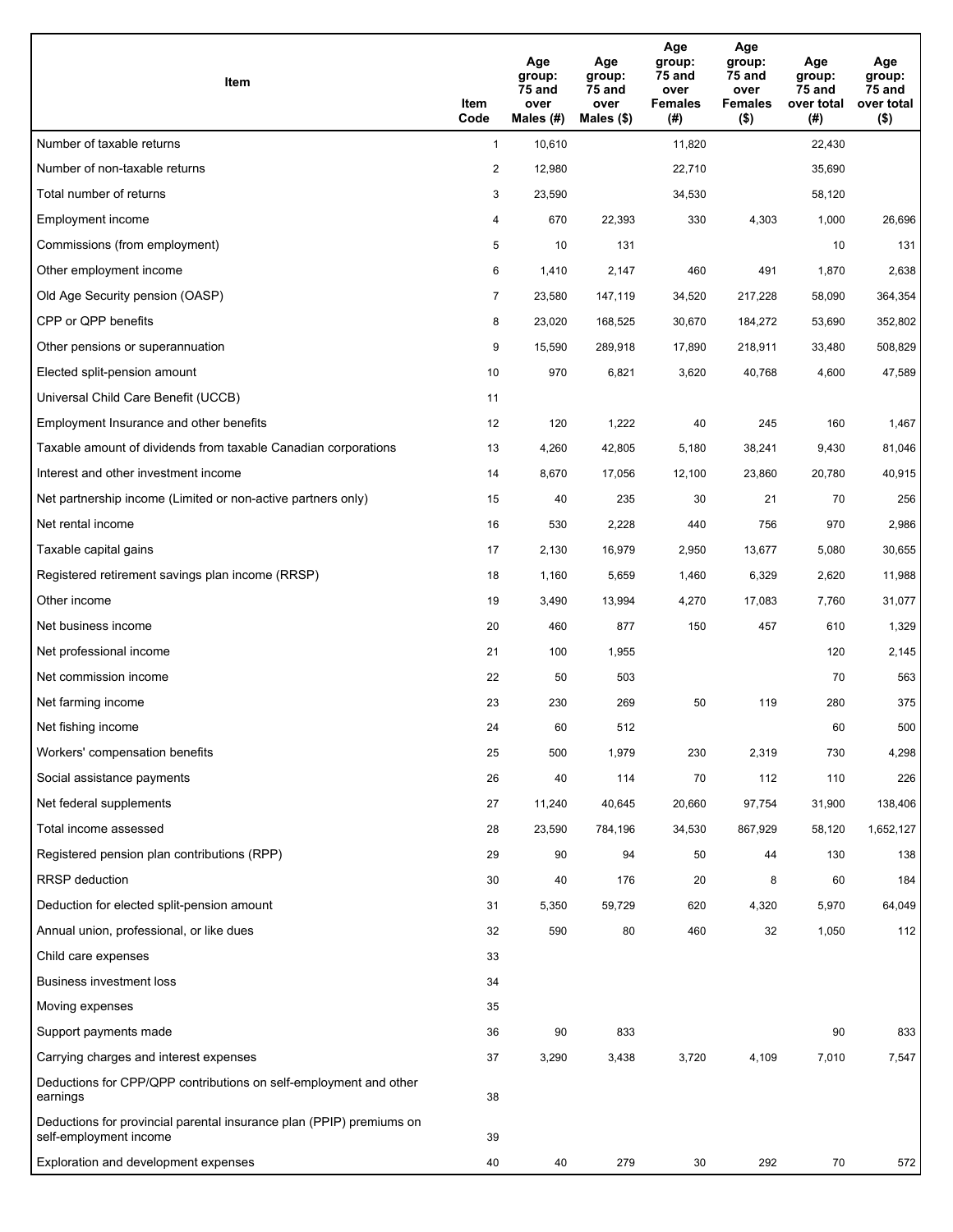| Item                                                              | Item<br>Code | Age<br>group:<br>75 and<br>over Males<br>(#) | Age<br>group:<br>75 and<br>over Males<br>$($ \$) | Age<br>group:<br>75 and<br>over<br><b>Females</b><br>(#) | Age<br>group:<br>75 and<br>over<br><b>Females</b><br>$($ \$) | Age<br>group:<br>75 and<br>over total<br>(#) | Age<br>group:<br>75 and<br>over total<br>$($ \$) |
|-------------------------------------------------------------------|--------------|----------------------------------------------|--------------------------------------------------|----------------------------------------------------------|--------------------------------------------------------------|----------------------------------------------|--------------------------------------------------|
| Other employment expenses                                         | 41           | 50                                           | 145                                              |                                                          |                                                              | 60                                           | 156                                              |
| Clergy residence deduction                                        | 42           |                                              |                                                  |                                                          |                                                              |                                              |                                                  |
| Other deductions                                                  | 43           | 490                                          | 2,133                                            | 650                                                      | 4,960                                                        | 1,140                                        | 7,093                                            |
| Total deductions before adjustments                               | 44           | 7,580                                        | 67,155                                           | 4,900                                                    | 13,797                                                       | 12,480                                       | 80,952                                           |
| Social benefits repayment                                         | 45           | 840                                          | 2,828                                            | 820                                                      | 2,632                                                        | 1,660                                        | 5,460                                            |
| Net income after adjustments                                      | 46           | 23,580                                       | 714,518                                          | 34,520                                                   | 851,518                                                      | 58,100                                       | 1,566,049                                        |
| Canadian Forces personnel and police deduction                    | 47           |                                              |                                                  |                                                          |                                                              |                                              |                                                  |
| Security options deductions                                       | 48           |                                              |                                                  |                                                          |                                                              |                                              |                                                  |
| Other payments deductions                                         | 49           | 11,470                                       | 42,728                                           | 20,820                                                   | 100,174                                                      | 32,290                                       | 142,908                                          |
| Non-capital losses of other years                                 | 50           |                                              |                                                  |                                                          |                                                              |                                              |                                                  |
| Net capital losses of other years                                 | 51           | 530                                          | 1,360                                            | 650                                                      | 1,338                                                        | 1,170                                        | 2,699                                            |
| Capital gains deduction                                           | 52           | 50                                           | 3,814                                            | 20                                                       | 1,170                                                        | 80                                           | 4,984                                            |
| Northern residents deductions                                     | 53           |                                              |                                                  |                                                          |                                                              |                                              |                                                  |
| Additional deductions                                             | 54           | 1,210                                        | 2,669                                            | 1,860                                                    | 9,663                                                        | 3,070                                        | 12,332                                           |
| Farming/fishing losses of prior years                             | 55           |                                              |                                                  |                                                          |                                                              |                                              |                                                  |
| Total deductions from net income                                  | 56           | 12,530                                       | 50,646                                           | 22,170                                                   | 112,345                                                      | 34,700                                       | 162,998                                          |
| Taxable income assessed                                           | 57           | 23,550                                       | 663,941                                          | 34,240                                                   | 739,792                                                      | 57,790                                       | 1,403,741                                        |
| Basic personal amount                                             | 58           | 23,590                                       | 255,063                                          | 34,530                                                   | 373,428                                                      | 58,120                                       | 628,513                                          |
| Age amount                                                        | 59           | 23,000                                       | 145,069                                          | 33,970                                                   | 218,412                                                      | 56,970                                       | 363,494                                          |
| Spouse or common-law partner amount                               | 60           | 2,700                                        | 6,932                                            | 270                                                      | 1,412                                                        | 2,970                                        | 8,344                                            |
| Amount for eligible dependant                                     | 61           | 20                                           | 113                                              | 80                                                       | 458                                                          | 90                                           | 572                                              |
| Amount for children 17 and under                                  | 62           | 20                                           | 38                                               |                                                          |                                                              | 20                                           | 56                                               |
| Amount for infirm dependants age 18 or older                      | 63           | 50                                           | 248                                              | 30                                                       | 182                                                          | 80                                           | 429                                              |
| CPP or QPP contributions through employment                       | 64           |                                              |                                                  |                                                          |                                                              |                                              |                                                  |
| CPP or QPP contributions on self-employment and other<br>earnings | 65           |                                              |                                                  |                                                          |                                                              |                                              |                                                  |
| Employment Insurance premiums                                     | 66           | 330                                          | 100                                              | 140                                                      | 33                                                           | 470                                          | 133                                              |
| PPIP premiums paid                                                | 67           |                                              |                                                  |                                                          |                                                              |                                              |                                                  |
| PPIP premiums payable on employment income                        | 68           |                                              |                                                  |                                                          |                                                              |                                              |                                                  |
| PPIP premiums payable on self-employment income                   | 69           |                                              |                                                  |                                                          |                                                              |                                              |                                                  |
| Volunteer firefighters' amount                                    | 70           | 10                                           | 36                                               |                                                          |                                                              | 10                                           | 36                                               |
| Canada employment amount                                          | 71           | 2,000                                        | 1,070                                            | 760                                                      | 444                                                          | 2,770                                        | 1,514                                            |
| Public transit amount                                             | 72           | 50                                           | 14                                               | 80                                                       | 19                                                           | 130                                          | 33                                               |
| Children's fitness amount                                         | 73           |                                              |                                                  |                                                          |                                                              |                                              |                                                  |
| Children's arts amount                                            | 74           |                                              |                                                  |                                                          |                                                              |                                              |                                                  |
| Home buyers' amount                                               | 75           |                                              |                                                  |                                                          |                                                              |                                              |                                                  |
| Pension income amount                                             | 76           | 16,040                                       | 30,373                                           | 19,630                                                   | 36,459                                                       | 35,670                                       | 66,833                                           |
| Caregiver amount                                                  | 77           | 120                                          | 627                                              | 120                                                      | 524                                                          | 230                                          | 1,151                                            |
| Disability amount                                                 | 78           | 2,090                                        | 15,721                                           | 2,630                                                    | 19,809                                                       | 4,720                                        | 35,530                                           |
| Disability amount transferred from a dependant                    | 79           | 130                                          | 938                                              | 120                                                      | 913                                                          | 250                                          | 1,851                                            |
| Interest paid on student loans                                    | 80           |                                              |                                                  |                                                          |                                                              |                                              |                                                  |
| Tuition, education, and textbook amounts                          | 81           | 10                                           | $\overline{7}$                                   | 20                                                       | 11                                                           | 30                                           | 18                                               |